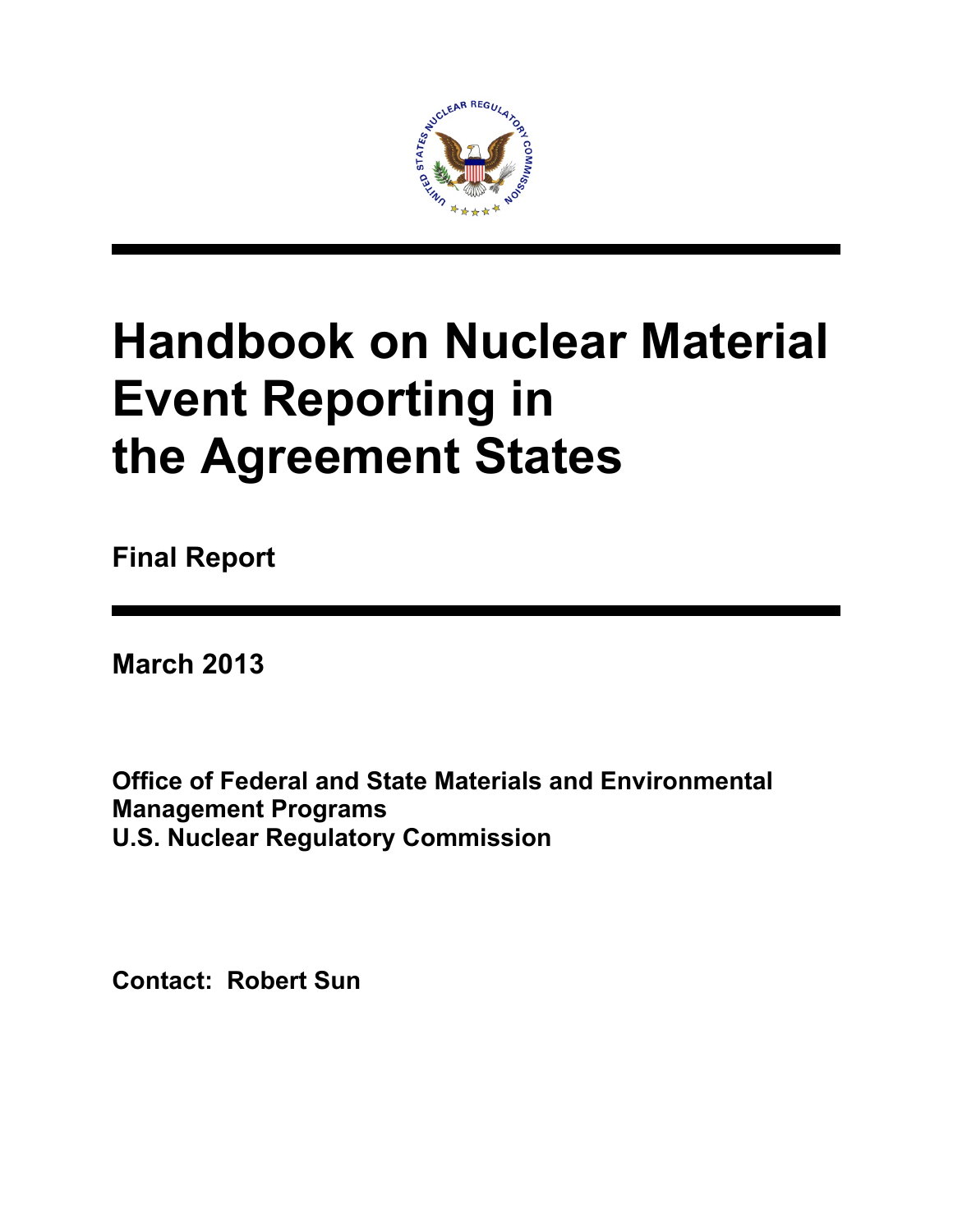#### AVAILABILITY OF REFERENCE MATERIAL

NRC documents: Event Notifications, Preliminary Notifications, Inspection Manuals and Procedures, NUREG Series technical reports, Regulatory Guides, etc. are available at the NRC external Website under References at: http://www.nrc.gov/reading-rm/doc-collections/. The Office of Federal and State Materials and Environmental Management Programs State Agreement (SA) policies and procedures are available at: http://nrcstp.ornl.gov/procedures.html.

#### **Paperwork Reduction Act Statement**

The information collections contained in this handbook have been approved under Office of Management and Budget approval number 3150-0178, which expires March 31, 2016. The burden to the Agreement States for these mandatory information collections is estimated to average 1 hour per response, including the time for reviewing instructions, searching existing data sources, gathering and maintaining the data needed, and completing and reviewing the information collection. Send comments regarding the burden estimate to the Records and Information Services Branch (T-5F53), U.S. Nuclear Regulatory Commission, Washington, DC 20555-0001, or by Internet e-mail to infocollects.resource@nrc.gov, and to the Desk Officer, Office of Information and Regulatory Affairs, NEOB-10202 (3150-0200), Office of Management and Budget, Washington, DC 20503.

The information collections contained in this report are covered by the requirements of NRC regulations contained in Title 10 of the U.S. Code of Federal Regulations. The Agreement States collect this information under compatible Agreement State regulations.

#### **Public Protection Notification**

If a document does not display a currently valid OMB control number, the NRC may not conduct or sponsor, and a person is not required to respond to, the information collection.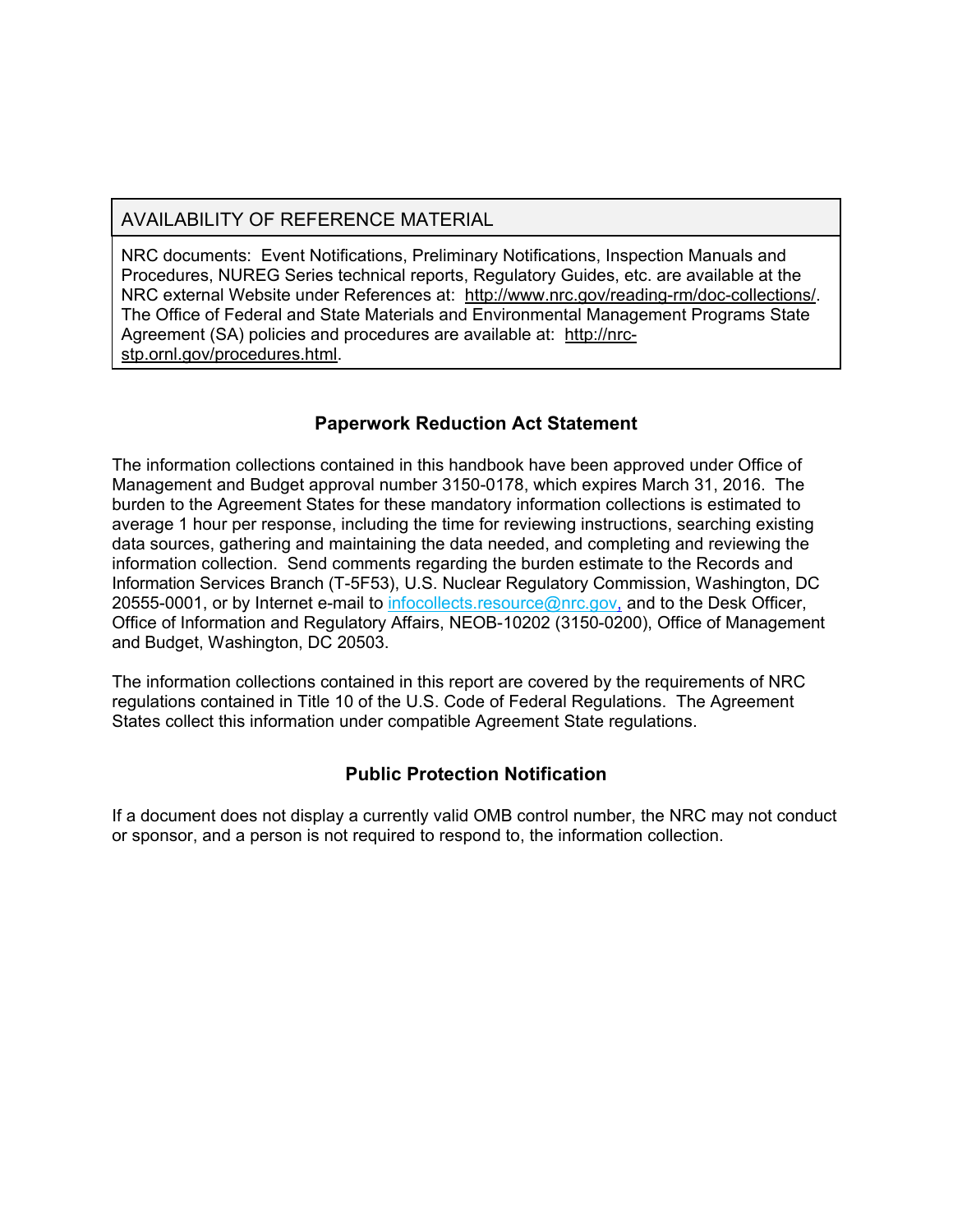## *Abstract*

The review and analysis of operational event information increases the effectiveness of the U.S. Nuclear Regulatory Commission (NRC) and Agreement State regulatory programs by identifying safety and security significant events and concerns, and their causes. The information from reports of medical events, overexposures, equipment failures, and other events that have occurred involving the use of nuclear materials licensed by either the NRC or the Agreement States is invaluable in assessing trends or patterns and identifying possible inadequacies or unreliability of specific equipment or procedures. The reported information will significantly aid in understanding why the events occurred and identify any actions necessary to improve the effectiveness of NRC and Agreement States' regulatory programs. The information is also used in preparation of NRC's performance report to Congress, the annual report to Congress on abnormal occurrences, and to support the United States' commitment to report to the International Atomic Energy Agency's (IAEA) international database of significant events.

This handbook, which supersedes the previous March 2006 version, has been developed to provide information to the staff of the Agreement States that are responsible for the preparation of reports for incidents and events involving the use of nuclear materials that occurred in their State. Reporting of Agreement State nuclear material events to NRC is mandatory for purposes of compatibility. The handbook describes the procedures to be followed in reporting material events to NRC. Guidance is provided on what information should be reported, the level of detail, and where to report. Information is also provided on obtaining Federal assistance for radiological emergencies. Procedures for identifying and reporting abnormal occurrences are also included. The objectives of this handbook are to:

- Improve technical information;
- Standardize format:
- Ensure consistency; and
- Facilitate information retrieval.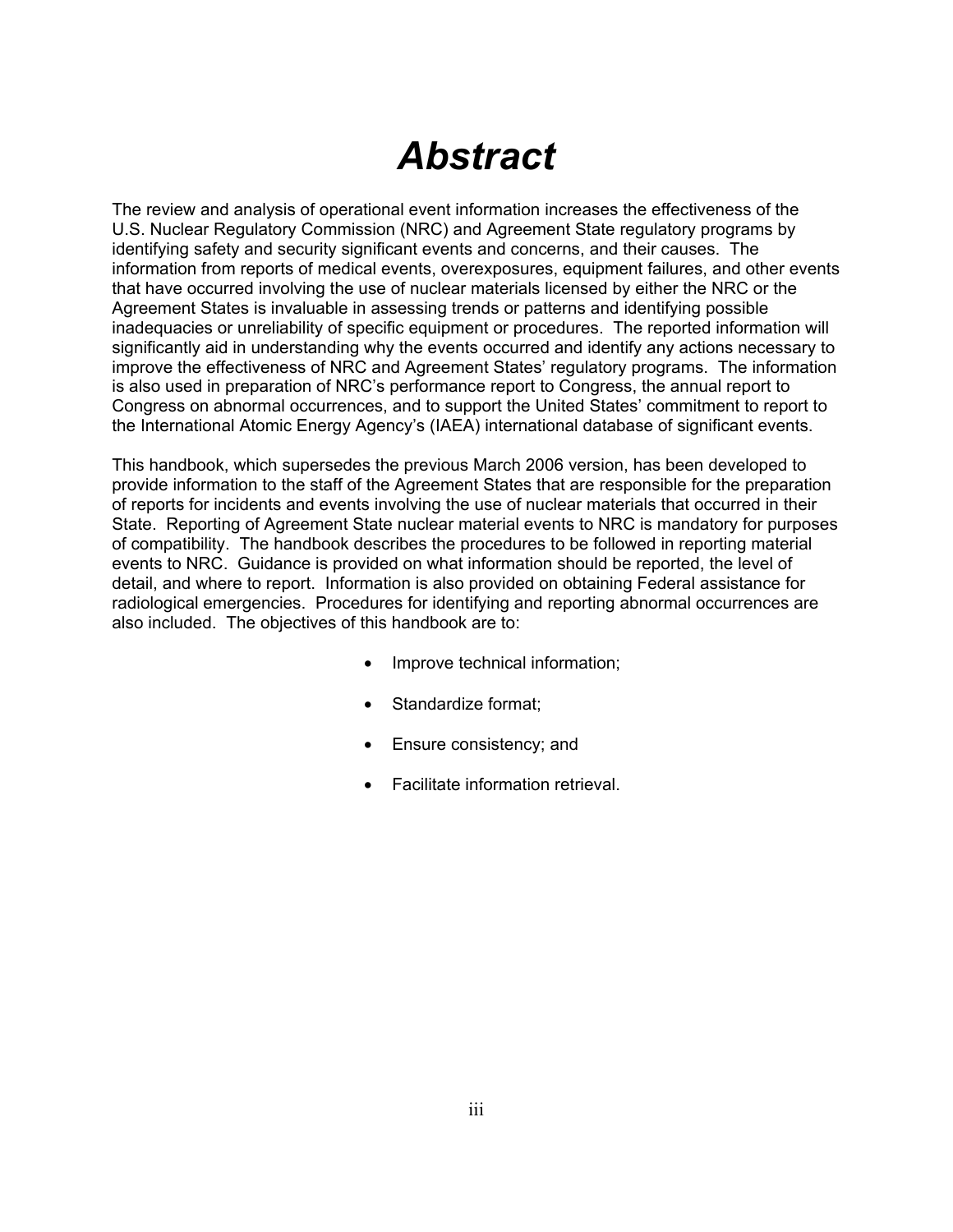## *Table of Contents*

Page

| 1. |                                                      |                                                                                                           |  |
|----|------------------------------------------------------|-----------------------------------------------------------------------------------------------------------|--|
|    | 1.1<br>1.2<br>1.3<br>1.4                             |                                                                                                           |  |
| 2. |                                                      |                                                                                                           |  |
|    | 2.1<br>2.2<br>2.3<br>2.4<br>2.5<br>2.6<br>2.7<br>2.8 | Radiological Emergency Response Assistance Available to the States  8                                     |  |
| 3. |                                                      |                                                                                                           |  |
|    | 3.1<br>3.2                                           |                                                                                                           |  |
| 4. |                                                      |                                                                                                           |  |
|    | 4.1<br>4.2                                           |                                                                                                           |  |
| 5. |                                                      |                                                                                                           |  |
|    | 5.1<br>5.2                                           | NRC Review of Material Events for Safety<br>Actions NRC May Take After Review of "Significant" Events  13 |  |
| 6. |                                                      |                                                                                                           |  |
|    | 6.1<br>6.2                                           | Agreement State Review of Material Events for Safety<br>Actions Agreement States May Take After           |  |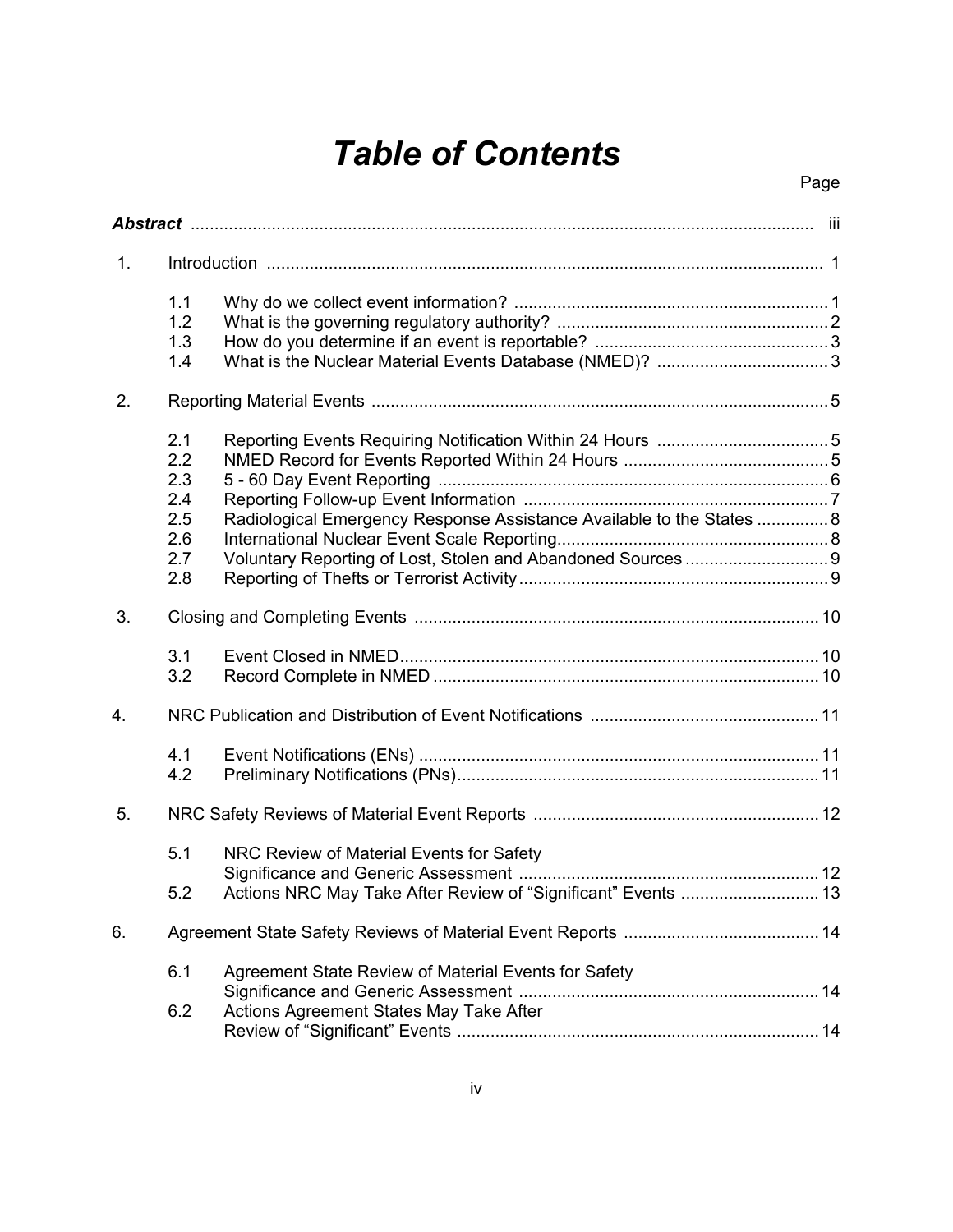#### *Appendices:*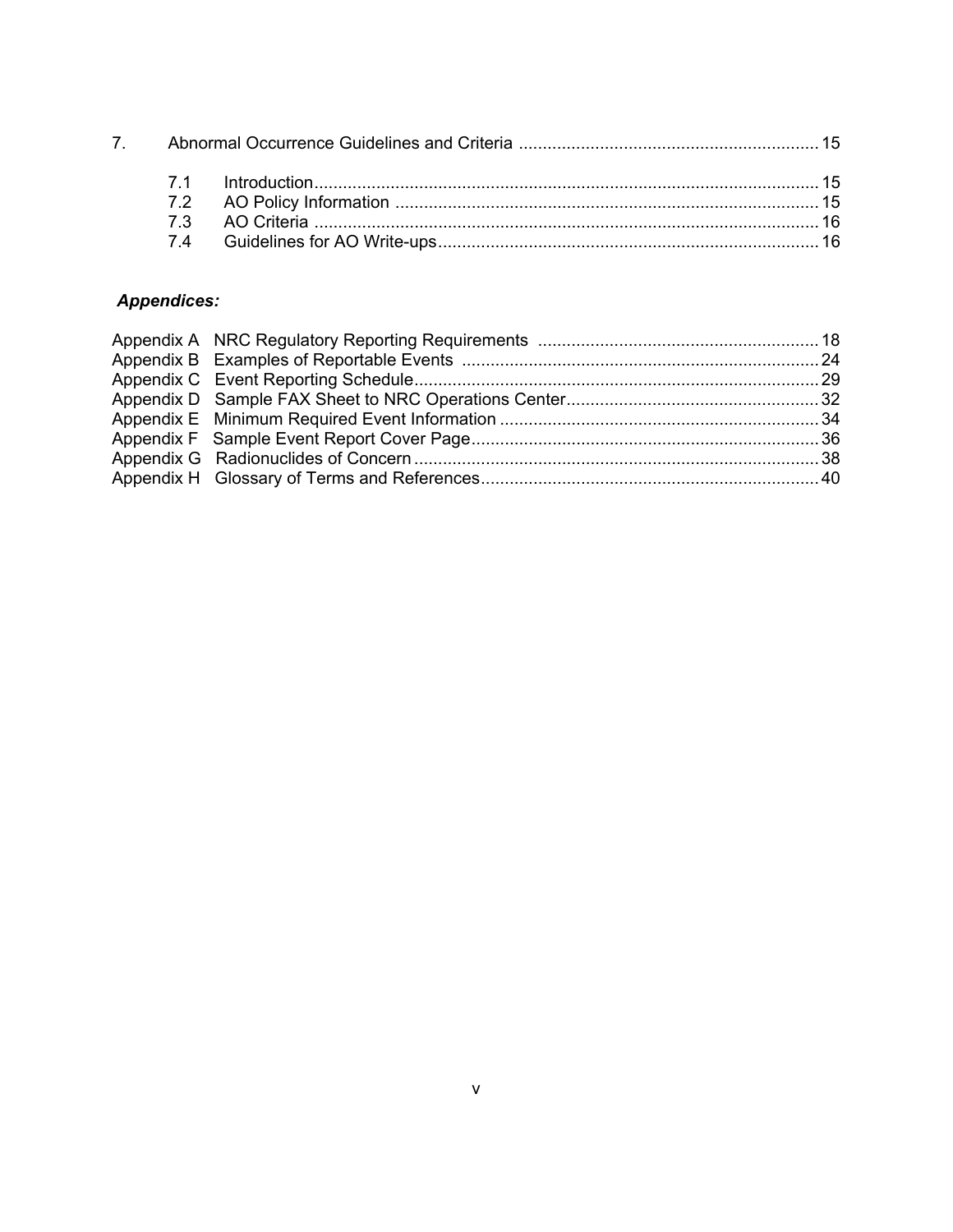### 1. **Introduction**

i<br>I

This handbook contains guidance for Agreement States on reporting nuclear material event information to the Nuclear Regulatory Commission (NRC) for events that occurred in their State. It also provides guidance for use by non-Agreement States when voluntarily reporting events involving lost, stolen or found sources. At the request of the Conference of Radiation Control Program Directors (CRCPD), the Nuclear Material Events Database (NMED) also captures voluntary reports on lost and stolen events, for any type of nuclear material, as well as situations that cannot be specifically tied to a reporting requirement (such as "found" sources that were not reported as lost, materials contaminated with radioactive material, and landfill alarm trips). The reported information aids in understanding why the events occurred and in identifying actions to help ensure public and occupational safety and security, and improves the overall effectiveness of the NRC and Agreement State regulatory programs. Guidance is provided on (1) reporting events requiring notification within 24 hours to the NRC Operations Center; (2) providing 5 - 60 day notification and follow-up event information; (3) schedule for event reporting; (4) reporting formats; and (5) providing event information for events meeting the abnormal occurrence (AO) criteria. NOTE: This procedure does not contain guidance on NMED data entry (e.g., coding). For guidance on data entry, an electronic copy of the NMED users guide has been included with the local NMED Agreement State software and the NMED website under "Help." The NMED website is located at http://nmed.inl.gov. The local Agreement State software may be downloaded from the NMED website.

#### *1.1 Why do we collect event information?*

Operating experience is an essential element in the regulatory process for ensuring that licensed activities are conducted safely. The reporting and analysis of incidents and events helps to identify deficiencies in the safe use of Atomic Energy Act (AEA) nuclear material and to help ensure that corrective actions are taken to prevent recurrence. A 1993 General Accounting Office (GAO) report identified the compilation and presentation of national materials data as an area for improvement and recommended that NRC take appropriate action to ensure that the information on radiation events is reported completely and accurately. Further, reliable information should be available to NRC, the Congress, and the States to identify patterns and trends and determine appropriate changes for the programs.<sup>1</sup> Event information is reported to Congress annually and used to demonstrate that the NRC and the Agreement States are meeting the safety and security goals and the corresponding strategic outcomes in the NRC's strategic plan. NRC conducts reviews of all operating experience reports, from both NRC licensees and

 $\overline{\phantom{a}}$  $1$  Nuclear Regulation: Better Criteria and Data Would Help Ensure Safety of Nuclear Materials, GAO/RCED-93-90.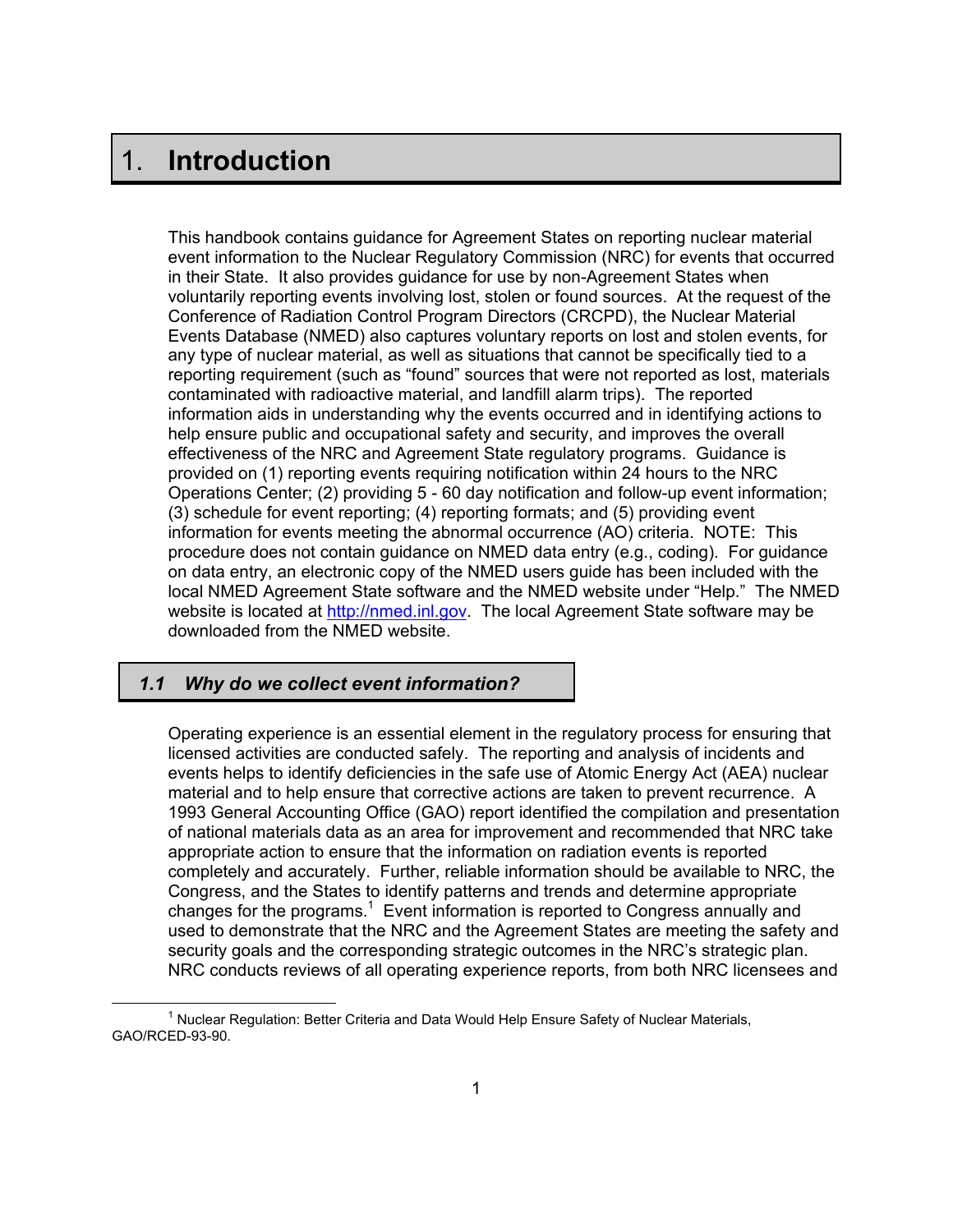Agreement States, to identify safety concerns early, and to further evaluate individual events for the possible presence of generic safety concerns or generic issues that could apply to a broader class of licensees. Prompt reporting of event information, including 5- 60 day report information, and updates to events, helps the staff identify or detect possible safety concerns or issues as early as possible. An event or condition could, by itself appear insignificant, but when compared with national information, could indicate a generic concern or issue. In-depth analysis of event report data may result in the identification of actions that could lead to improvements in the effectiveness of NRC and Agreement State regulatory programs. Event analysis may also result in the issuance of generic communications to provide information and guidance regarding safety concerns and issues.

NRC provides a quarterly and annual report that presents information on the results of statistical analysis of event data and any safety significant or generic issues or concerns. This information is published in the NMED Quarterly and Annual Reports, which are available in electronic form at the NMED Website (http://nmed.inl.gov). Also, NRC Office of Federal and State Materials and Environmental Management Programs (FSME) publishes a quarterly licensee newsletter (NUREG/BR-0117) that includes information on nuclear material safety concerns.

#### *1.2 What is the governing regulatory authority?*

Under Section 274 of the AEA, Agreement States have assumed regulatory authority over byproduct, source and certain quantities of special nuclear materials. The AEA directs NRC to cooperate with the States in the formulation of standards to protect employees or the general public against hazards of radiation and to assure that State and Commission programs will be coordinated and compatible. Article VI of the Agreement between the State and the NRC states that "the State and the Commission agree to keep each other informed of events, accidents, and licensee performance that may have generic implications or otherwise be of regulatory interest."

Under the AEA and the Energy Reorganization Act of 1974 (ERA), as amended, the NRC evaluates material event reports for both NRC and Agreement State licensees, and AOs that have occurred in licensed facilities. In addition, the ERA requires NRC to provide to Congress on an annual basis, information on events that meet the AO criteria.

Under the Government Performance Results Act of 1994 (GPRA), Federal agencies are required to establish measurable outcome oriented performance goals linked to Agency programs and activities in a strategic plan. An annual performance report to Congress is prepared that evaluates the NRC nuclear materials program against the metric performance goals. The metric goals are based on current and historical event reporting data. Due to the importance of nationwide operating experience as an essential element in the regulatory process for ensuring that licensed activities are conducted safely, the Commission directed the staff to make Agreement State reporting of events to NRC an item of compatibility (See Reference section, June 30, 1997, Staff Requirements Memorandum).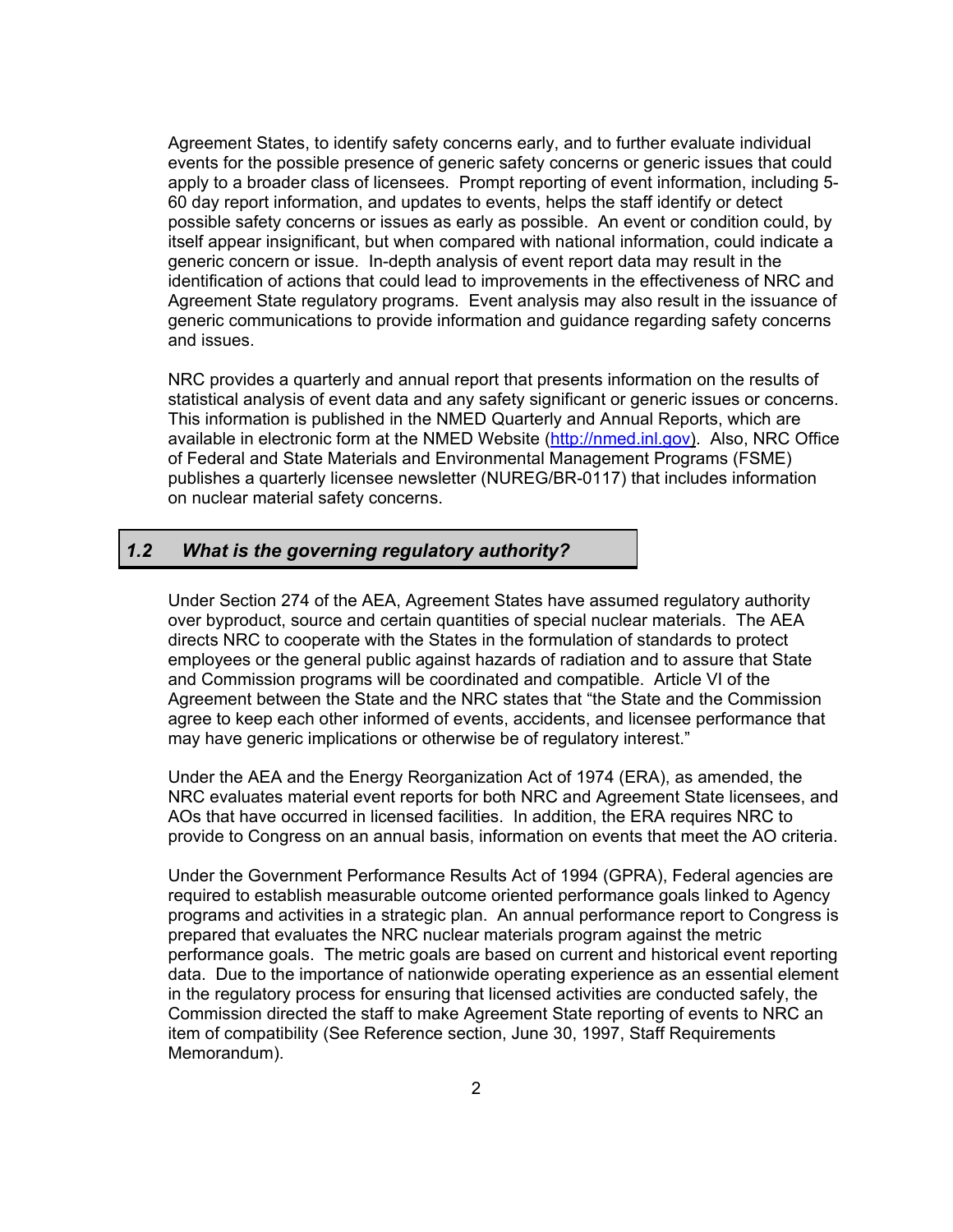The guidance contained in this handbook is to assist NRC and Agreement State staff in the joint sharing and analysis of event information. It does not address evaluation of Agreement State programs. The AEA directs the Commission to periodically review actions taken by the States under the Agreements to ensure adequacy and compatibility with the provisions of the Act. NRC conducts periodic evaluations of Agreement State programs under the *Integrated Materials Performance Evaluation Program (IMPEP*), which includes an evaluation of event response, reporting, follow-up, and close-out. (See FSME Procedures SA-100, *Implementation of the Integrated Performance Evaluation Program (IMPEP)* and SA-105, *Reviewing the Common Performance Indicator, Technical Quality of Incident and Allegation Activities*.

#### *1.3 How do you determine if an event is reportable?*

Agreement States shall report to NRC all events reported to them in accordance with their State regulations that are compatible to NRC's reporting requirements. Section 2 of this document provides additional details regarding reporting events. Appendix A of this handbook contains a listing of the most commonly encountered NRC regulatory reporting requirements for nuclear material events. The reporting requirements in Title 10 of the U.S. Code of Federal Regulations (CFR) form the basis for the compatible reporting requirements in Agreement State regulations. The table in Appendix A provides the specific regulatory requirement, followed by a brief description of the types of events that fall under the reporting requirement, and the periodicity for reporting. It should be noted that the information in Appendix A is only to be used as a reference and does not contain all of the regulatory reporting requirements. You should consult the actual reporting requirements provided in NRC's regulations (10 CFR) to determine if an event is reportable. Appendix B provides examples of reportable nuclear material events or occurrences that are required to be reported by both NRC and Agreement State licensees.

The Agreement States are encouraged to voluntarily report an occurrence that the State believes might be of safety significance, generic interest or concern, or involves media interest (even if that occurrence is not able to be tracked to a specific reporting requirement). These can be occurrences that actually happened (event) or something that may happen (condition) that does not meet the regulatory reporting criteria. For voluntary reports of this type, the State should identify the situation and provide any explanation of the safety significance, generic interest or concern, or media interest generated.

#### *1.4 What is the Nuclear Material Events Database (NMED)?*

NMED contains a historical collection of information on the occurrence, description, and resolution of events involving the use of radioactive material in the United States. NMED accommodates the sharing of material event data submitted by Agreement States and the NRC. The data includes information on material events from January 1990 through the present. The Agreement States will be notified of changes made to NMED. The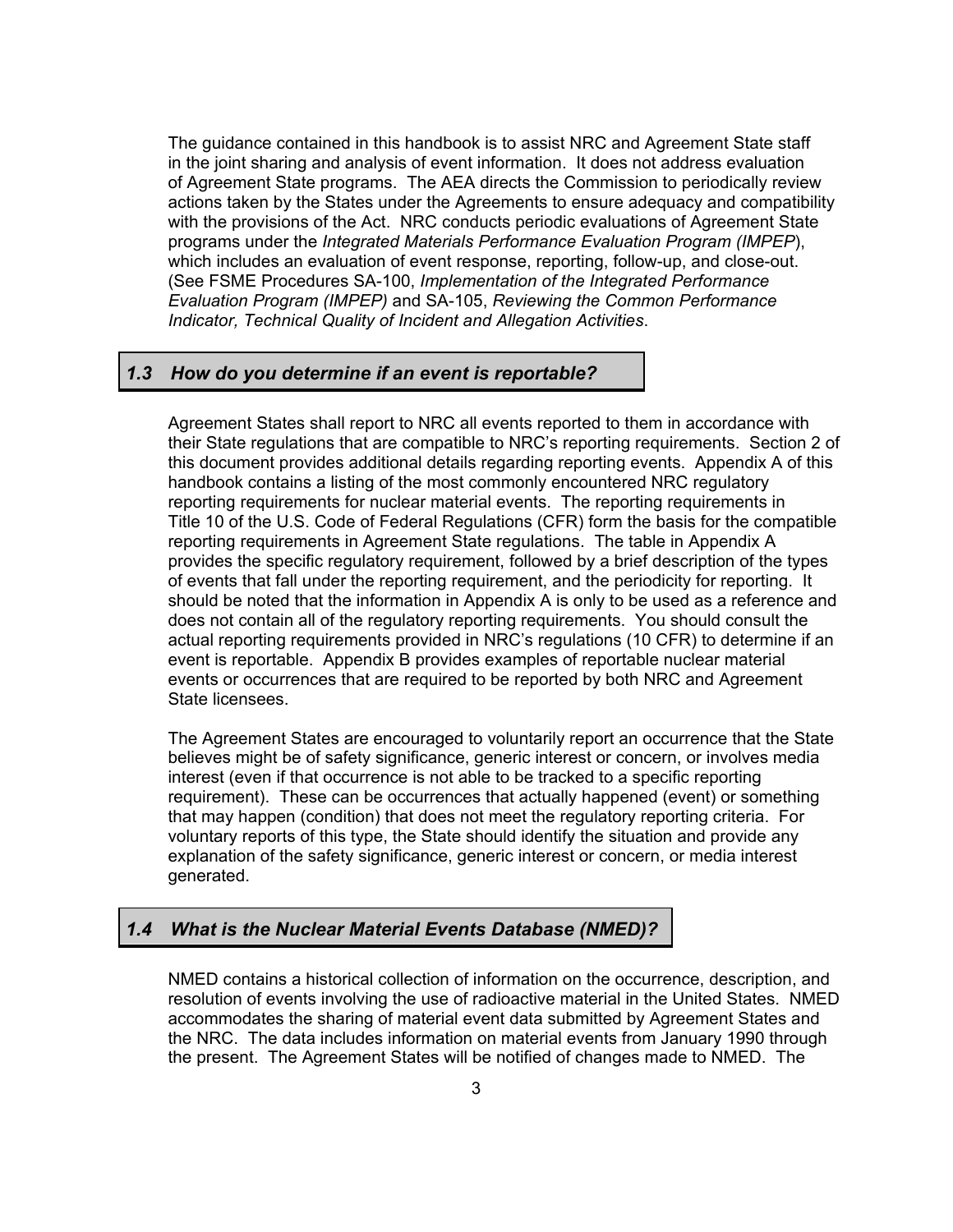database is maintained by FSME through a contractor. NMED is a tool available to both NRC and the Agreement States to support evaluation of specific events, as well as assessment of event types, and identification of generic issues and concerns. NRC performs event assessments on a quarterly and annual basis, and these assessments can be found on the NMED website. To gain access to the NMED website, contact the NRC NMED Project Manager at **NMEDNRC@nrc.gov.** Also, Agreement States are encouraged to share with NRC and the other Agreement States any assessments or trending studies they have performed. These assessments or studies can be forwarded to the NRC NMED Project Manager for posting on the NMED website, or distributed as an all Agreement State Letter.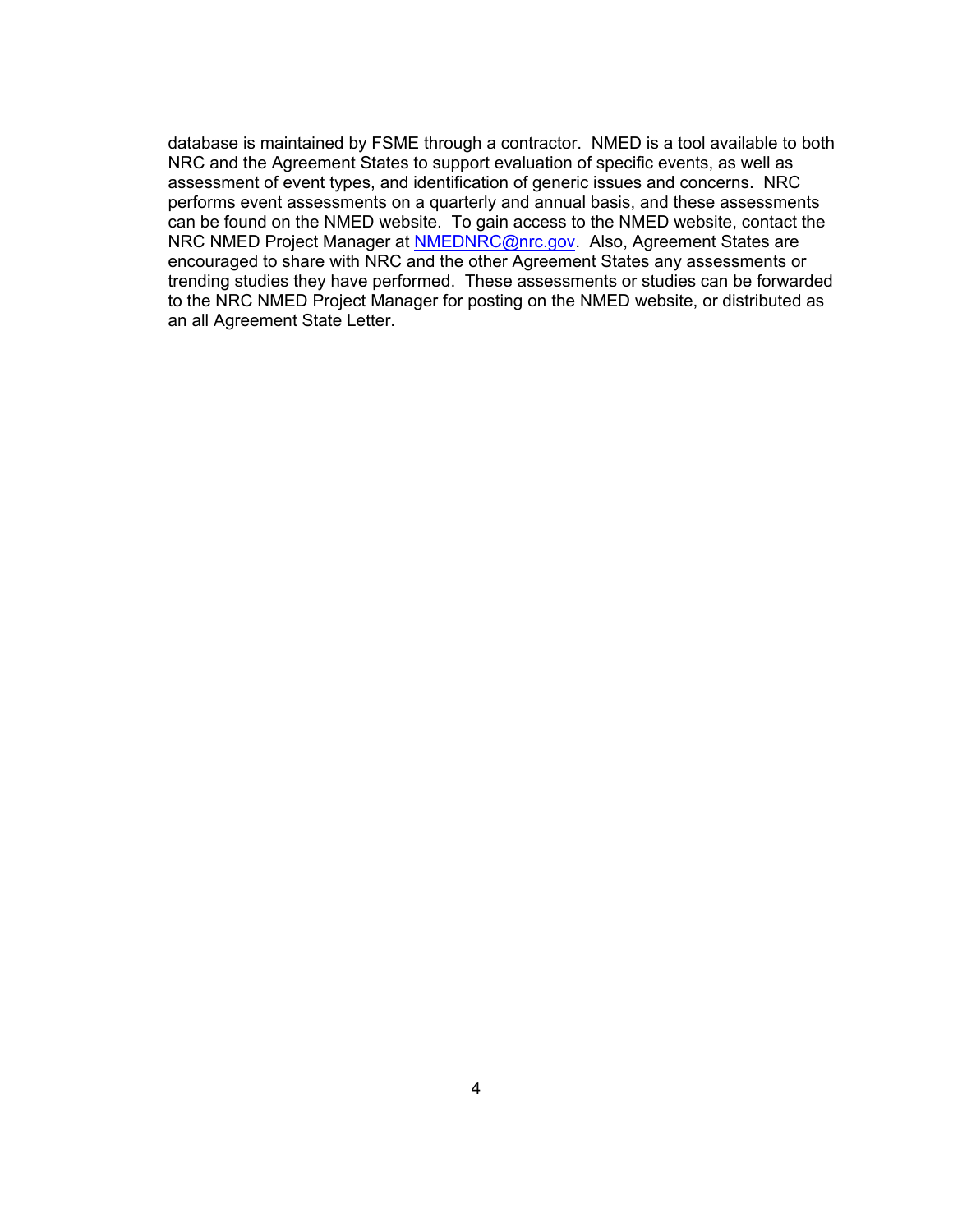### **2. Reporting Material Events**

In accordance with the provisions of compatible Agreement State regulations, Agreement State licensees are required to report the occurrence of material incidents and events to the Agreement State regulatory agency. As an item of compatibility, the Agreement States provide reports of incidents and events involving the use of nuclear materials by Agreement State licensees to NRC. This section presents information on reporting (1) immediate or 24-hour reportable events, (2) 5 - 60 day reportable events, and (3) follow-up event information. As a general rule, Agreement States must report events to NRC on the same timeframe that licensees must report to the Agreement State. For example, if a report is due from the licensee to the Agreement State in 24 hours, the Agreement State report is due to the NRC within 24 hours of receiving the event notification/report from the licensee or non-licensee. Appendix A of this handbook contains a table of the most encountered NRC event reporting requirements, and Appendix C contains a summary of the event reporting schedule.

#### *2.1 Reporting Events Requiring Notification Within 24 Hours*

Agreement States shall report events requiring notification within 24 hours to the NRC Operations Center's Headquarters Operations Officer (HOO). Information should be initially reported to the HOO by telephone at (301) 816-5100. Follow-up information for the event may also be provided to the HOO by fax at (301) 816-5151 or by email at HOO.HOC@nrc.gov. An example of a fax page has been included in Appendix D of this handbook. Agreement States should assign and provide an Event Report Identification Number for each reported event. The format for this number is described in Section 2.3.a. *"Assign Event Report Identification Number."* Appendix E provides a listing of minimum event information that should be provided to complete an event report. When submitting an initial event report, please provide as much information as is known at the time the report is prepared regarding the items indicated in Appendix E. However, it is understood that this information may be incomplete or preliminary. Updated information should be subsequently provided in follow-up reports (see Section 2.4).

#### *2.2 NMED Record for Events Reported Within 24 Hours*

The NMED contractor uses the initial event notification (EN) information, which was provided to the NRC Operations Center from an Agreement State, to establish a record in the national NMED database. The NMED contractor will reference the Agreement State Event Report Identification Number (See Section 2.3.a for generating an Agreement State Event Report Identification Number) in the record. The Agreement State Event Report Identification Number will be reflected in the "Reference" field of the NMED record and will be used to ensure any subsequent updates are correctly associated with the initial event record (See Section 2.4 of this Handbook for guidance on reporting follow-up event information to NMED). In addition, each event entered into NMED is assigned a unique NMED item number.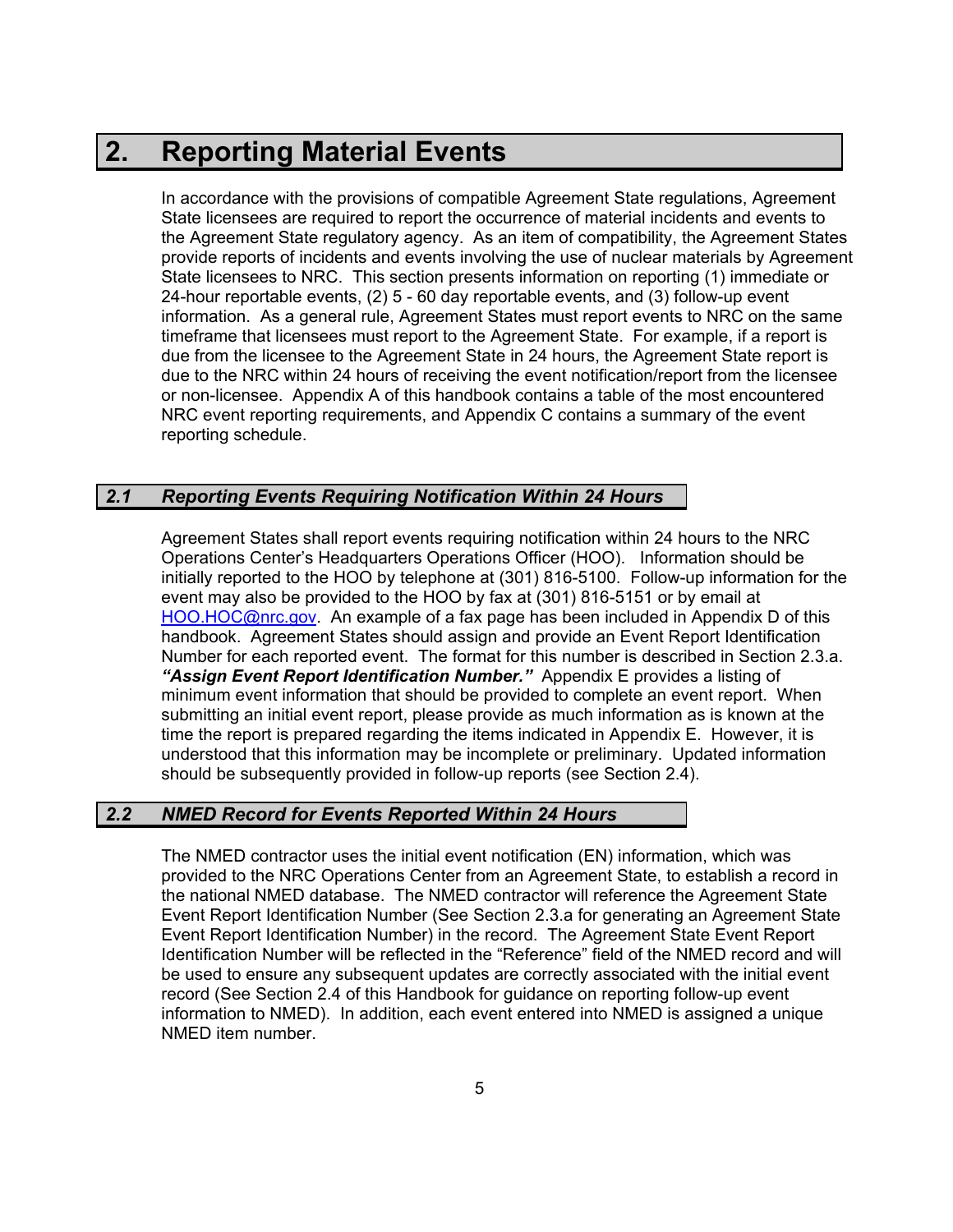#### **2.3** *5 - 60 Day Event Reporting*

Agreement States shall report events that require reporting within 5 to 60 days to the NRC. These reports may be provided in writing by mail or electronically. NRC staff encourages Agreement States to electronically report these events using the local NMED Agreement State software or the document "Upload" program on the NMED website. However, if the Agreement State prefers to send the event report via mail, then the report should be mailed to NRC's Radioactive Materials Safety Branch (RMSB) (See Appendix C for mailing address).

The following paragraphs provide additional information on reporting events. For guidance on data entry, an electronic copy of the NMED users guide has been included in the local NMED Agreement State software.

#### a. *Assign Event Report Identification Number*

The Agreement State event report identification number should appear on all event reports, including preliminary, initial notification reports (e.g., ENs), and any follow-up reports. The event report identification number should consist of the two letter State agency ID, two digit year corresponding to the reporting year, and a sequentially assigned four digit ID number. The event report identification number should be referenced by the Agreement State for all telephone, electronic or written notifications involving each specific event.

#### b. *Basic Event Information*

Appendix E of this handbook provides a listing of the minimum event information that should be provided. When submitting an initial event report, please provide as much information as is known at the time the report is prepared regarding the items indicated in the Appendix. It is understood that this initial information may be incomplete or preliminary. Updated information should be subsequently provided in follow-up reports (see Section 2.4).

#### c.*Electronic Reporting to NMED*

Agreement States may provide an electronic NMED report to the NMED contractor by using the local NMED Agreement State software, which may be downloaded from the NMED website, or by using the document "Upload" function on the NMED website. If you need additional help, you may contact the NMED contractor or the NRC NMED Project Manager. For contact via telephone, email or mail, refer to the contact information on the NMED website.

#### d. *Access to NMED*

A search of the nationally collected data is available on the NMED website with several drop-down, point-and-click menus available. Access to the NMED is controlled through the NRC NMED Project Manager. If access is required, contact the NRC NMED Project Manager by email at NMEDNRC@nrc.gov. Access to NMED is only provided to NRC,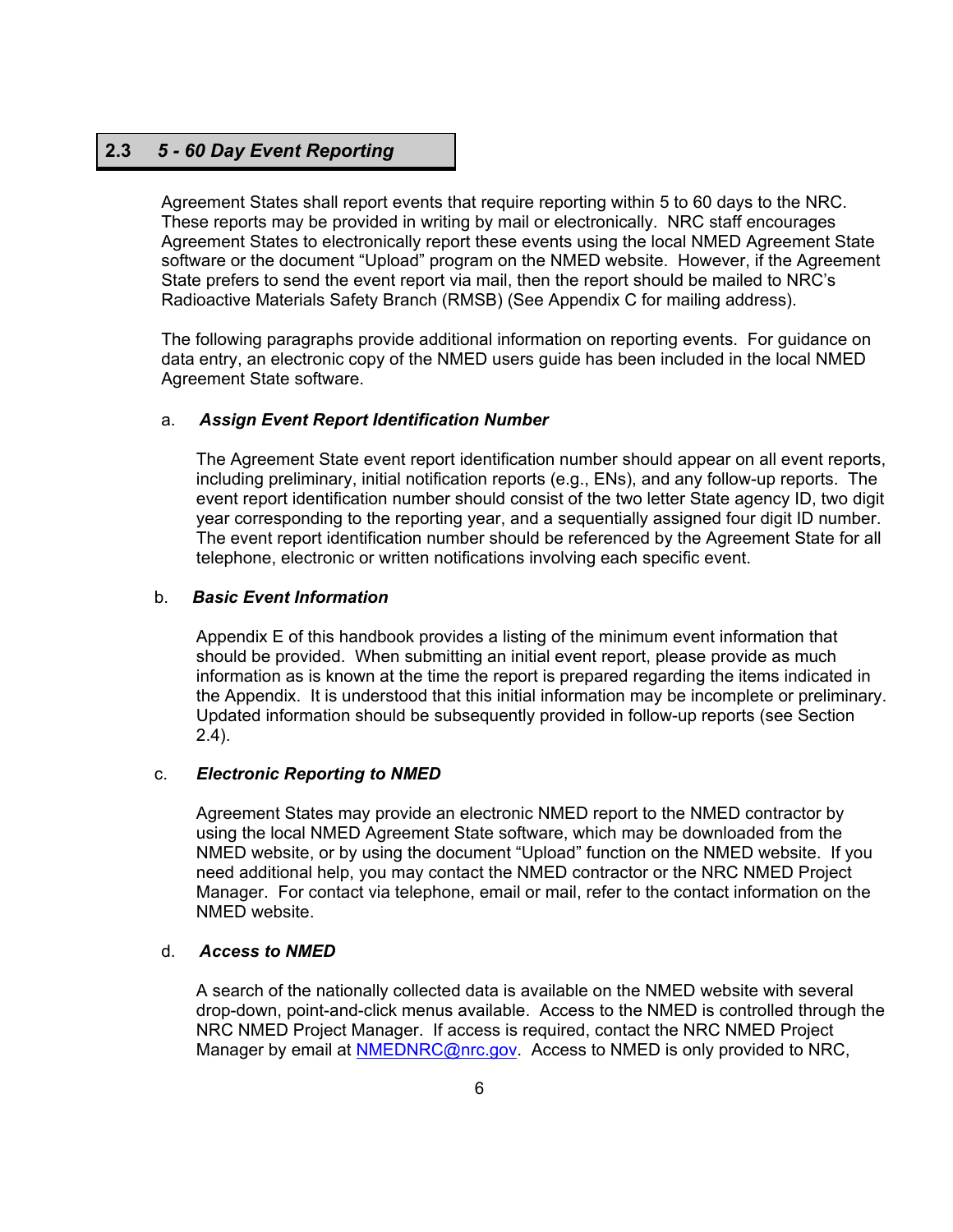Agreement States, other federal government agencies, and/or federal government contractors who have the need to use the event information in NMED.

#### e. *Written Event Reports*

Written event reports should be sent to the Branch Chief, RMSB at the address listed in Appendix C. Reports should be provided in an optical character recognition (OCR) format. Please include an event report cover page for all written event information provided to NRC. Use of an event report cover page helps ensure our document control staff can readily identify, classify and appropriately record the document. A sample event report cover page is provided in Appendix F of this Handbook.

Also, the Agreement States should refrain from providing information that is considered sensitive (e.g., personal privacy, proprietary, and/or security related information (e.g., sensitive unclassified non-safeguards information (SUNSI))). If such information is required to describe the event, the Agreement State should provide a bracketed copy of the information that identifies the information that should be protected and a redacted copy of the information that deletes such information.

#### *2.4 Reporting Follow-up Event Information*

Follow-up information for nuclear material event reports (e.g., providing additional information regarding initial event reports) should provide the results of investigations as to what, where, when and how the event or conditions occurred. Agreement States should provide the items below when reporting follow-up information:

- a. On a monthly basis, follow-up reports through the closeout of the event should be provided in writing to the RMSB Branch Chief at the address listed in Appendix C of this handbook or electronically to the NMED contractor via the NMED website or the NMED local Agreement State software. A complete event report should include all investigative information obtained through closeout of the event.
- b. When providing follow-up event information, provide the document(s) or clear reference to documents on file that the Agreement State used to generate the NMED event report (e.g., a licensee inspection report dated mm/dd/yy), if applicable and appropriate.
- c. Any follow-up event information that revises earlier information or provides additional information on a given event should be provided to ensure a complete historical record.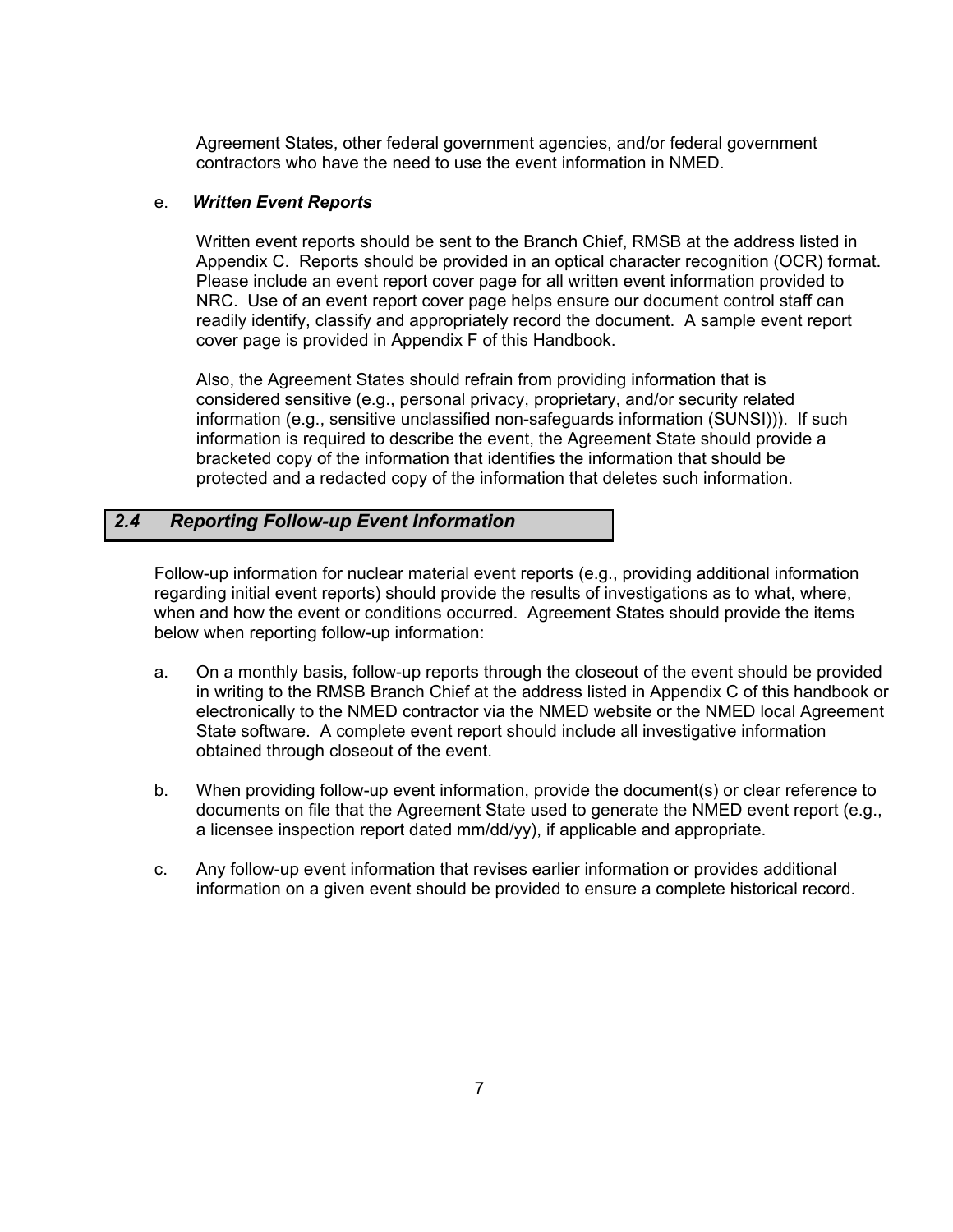#### *2.5 Radiological Emergency Response Assistance Available to the States*

Agreement States may request radiological emergency response assistance by contacting the NRC's Operations Center. The Federal government, upon request, has the capability to provide assistance to States in responding to radiological emergencies. Under the National Response Framework, NRC is the coordinating agency for domestic incident management for incidents involving nuclear materials or facilities licensed by the NRC or Agreement States. As the coordinating agency, NRC may request assistance from other agencies, (e.g., Department of Homeland Security, Department of Energy, etc.) which could also include the Agreement States. Federal assistance could include ground and aerial radiological monitoring (e.g., missing source), medical advice on radiation effects and treatment, consequence projection, and protective action assessment.

#### *2.6 International Nuclear Event Scale Reporting*

Since 2004, the NRC and the Agreement States have shared event information with the international community for the rating and reporting of nuclear, transportation and radiation source events, using the International Atomic Energy Agency (IAEA) International Nuclear Event Scale (INES). INES is a scale that is used for rating safety significance of events associated with the use of nuclear or radioactive materials.

INES events involve those which are regulated by NRC or the Agreement States, and are eligible for rating. The NRC does not require the States to classify events or to provide direct notifications to IAEA using the INES scale. The NRC will use information provided by the States during their initial reporting and updates of the event for classifying the event and notifying IAEA. The NRC has committed to transmit to the IAEA an INES-based rating for an applicable event that is rated at an INES Level 2 or higher. The NRC will notify the IAEA within 2 business days when it has been determined that an event has a provisional or final INES rating of Level 2 or higher. For events that occur in an Agreement State, the NRC Regional State Agreement Officer (RSAO) will provide the State with the draft INES event report within 24 hours of its generation. The States are asked to concur that the information in the report is factual. If the State cannot review the draft INES event report in time to meet the two business day reporting deadline, NRC will provide the report to INES, and mark the event Provisional.

For further information on INES reporting procedures and rating criteria, please see NRC Management Directive 5.12, "International Nuclear Event Scale Participation," which may be found at http://www.nrc.gov/reading-rm/doc-collections/managementdirectives/volumes/vol-5.html.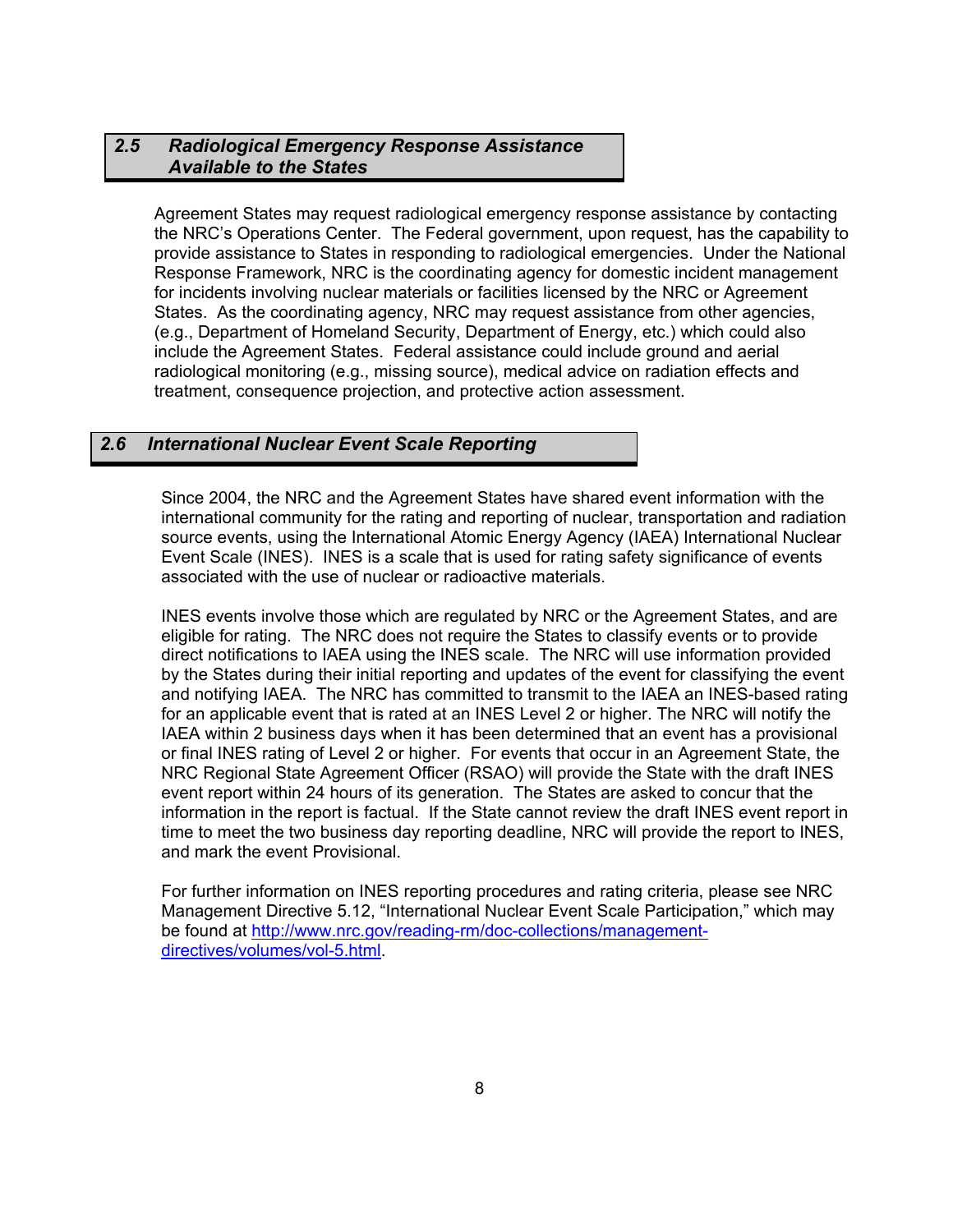#### *2.7 Voluntary Reporting of Lost, Stolen and Abandoned Sources*

Although NMED typically contains only events involving AEA material, the NMED database was expanded in 1998 to include voluntary reports of non-AEA orphan discrete sources (sources that are found, but the owner could not be identified), and expanded again in 2002 to capture voluntary reports of lost or stolen non-AEA discrete sources. This was done at the request of CRCPD to support their national effort to track lost, stolen and recovered radioactive material of all types (including non-AEA and unlicensed material) found in both Agreement and non-Agreement States. (Note that in 2007, the definition of byproduct material under the AEA was expanded to include some of this material that had been "non-AEA.") The reportable as well as voluntary data on lost, stolen, and abandoned sources will be collected from Agreement and non-Agreement States, and in some cases non-licensee organizations and members of the public. Agreement and Non-Agreement States should follow the guidance provided above in Section 2.3 "5 – 60 Day Event Reporting" to report any lost, stolen and abandoned non-AEA and unlicensed material.

#### *2.8 Reporting Theft or Terrorist Activity*

The U.S. Federal Bureau of Investigation (FBI) notification should be considered if an event involves the possibility of *theft or terrorist activities*. Agreement States shall promptly notify the NRC Operations Center (i.e., the HOO) after contacting the appropriate Local Law Enforcement Agency (LLEA) and/or the FBI in cases involving actual or attempted theft, sabotage, or diversion of radioactive material containing quantities greater than or equal to the quantities of concern of radioactive material as indicated in Appendix G of this handbook. Agreement State Regulatory Agencies should consider notifying the FBI or LLEA in all cases of actual theft, sabotage, diversions and possible terrorism of radioactive material, regardless of the quantity of radioactive material involved. This includes intentional use of radioactive materials that could be used in an unauthorized malevolent manner that could lead to serious consequences. Agreement States should coordinate with the NRC, their communications with other local, Federal and State Agencies, to ensure that shared information is accurate and consistent. Based on health and safety significance the issuance of a press release should also be considered. (See All Agreement State Letter SP-98-038, dated May 5, 1998, regarding expansion of the FBI criminal investigative jurisdiction to include byproduct material. A revision to the U.S. Code assigns lead responsibility for material events involving *theft or terrorist activities* to the FBI.) If it is not clear whether an event should be categorized as a possible theft or terrorist activity, the Agreement State should contact the NRC Headquarters Operations Center for assistance in determining if the event should be reported.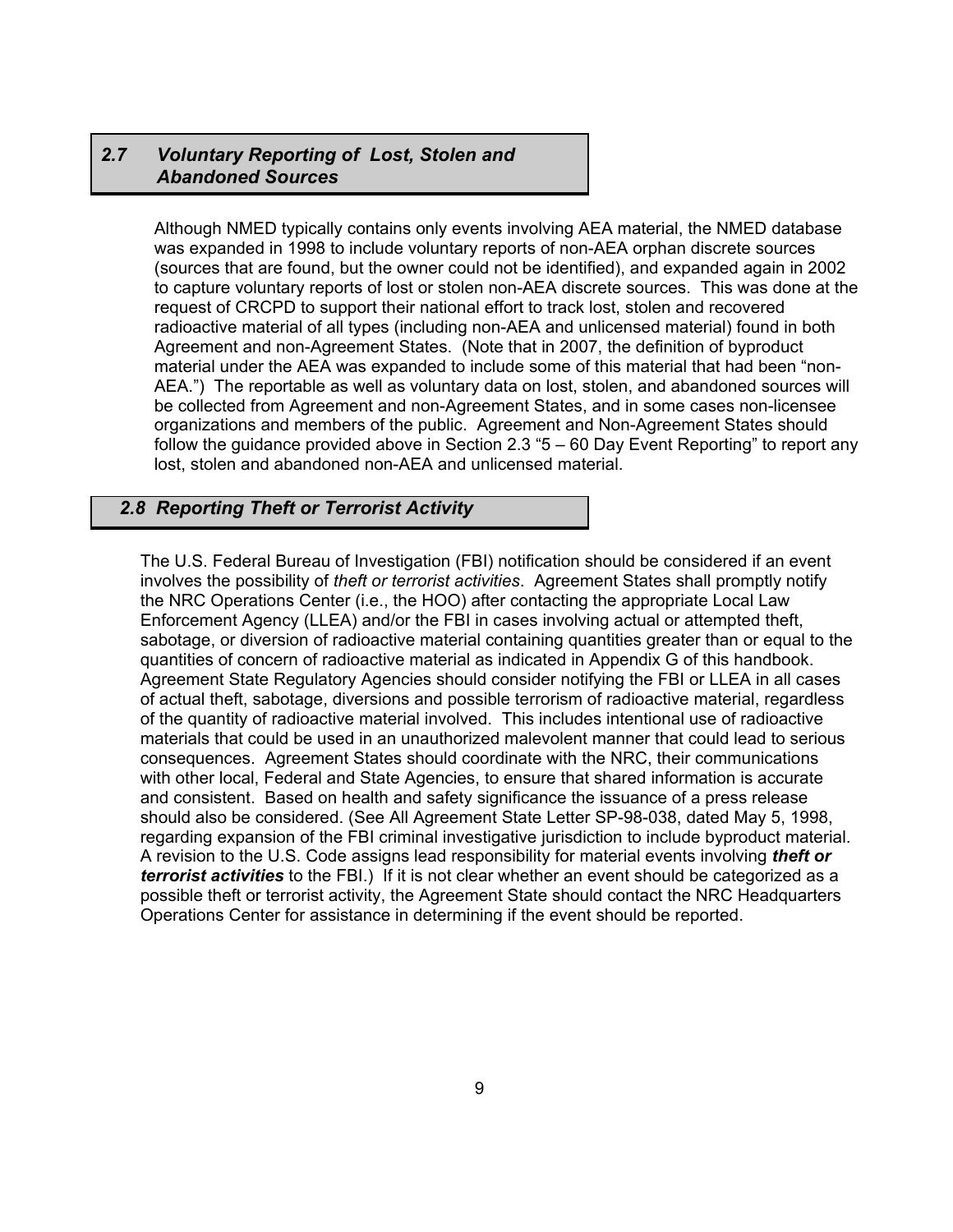### **3. Closing and Completing Events**

#### *3.1 Events Closed in NMED*

At the request of the Agreement States, a field was added to the NMED web site to enable a search for records that have been closed by the applicable regulatory agency under "Event Closed by Region/State." Agreement States should notify the NMED contractor when the event record has been officially closed (i.e., no further follow-up planned and/or no additional information expected). The State should ensure that the record contains all pertinent technical information, including follow-up information before closing the record.

#### *3.2 Record Complete in NMED*

A "complete record" refers to an NMED record that contains a specified minimum set of information. This minimum set of information is defined in Appendix E and may also be found on the NMED website under "Help." Once the minimum information is provided, the NRC/NMED contractor marks the NMED record as "complete." It should be noted that a "complete" record still remains open in NMED until the State has indicated the record should be closed.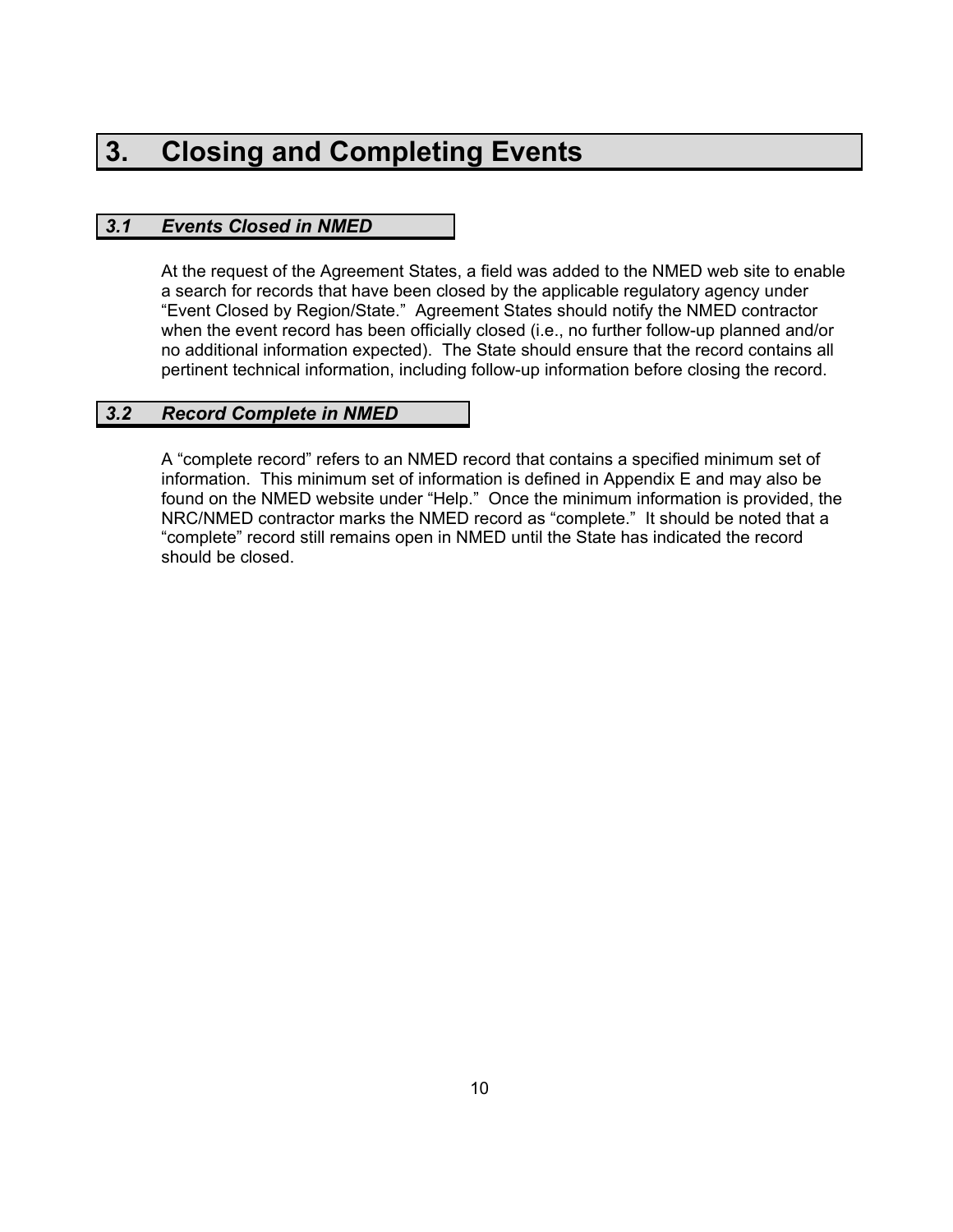### **4. NRC Publication and Distribution of Event Notifications**

#### *4.1 Event Notifications (ENs)*

All events that are required to be reported to the NRC Operations Center are currently entered into the NRC Event Notification database. Most ENs are publicly available on NRC's public website at http://www.nrc.gov/reading-rm/doc-collections/, under "Events, Reports", within five business days of notification. As a result of public access to this information, Agreement States may be contacted by the public or media regarding events. Typically, the NRC will withhold Agreement State reports from public release for at least three business days.

#### *4.2 Preliminary Notifications (PNs)*

Preliminary Notifications (PNs) are brief summary reports issued and prepared by the NRC staff to notify the Commission of the occurrence of a significant event. PNs are based on information provided by the Agreement State radiation control program staff. PNs are usually issued within the same business day of the notification (or the next business day if the event is reported after hours or on the weekend). PNs will be available on NRC's public website under "Events, Reports" at http://www.nrc.gov/reading-rm/doc-collections/. Updates to PNs occur when significant additional information about an event is provided to NRC. When preparing PNs, NRC staff will generally contact the Agreement State.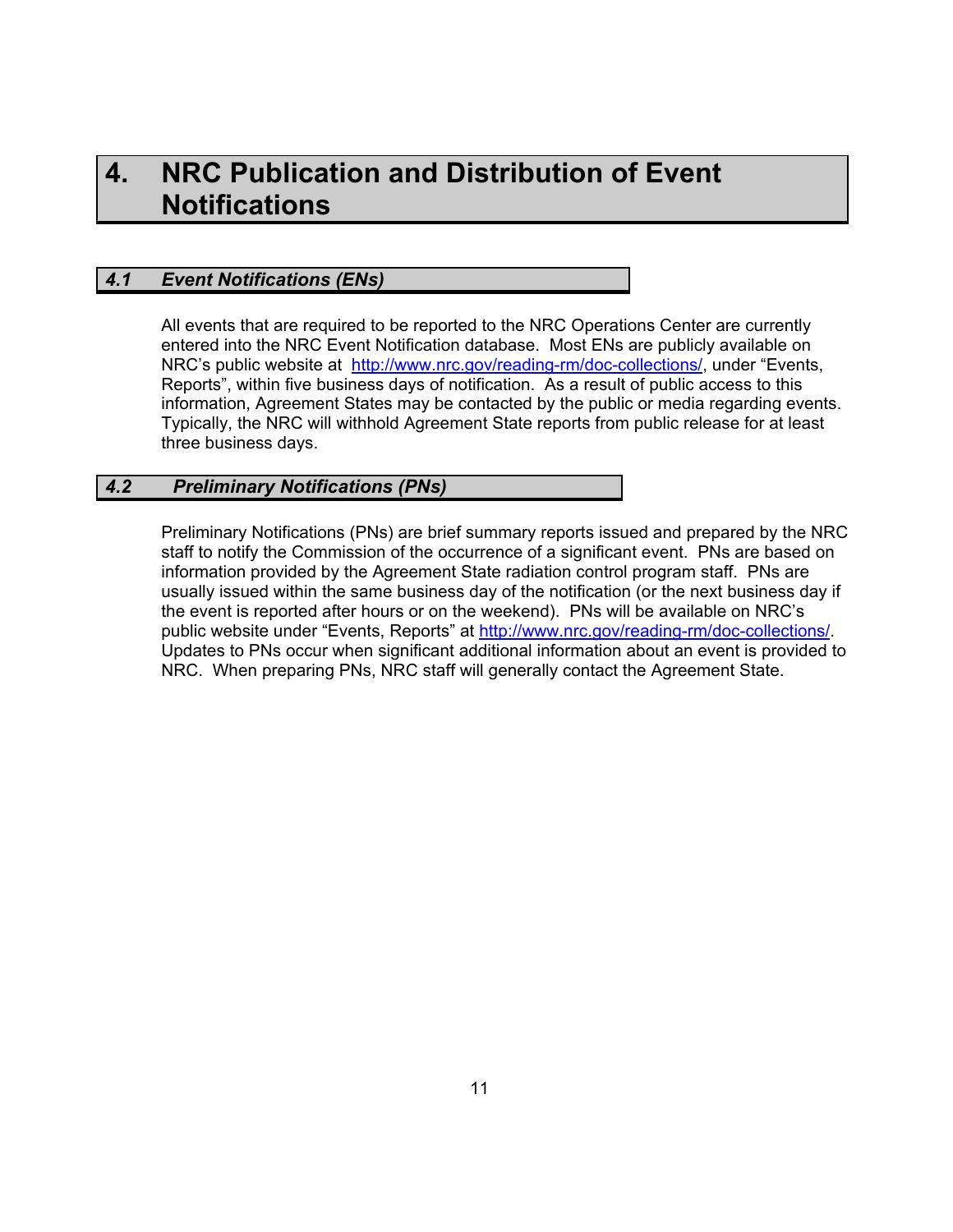### **5. NRC Safety Reviews of Material Event Reports**

#### *5.1 NRC Review of Material Events for Safety Significance and Generic Assessment*

A review of all new and updated nuclear material ENs received by the NRC Operations Center is conducted by NRC staff. The objective of the review is to identify any events that may involve generic concerns or issues, or could have significant impact on public health and safety, security, and/or the environment. Generic or significant events that warrant such a review include:

- a. Multiple occurrences of an event tracked as performance measures in the Strategic Plan (e.g., medical events, overexposures, lost or stolen sources of concern), or
- b. A single occurrence of an event tracked as a strategic goal in the Strategic Plan (e.g., deaths, loss of organ function, significant release to the environment), or
- c. Events involving possible generic concerns or issues (e.g., equipment malfunctions, equipment failures, inadequate user procedures, software problems), or
- d. Consequences or causal factors not previously seen in the event assessment process.

*Requests for additional information***:** Based on the results of the nuclear material event safety and generic assessment review, Agreement State staff may be contacted by the RSAO by phone or email to discuss the event. Additional information may be requested to help determine the safety significance and any possible generic implications (e.g., equipment malfunction or failure, significant exposures). For significant events (i.e., immediate or 24 hour reportable events) such requests, normally initiated by the RSAO or NRC's Operation Center staff, would occur on an as needed basis, possibly within hours to a few days of notification of the occurrence.

For events not considered to be significant (i.e., not required to be reported within 24 hours), the standard procedure is to allow at least 30 days before making such requests to provide reasonable time for Agreement State review and evaluation, and submission of follow-up information. A request for follow-up information may also be sent routinely via email by the NMED contractor, (e.g., when the NMED record is incomplete after 60 days from the date reported to the regulatory agency).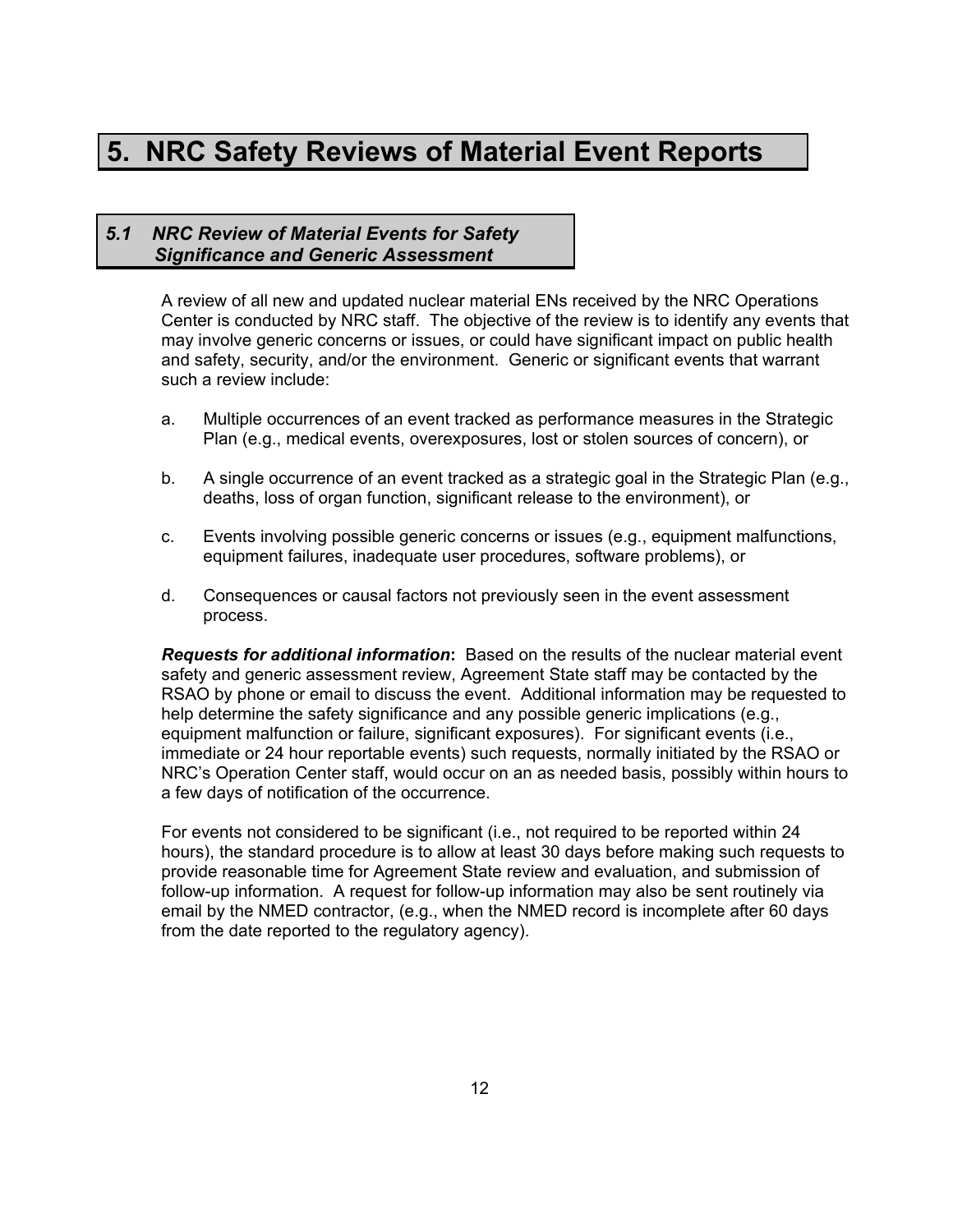#### *5.2 Actions NRC May Take after Review of "Significant" Events*

Events identified as having a significant potential risk to public health and safety, security, and/or the environment may receive additional NRC management review. NRC headquarters and region staff continue to follow-up and review material events through closure of the event, which includes checking to see that the final report information has been entered into NMED. Based on potential risks identified as a result of event review and analyses, NRC may take actions to reduce potential risks by issuing safety-related notifications to licensees, (e.g., Information Notices (IN), concerning software problems, equipment modifications, etc.) Further research and analysis of events may also result in regulatory or programmatic changes.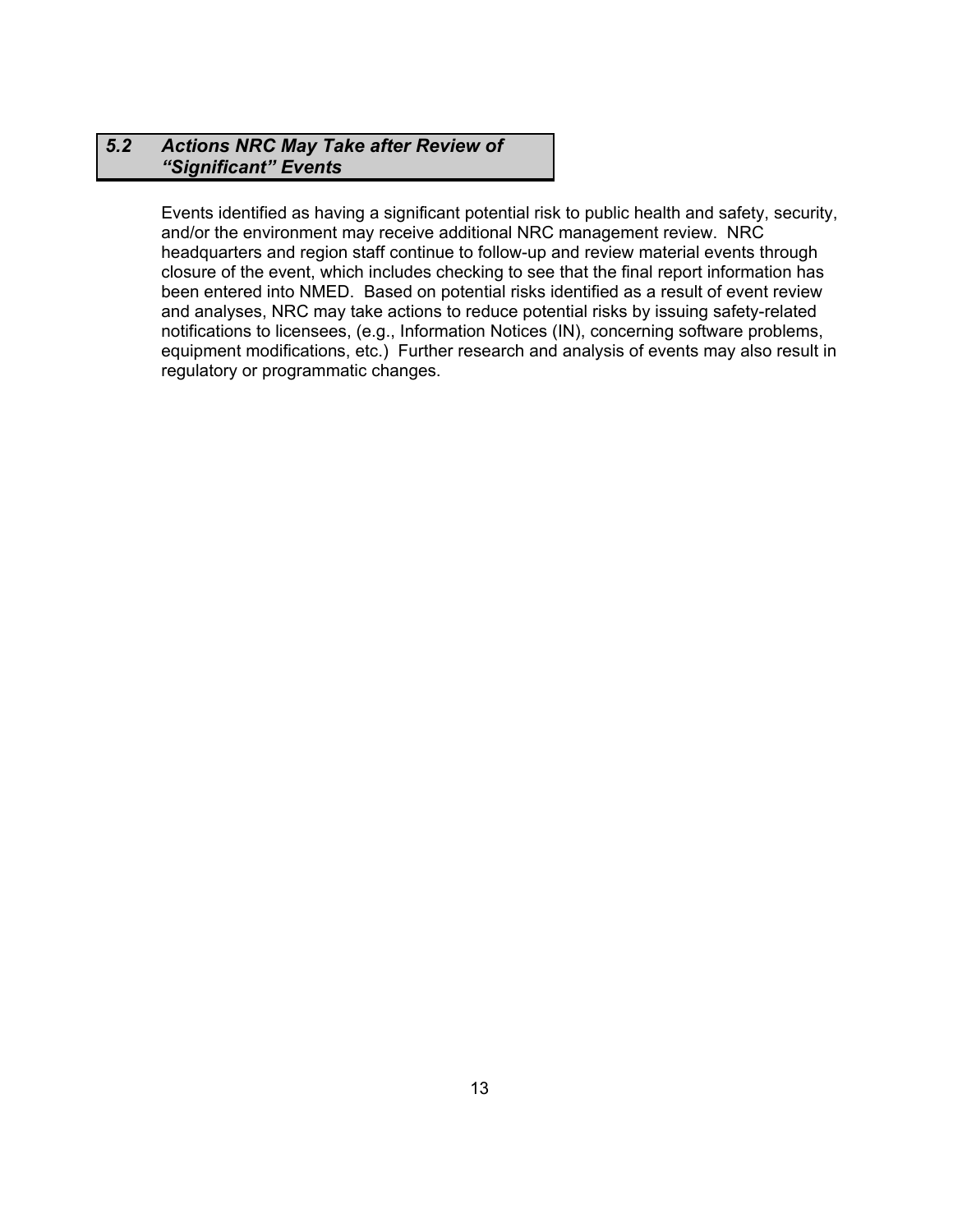### **6. Agreement State Safety Reviews of Material Event Reports**

#### *6.1 Agreement State Review of Material Events for Safety Significance and Generic Assessment*

Agreement States should review events occurring within their jurisdiction, or related to products registered or licensed in their jurisdiction, to identify any events that may involve generic concerns or issues, or could have significant impact on public health and safety, security, and/or the environment. Generic or significant events that warrant such a review include:

- a. Multiple occurrences of an event (e.g., medical events, overexposures, lost or stolen sources of concern), or
- b. A single occurrence of a significant or serious event (e.g., deaths, loss of organ function, significant release to the environment), or
- c. Events involving possible generic concerns or issues (e.g., equipment malfunctions, equipment failures, inadequate user procedures, software problems), or
- d. Consequences or causal factors not previously seen in the event assessment process.

#### *6.2 Actions Agreement States May Take after Review of Significant Events*

Events identified as having a significant potential risk to public health and safety, security, and/or the environment may receive additional State or NRC management review. Agreement States should continue to follow-up and review material events through the closure of the event, which includes checking to see that the final report information has been entered into NMED. Based on potential risks identified as a result of event review and analyses, States may take actions to reduce potential risks by issuing safety-related notifications to licensees. States are encouraged to share with NRC and the other States any findings, assessments, or trending studies. These can be forwarded to the NMED Project Manager for posting on the NMED website or, distribution in the NMED newsletter and/or an NRC Agreement State Letter.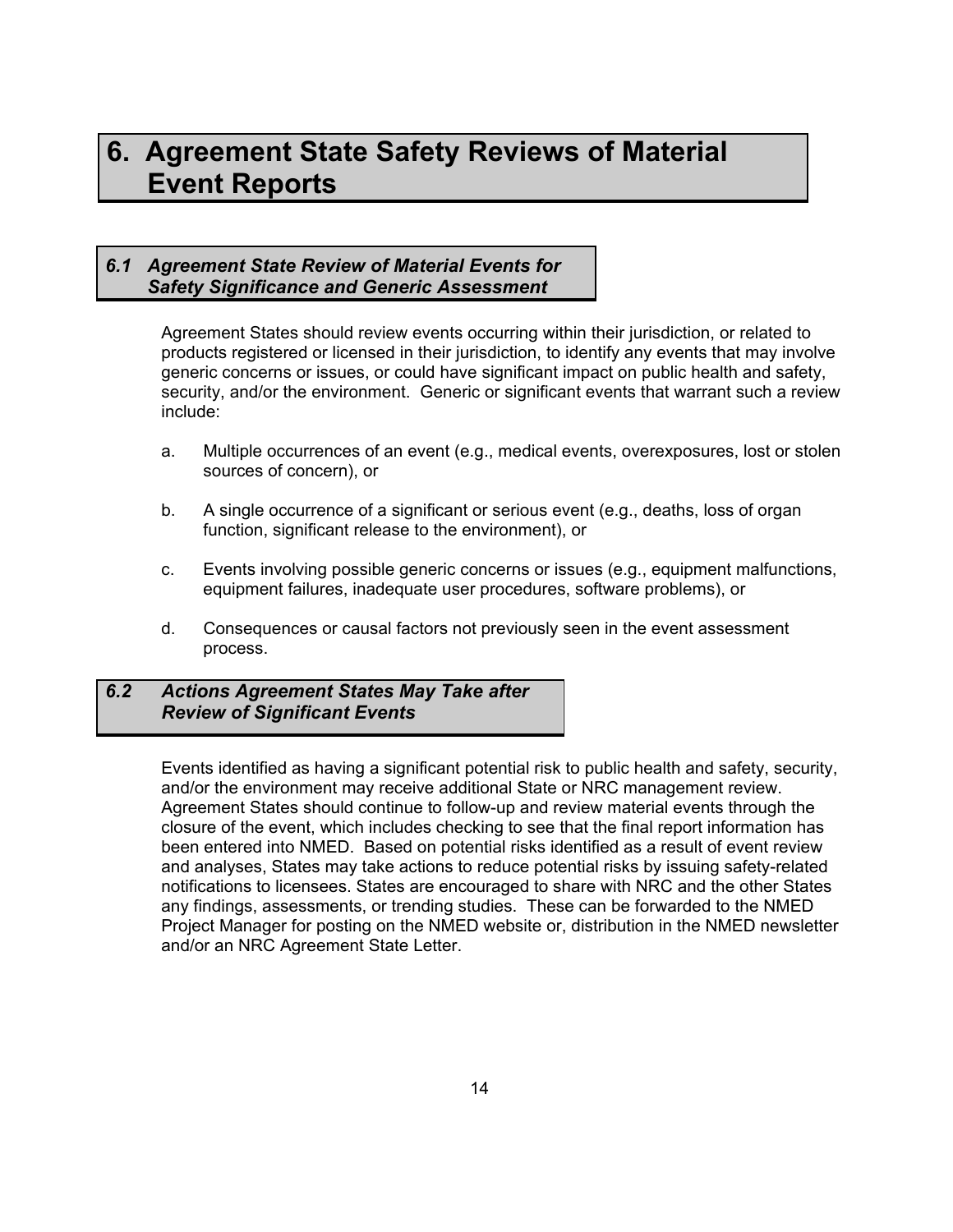### **7. Abnormal Occurrence Guidelines and Criteria**

#### *7.1 Introduction*

This section presents the guidelines and criteria to be followed when assessing the significance of an event or occurrence to see if it meets the criteria established to identify an abnormal occurrence (AO). Section 208 of the Energy Reorganization Act of 1974 (ERA) (Public Law 93-438, 42 USC 5848) identifies an AO as an unscheduled incident or event that the Commission determines to be significant from the standpoint of public health or safety. Section 208 of the Act also requires that the Commission inform Congress of any AOs. The Agreement States support the NRC in their effort to keep Congress apprised of any significant events that may directly affect public health or safety by providing information to the NRC on potential AOs that have occurred in their State. For more information on AO reporting please see NRC's Management Directive 8.1.

#### *7.2 AO Policy Information*

The Commission submits a report to Congress identifying any AOs. The Federal Reports Elimination and Sunset Act of 1995 require that AOs be reported to Congress on an annual basis. Section 208 of the ERA indicates that each report shall contain:

- (1) The date and place of each occurrence;
- (2) The nature and probable consequence of each occurrence;
- (3) The cause or causes of each; and
- (4) Any action taken to prevent recurrence.

As specified in Section 208 of the ERA, within 15 days of receiving information of each AO, the Commission shall widely disseminate AO information to the public.

An incident or event will be considered an AO if it involves a major reduction in the degree of protection of the public health or safety, security, and/or the environment. This type of incident or event would have a moderate or severe impact and could include, but need not be limited to the following:

- (1) Moderate exposure to, or release of, radioactive material licensed by or otherwise regulated by the Commission or an Agreement State;
- (2) Major degradation of essential safety-related equipment; or
- (3) Major deficiencies in design, construction, use of, or management controls for facilities or radioactive material licensed by or otherwise regulated by the Commission or an Agreement State.

The NRC's annual "Report to Congress on Abnormal Occurrences" is published in NUREG-0090 and can be accessed at http://www.nrc.gov/reading-rm/doccollections/nuregs/staff/sr0090/.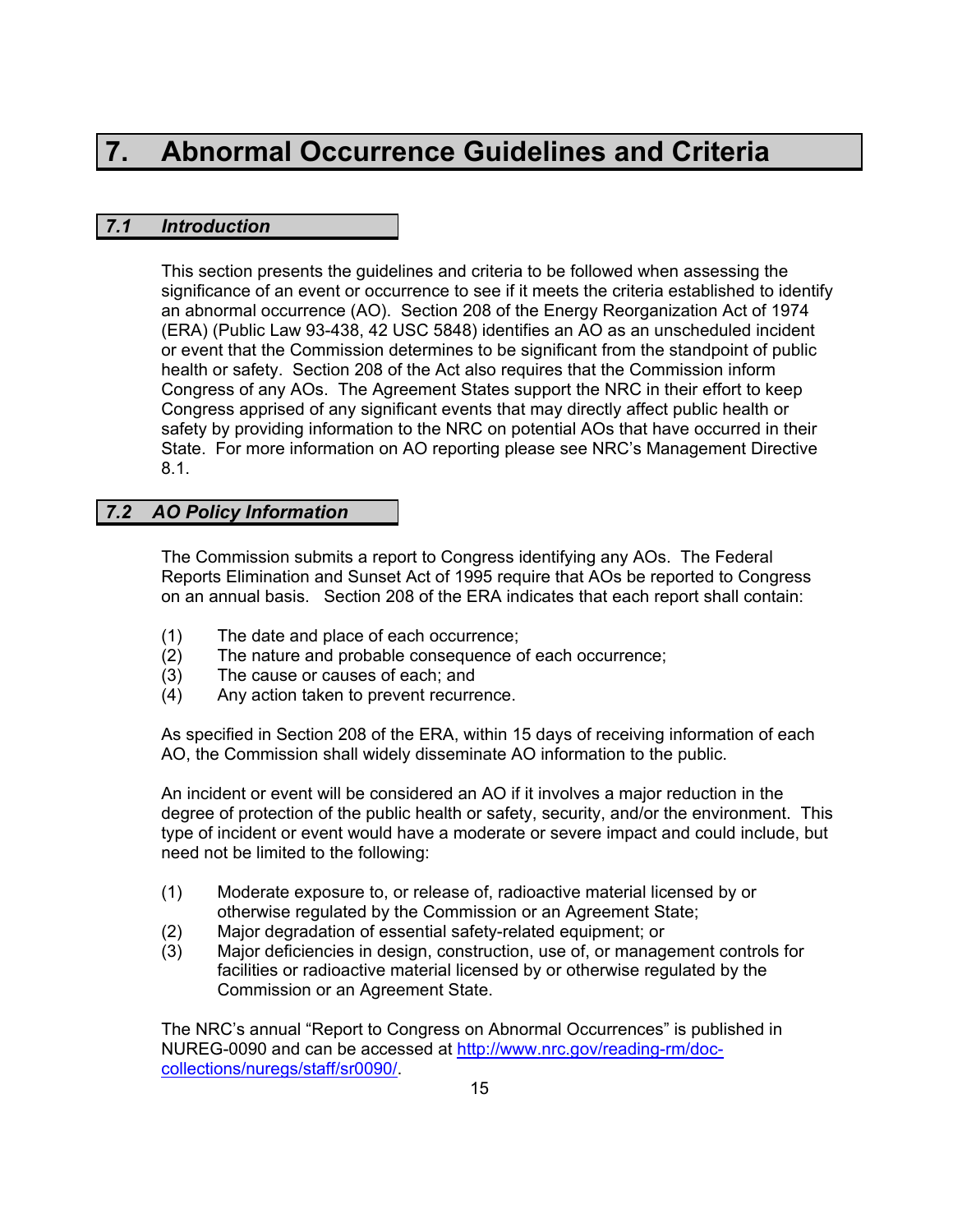The AO Report to Congress is also used to provide information on significant materials issues and on adverse licensee performance. In accordance with SECY-02-216, "Proposed Process for Providing Information on Significant Nuclear Materials Issues and Adverse License Performance" and SECY-11-0132, "Revision of the Criteria for Identifying Nuclear Materials Licensees for Discussion at the Agency Action Review Meeting," Agreement State licensees will be considered, along with NRC nuclear material licensees, for discussion during the Annual Agency Action Review Meeting (AARM). NRC's Management Directive and Handbook 8.14, "Agency Action Review Meeting," describes FSME and the NRC Region's participation in the AARM and its role as the lead for the discussion on Agreement State licensees, as necessary.

#### *7.3 AO Criteria*

Agreement State staff should routinely screen events against the AO criteria as part of their routine program. Any events identified as potential AOs should be reported to NRC. Additionally, the Agreement States are expected to provide a draft special AO report (i.e., write-up) as described below. The NRC will assist the Agreement States in preparing the write-ups for potential AOs. The criteria used to determine if an event is an AO can be found in the most recent version of NUREG-0090, "Abnormal Occurrence Report to Congress" (see Appendix A) at http://www.nrc.gov/reading-rm/doccollections/nuregs/staff/sr0090/. Please note that if the AO criteria changes, the NRC will notify the Agreement States. Also, the Agreement States may contact their RSAO or the NRC NMED project manager to ensure they have the most current AO criteria.

#### *7.4 Guidelines for AO Write-ups*

AO write-ups should be complete, up-to-date, and written using text that is understandable to non-technical readers. Also, when preparing the AO write-up, the Agreement States should refrain from providing confidential, personal privacy, and/or security related information unless the information is required to describe the AO. If confidential, personal privacy, and/or security related information is included in the report, the report should be properly marked to indicate such information exist. The AO write-up should be formatted to include the following:

First paragraph - State the AO criteria for the event by citing the appropriate section of Appendix A of NUREG-0090, which contains all of the AO criteria.

Date and Place - Provide the date the event occurred, the licensee's name, and the city and State of the licensee.

Nature and Probable Consequences - Briefly explain the event and the circumstances surrounding the occurrence, and what were the consequences. Provide the specific details of the event to include the: exposure (where applicable), source, specific radionuclide(s), quantity, dose (where applicable), treatment plan (where applicable), equipment/devices with the manufacturer and model number. Describe any immediate actions taken by the licensee and the State (e.g., decontaminated the facility, evacuated the staff, special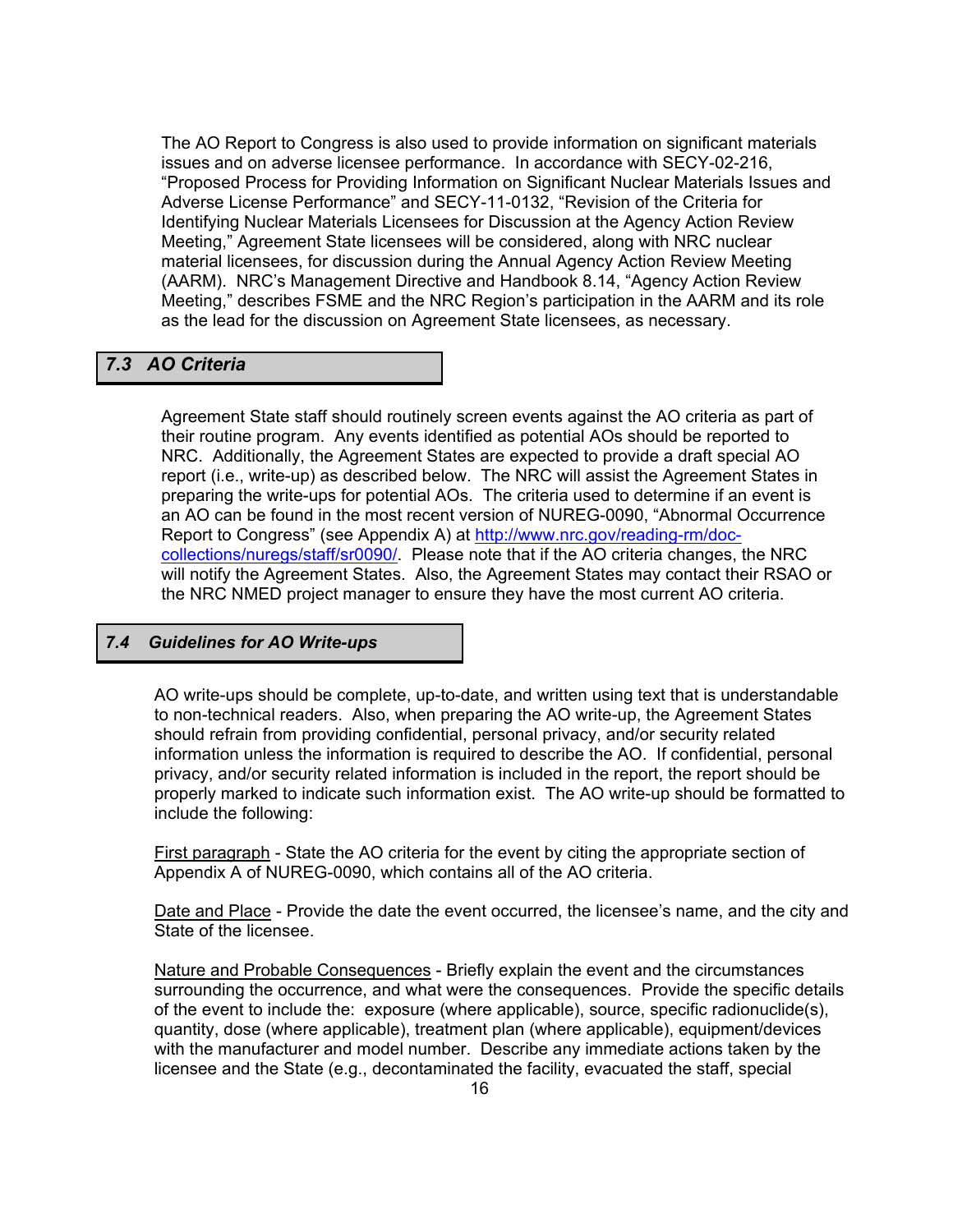inspection performed, enforcement action(s) taken, etc.). The write-up should answer where, when, how, why, and efforts to prevent recurrence.

For occupational or public overexposures identify whether the person was notified.

For medical events, include the intended and actual treatment plan. For example, as applicable; state the prescribed dose and the actual delivered dose to the intended treatment site; state any doses to unintended sites (include the dose and the site); state the prescribed radioisotope and/or radiopharmaceutical and the radioisotope/radiopharmaceutical actually administered; and describe the prescribed mode of treatment and the actual mode of treatment delivered. Indicate whether the patient and referring physician were notified of the event. Also, state the medical significance of the event to the patient (e.g., The licensee concluded that the medical event would not have a significant medical effect on the patient).

NOTE: NRC's NUREG publication policy states that all documents must be published in dual units (Metric and English).

Cause(s) - Describe what the causes of the event were determined or estimated to be, including any contributing factors leading up to the event.

Actions taken to prevent recurrence - Briefly explain what corrective actions (e.g., developed new procedures, hired more staff, etc.) were taken to prevent recurrence by the licensee. Also, the Agreement State should indicate the actions they took to prevent recurrence (e.g., any enforcement actions or penalties given to the licensee and/or individual(s)).

Last paragraph - If all the reporting requirements have been met for the AO event, then a statement such as "This event is closed for the purpose of this report" should be included in the last paragraph to indicate that the event has been closed. However, the AO will be kept open if there is a reasonable expectation that currently unavailable information will be obtained shortly. Also, if significant new information becomes available for a closed AO at a later date, the AO will be reopened, the new information will be reported under "Updates of Previously Reported Abnormal Occurrences" (NUREG-0090, Appendix B), and the AO will again be closed out.

For examples of AO write-ups see NRC's NUREG-0090 at http://www.nrc.gov/readingrm/doc-collections/nuregs/staff/sr0090/

.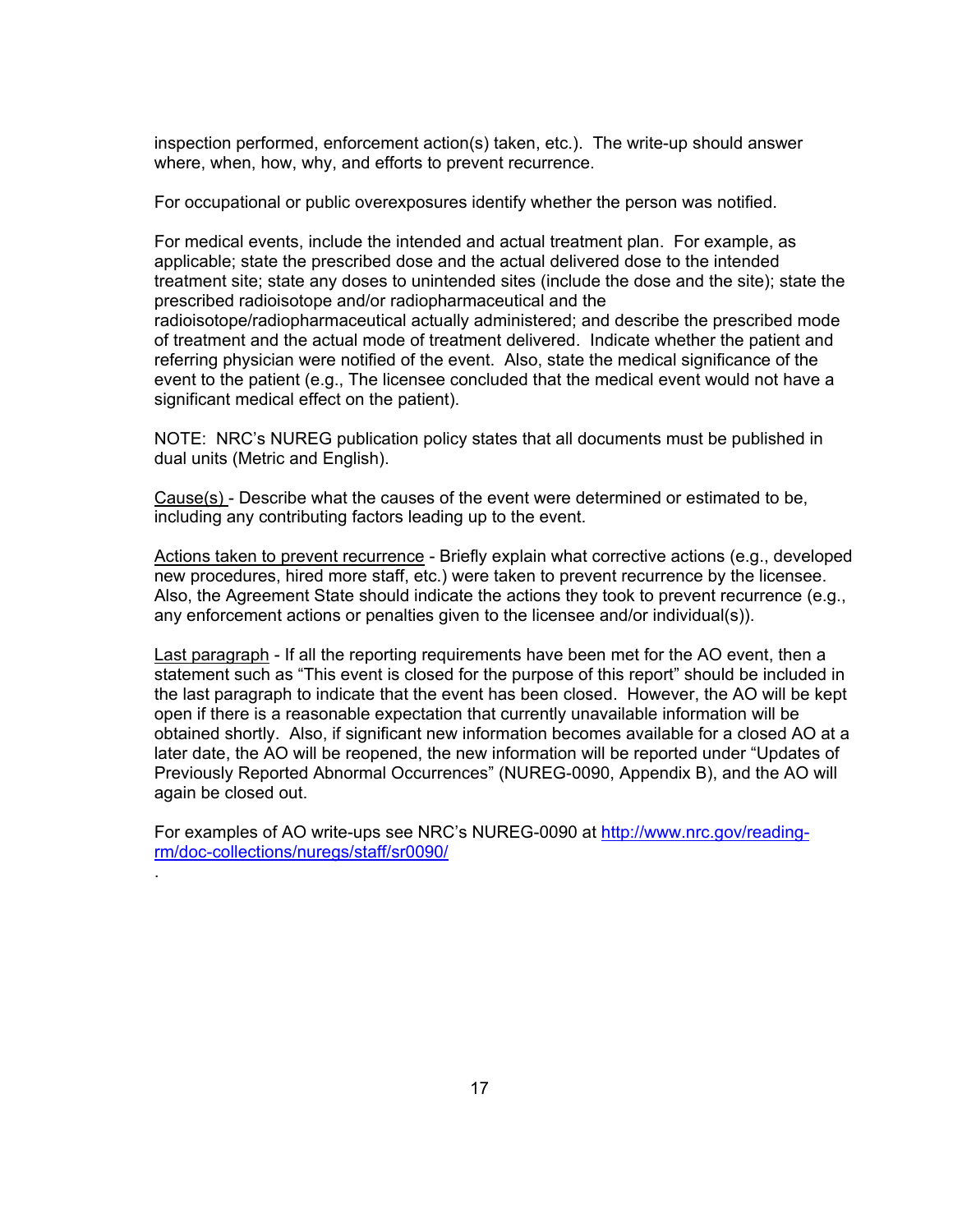# *Appendix A*

## *NRC Regulatory Reporting Requirements*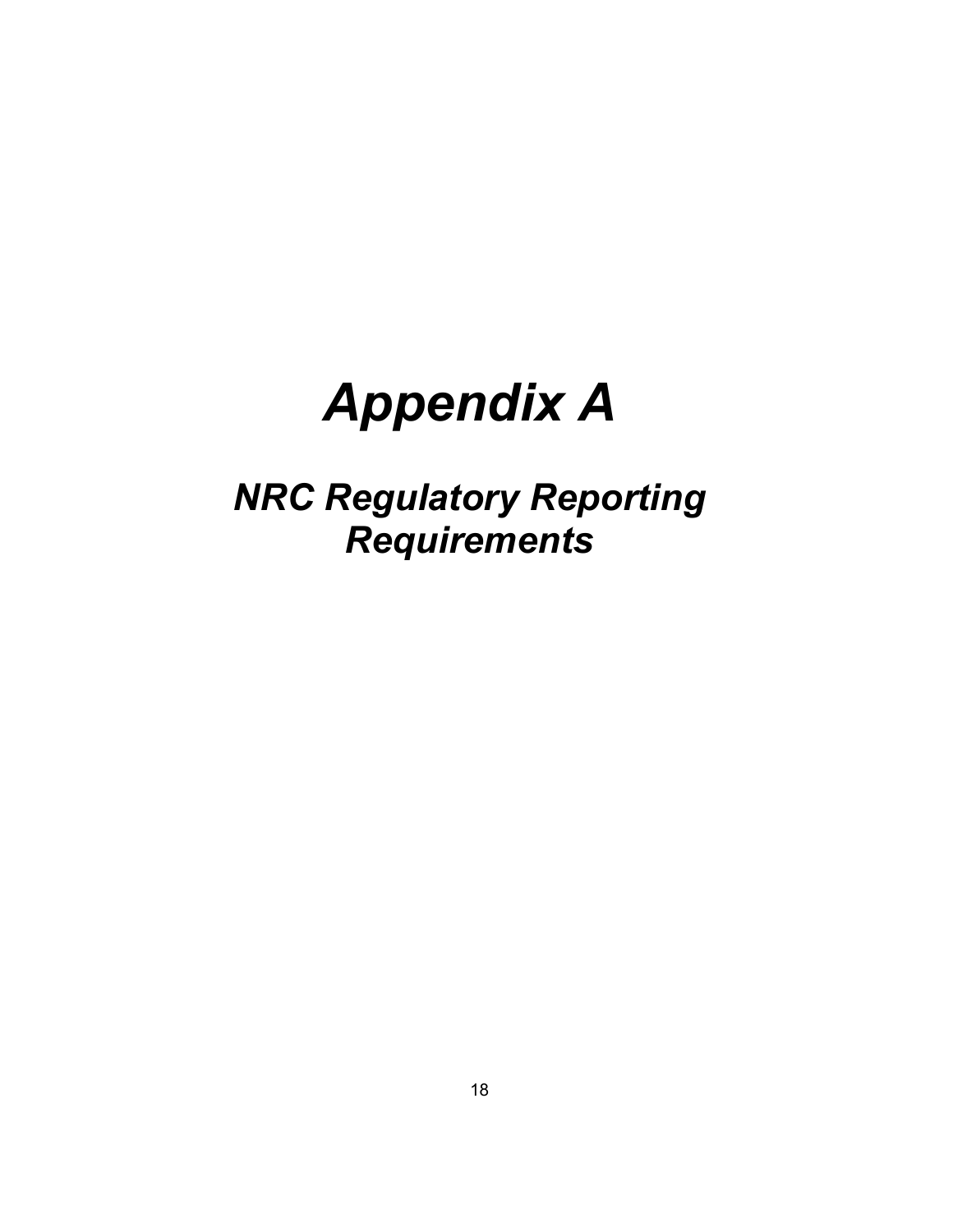| compatible regulations. This table does not contain<br>requirements. |                    | <b>NRC</b>        | The following provides a listing of the most commonly encountered material reporting requirements for which Agreement States should have<br>n all of NRC's regulatory reporting requirements. See NRC regulations for all reporting<br>Regulatory Reporting Requirements |              |
|----------------------------------------------------------------------|--------------------|-------------------|--------------------------------------------------------------------------------------------------------------------------------------------------------------------------------------------------------------------------------------------------------------------------|--------------|
| <b>Regulatory Requirement</b>                                        | Reporting Category |                   |                                                                                                                                                                                                                                                                          |              |
|                                                                      | Within 24 hours    | $5 - 60$ Days     | <b>Brief Summary of Reporting Requirement</b>                                                                                                                                                                                                                            | Notification |
|                                                                      | 20.1906(d)(1)      |                   | Reports of removable contamination on package > limits in 10 CFR 71.87.                                                                                                                                                                                                  | Immediate    |
|                                                                      | 20.1906(d)(2)      |                   | Radiation levels on package > limits in 10 CFR 71.47.                                                                                                                                                                                                                    | Inmediate    |
| 10 CFR Part 20, Standards                                            | 20.2201(a)(1)(i)   |                   | Reports of loss, stolen or missing licensed material ≥ 1000 X Appendix C<br>value under such circumstances that it appears to the licensee that an<br>exposure could result to persons in unrestricted areas.                                                            | Immediate    |
| for Protection Against<br>Radiation                                  |                    | 20.2201(a)(1)(ii) | value and is still missing at this time (i.e., within 30 days it becomes known<br>Reports of loss, stolen or missing licensed material > 10 X Appendix C<br>to the licensee).                                                                                            | 30 days      |
|                                                                      | 20.2202(a)(1)      |                   | equiv. ≥ 75 rem (.75 Sv) or shallow dose equiv. (skin\extremities) ≥ 250<br>Exposure (real or threatened) ≥ TEDE of 25 rem (.25 Sv), or lens dose<br>rads $(2.5 \text{ Gy})$ .                                                                                           | Immediate    |
|                                                                      | 20.2202(b)(1)      |                   | equiv. 2 15 rem (.15 Sv), or shallow dose equiv. (skin\extremities) 2 50<br>Exposure (real or threatened) ≥ TEDE of 5 rem (.05 Sv), or lens dose<br>rems (.5 Sv).                                                                                                        | 24 hours     |
|                                                                      | 20.2202(a)(2)      |                   | Release where individual could have intake ≥ 5 X ALI over 24 hours.                                                                                                                                                                                                      | Immediate    |
|                                                                      | 20.2202(b)(2)      |                   | Release where individual could have intake > 1 X ALI over 24 hours.                                                                                                                                                                                                      | 24 hours     |
|                                                                      |                    | 20.2203(a)        | Radiation doses, releases or concentrations of radioactive material that<br>exceed the limits                                                                                                                                                                            | 30 days      |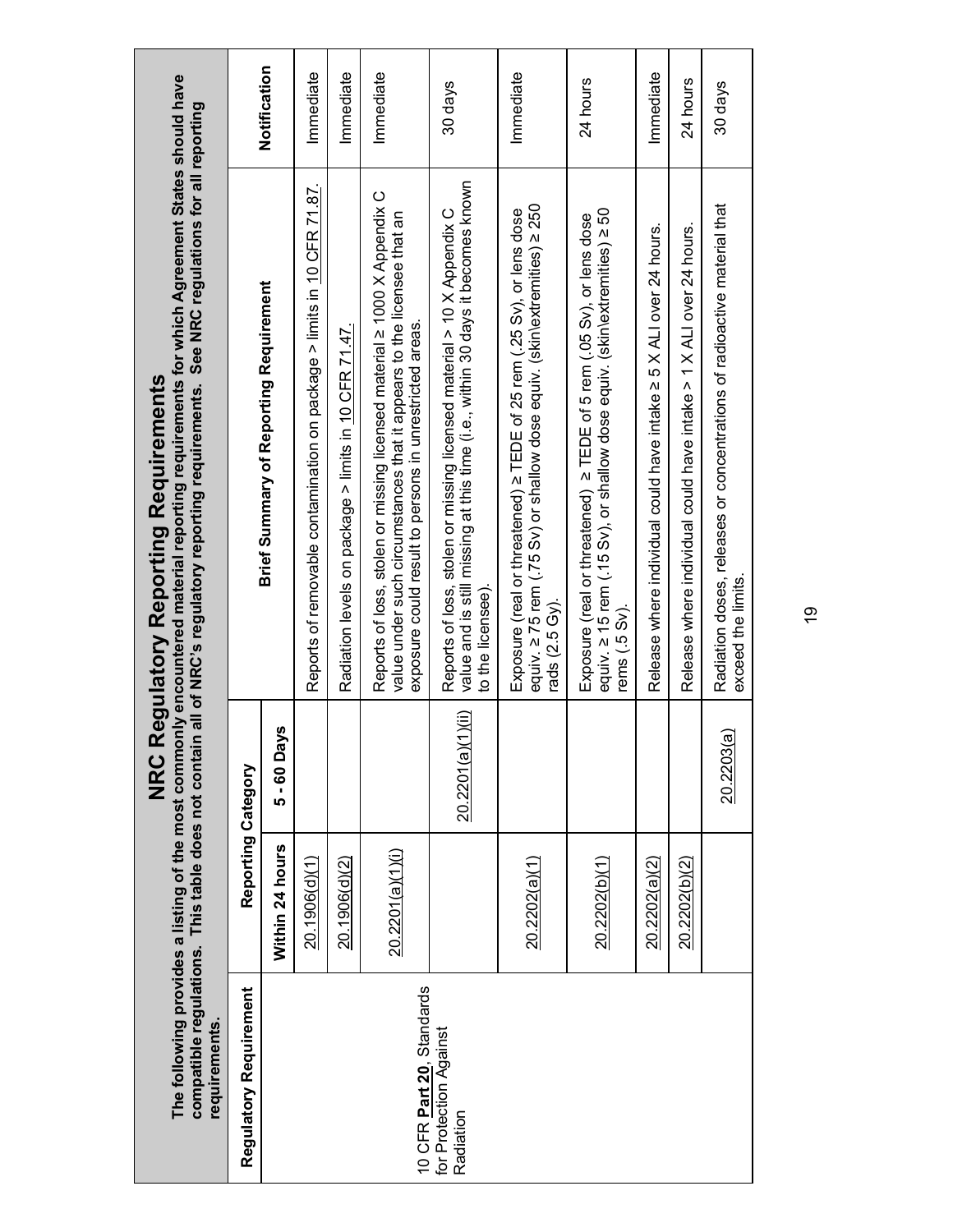| The following provides a listing of the most commo<br>compatible regulations. This table does not contai<br>requirements. |                    | <b>NRC</b>    | only encountered material reporting requirements for which Agreement States should have<br>in all of NRC's regulatory reporting requirements. See NRC regulations for all reporting<br><b>Regulatory Reporting Requirements</b>                                                                                                                                                                                                                                                                                                                           |              |
|---------------------------------------------------------------------------------------------------------------------------|--------------------|---------------|-----------------------------------------------------------------------------------------------------------------------------------------------------------------------------------------------------------------------------------------------------------------------------------------------------------------------------------------------------------------------------------------------------------------------------------------------------------------------------------------------------------------------------------------------------------|--------------|
| Regulatory Requirement                                                                                                    | Reporting Category |               |                                                                                                                                                                                                                                                                                                                                                                                                                                                                                                                                                           |              |
|                                                                                                                           | Within 24 hours    | $5 - 60$ Days | <b>Brief Summary of Reporting Requirement</b>                                                                                                                                                                                                                                                                                                                                                                                                                                                                                                             | Notification |
| 10 CFR Part 30, Rules of<br>General Applicability to<br>Domestic Licensing of                                             | 30.50(a)           |               | Events involving prevention of immediate protective actions, necessary to<br>avoid exposures to radiation, radioactive materials or releases of<br>radioactive material that could exceed regulatory limits                                                                                                                                                                                                                                                                                                                                               | Immediate    |
| Byproduct Material                                                                                                        | 30.50(b)(1)        |               | Events involving an unplanned contamination (Under 30.50(b)(1), see<br>items (i)-(iii) for other conditions that apply).                                                                                                                                                                                                                                                                                                                                                                                                                                  | 24 hours     |
|                                                                                                                           | 30.50(b)(2)        |               | Events in which equipment is disabled or fails to function as designed.<br>(Under 30.50(b)(2), see items (i)-(iii) for other conditions that apply).                                                                                                                                                                                                                                                                                                                                                                                                      | 24 hours     |
|                                                                                                                           | 30.50(b)(3)        |               | Events involving unplanned medical treatment of contaminated person.                                                                                                                                                                                                                                                                                                                                                                                                                                                                                      | 24 hours     |
|                                                                                                                           | 30.50(b)(4)        |               | (Under<br>Events involving unplanned fire, or explosion affecting integrity of material,<br>device or container, or equipment containing licensed material.<br>$30.50(b)(4)$ , see items (i)-(ii) for other conditions that apply)                                                                                                                                                                                                                                                                                                                        | 24 hours     |
| 10 CFR Part 31, General<br>Domestic Licenses for<br>Byproduct Material                                                    |                    | 31.5(c)(5)    | submit a written report within 30 days. (See the rest of Paragraph (c)(5) for<br>bequerel (0.005 microcurie) or more of removable radioactive material, and<br>requirements and other sections of the regulations (e.g., 10 CFR 21.21))<br>Shall immediately suspend operation of a device if there is a failure of or<br>shielding, or the on-off mechanism or indicator, or upon detection of 185<br>damage to the shielding or an indication of a failure of or damage to the<br>other conditions and restrictions that apply). (See also 10 CFR 30.50 | 30 days      |
| 10 CFR Part 34, Licenses                                                                                                  |                    | 34.27(d)      | Reporting of leaking sources, leak test results ≥ 0.005 microcurie (185 Bq).                                                                                                                                                                                                                                                                                                                                                                                                                                                                              | 5 days       |
| for Radiography & Radiation<br>Radiographic Operations<br>Safety Requirements for                                         |                    | 34.101(a)     | component failure (critical to safe operation of device). (See also 10 CFR<br>30.50 requirements and other sections of the regulations (e.g., 10 CFR<br>Radiography source disconnection, inability to retract source, or                                                                                                                                                                                                                                                                                                                                 | 30 days      |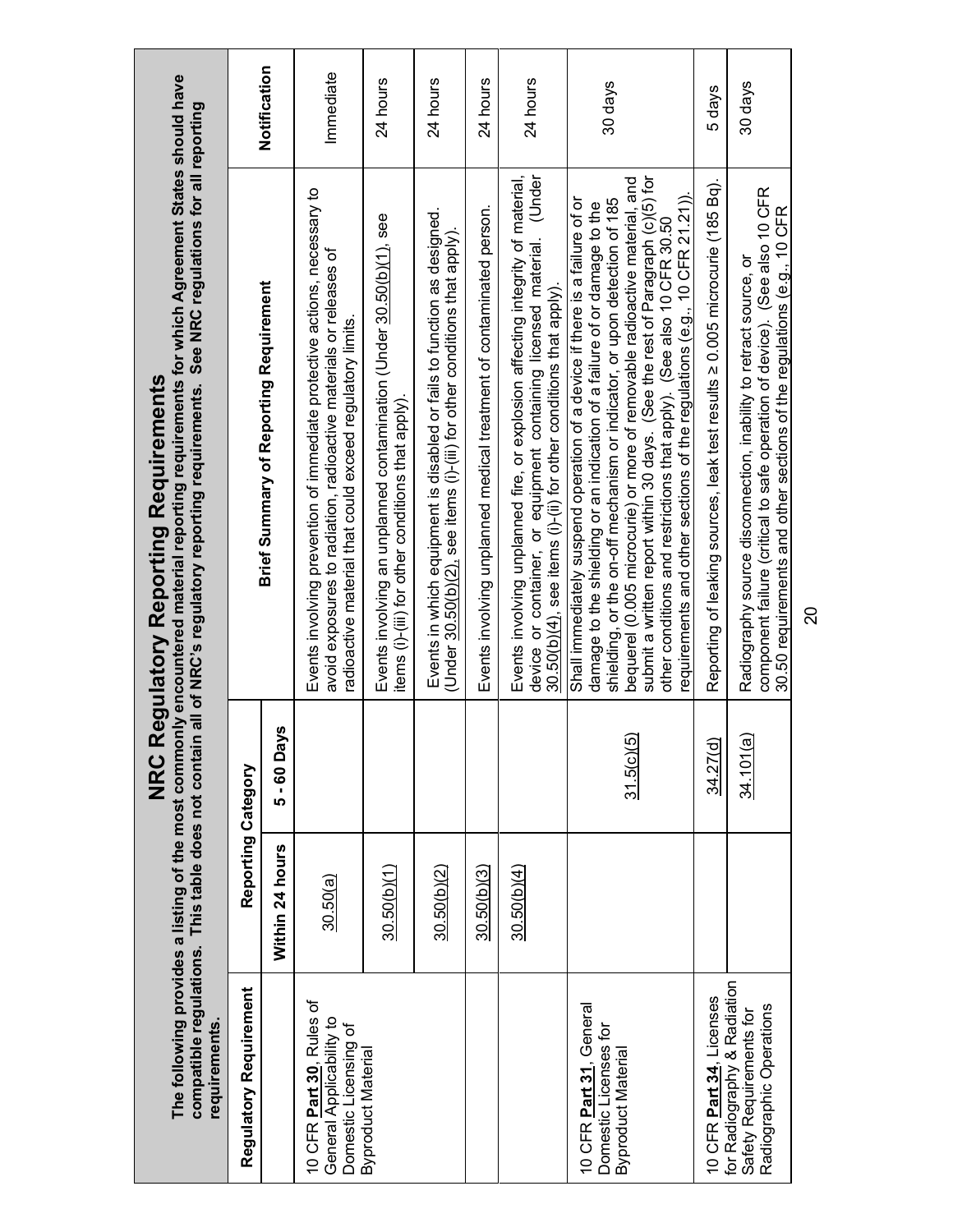| requirements                                                                        |                    | <b>NRC</b>       | The following provides a listing of the most commonly encountered material reporting requirements for which Agreement States should have<br>compatible regulations. This table does not contain all of NRC's regulatory reporting requirements. See NRC regulations for all reporting<br><b>Regulatory Reporting Requirements</b>                                                                                                      |                                          |
|-------------------------------------------------------------------------------------|--------------------|------------------|----------------------------------------------------------------------------------------------------------------------------------------------------------------------------------------------------------------------------------------------------------------------------------------------------------------------------------------------------------------------------------------------------------------------------------------|------------------------------------------|
| Regulatory Requirement                                                              | Reporting Category |                  |                                                                                                                                                                                                                                                                                                                                                                                                                                        |                                          |
|                                                                                     | Within 24 hours    | 5 - 60 Days      | <b>Brief Summary of Reporting Requirement</b>                                                                                                                                                                                                                                                                                                                                                                                          | Notification                             |
|                                                                                     |                    |                  | 21.21)                                                                                                                                                                                                                                                                                                                                                                                                                                 |                                          |
| 10 CFR Part 35, Medical                                                             | 35.3045            |                  | Notifications and reports of medical events involving administration and<br>use of byproduct materials, with the exception of patient intervention<br>events                                                                                                                                                                                                                                                                           | Next calendar<br>$\frac{8}{9}$           |
| Use of Byproduct Material                                                           |                    | 35.3067          | becquerel (0.005 microcurie) or more of removable contamination<br>Reports of leak test results that demonstrate the presence of 185                                                                                                                                                                                                                                                                                                   | 5 days                                   |
|                                                                                     | 35.3047            |                  | embryo/fetus or a nursing child, or an unintended functional damage to an<br>Events involving an unauthorized dose of 50 mSv (5 rem) to an<br>organ or a physiological system of the child.                                                                                                                                                                                                                                            | Next calendar<br>$\overline{\mathsf{d}}$ |
| Requirements for Irradiators<br>10 CFR Part 36, Licenses<br>& Radiation Safety      | 36.83              |                  | The following events are reportable under 36.83 if not reported under other<br>failure, detection of source by the product exit monitor, contamination from<br>NRC reporting requirements: stuck sources, fire/explosions, damage to<br>source racks, cable or drive mechanism failure, access control system<br>licensed material, etc. (See items (a)(1) through (10) under 36.83 for<br>specific descriptions of reportable events. | 24 hours                                 |
| 10 CFR Part 39, Licenses &<br>Requirements for Well-<br>Radiation Safety<br>Logging |                    | 39.35(d)(2)      | Report of leak test results (of sources leak tested at intervals not greater<br>paragraphs under 39.35 for other conditions, including exemptions, that<br>than every 6 months) when the presence of 185 becquerel (0.005<br>microcurie) or more of contamination is detected. (See remaining<br>apply.)                                                                                                                               | 5 days                                   |
|                                                                                     | 39.77(a`           |                  | Well logging source rupture.                                                                                                                                                                                                                                                                                                                                                                                                           | Inmediate                                |
|                                                                                     | 39.77(b)           |                  | Theft or loss, exposures, excessive concentration of radioactive material.                                                                                                                                                                                                                                                                                                                                                             | Immediate                                |
|                                                                                     |                    | 39.77(c) and (d) | After notification and classification that a source is irretrievable, a report                                                                                                                                                                                                                                                                                                                                                         | 30 days                                  |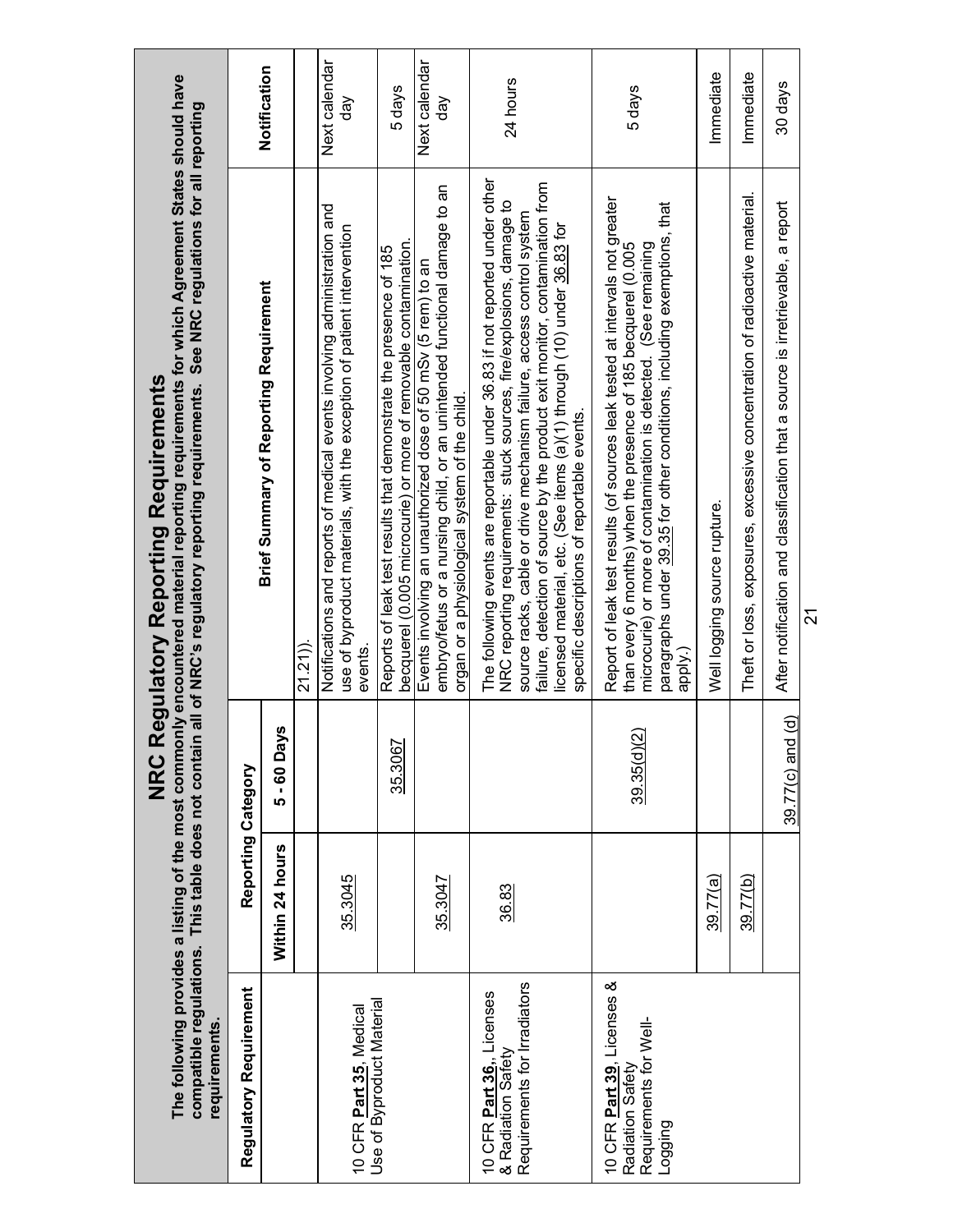| requirements.                                                                      |                                                           | <b>NRC</b>    | The following provides a listing of the most commonly encountered material reporting requirements for which Agreement States should have<br>compatible regulations. This table does not contain all of NRC's regulatory reporting requirements. See NRC regulations for all reporting<br><b>Regulatory Reporting Requirements</b> |              |
|------------------------------------------------------------------------------------|-----------------------------------------------------------|---------------|-----------------------------------------------------------------------------------------------------------------------------------------------------------------------------------------------------------------------------------------------------------------------------------------------------------------------------------|--------------|
| Regulatory Requirement                                                             | Reporting Category                                        |               |                                                                                                                                                                                                                                                                                                                                   |              |
|                                                                                    | Within 24 hours                                           | $5 - 60$ Days | <b>Brief Summary of Reporting Requirement</b>                                                                                                                                                                                                                                                                                     | Notification |
|                                                                                    |                                                           |               | shall be made to the NRC Regional Office.                                                                                                                                                                                                                                                                                         |              |
| 10 CFR Part 40, Domestic<br>Licensing of Source                                    | 40.60(a)                                                  |               | Events involving immediate protective actions, unplanned contamination in<br>accessible areas; disabled or malfunctioning equipment; unplanned                                                                                                                                                                                    | a. Immediate |
| Material                                                                           | $(b)(1)-(b)(4)$                                           |               | 30.50 above except that this is reporting that is required concerning source<br>medical treatments; and unplanned fires or explosions. (Note: Same as<br>materials.)                                                                                                                                                              | $b.24$ hours |
| 10 CFR Part 70, Domestic                                                           | 70.50(a)                                                  |               | Events involving immediate protective actions; unplanned contamination in<br>accessible areas; disabled or malfunctioning equipment; unplanned                                                                                                                                                                                    | a. Immediate |
| Licensing of Special<br>Nuclear Material                                           | $(b)(1)-(b)(4)$                                           |               | medical treatments; and unplanned fires or explosions. Essentially the<br>same as 30.50 and 40.60 except that this is reporting that is required<br>concerning special nuclear material (SNM) and there are some small                                                                                                            | $b.24$ hours |
|                                                                                    |                                                           |               | variations in reporting details following Paragraph (c). See 10 CFR 70.4,<br>Definitions" for a definition of SNM.                                                                                                                                                                                                                |              |
|                                                                                    | $\overline{71.5}$                                         |               | requirements of the Department of Transportation regulations in 49 CFR.<br>10 CFR 71.5 provides that licensees shall comply with the applicable                                                                                                                                                                                   | Inmediate    |
| 10 CFR <b>Part 71</b> , Packaging<br>and Transportation of<br>Radioactive Material | $\frac{49 \text{ CFR}}{171.15 \text{ (b)(1) and}}$<br>ତ୍ର |               | 49 CFR 171.15 (b)(1) events involving hazardous materials (which include<br>involving hazardous materials (which include radioactive materials) that<br>radioactive materials) requires the immediate reporting of incidents                                                                                                      |              |
|                                                                                    |                                                           |               | result in an individual's death, injury requiring hospitalization, evacuation of<br>the general public for at least one hour, The operational flight pattern or<br>routine of an aircraft is altered and the closure of one or more major<br>transportation facility or roadway for at least one hour.                            |              |
|                                                                                    |                                                           |               | 49 CFR 171.15(b)(2) requires the immediate reporting of fire, breakage,                                                                                                                                                                                                                                                           |              |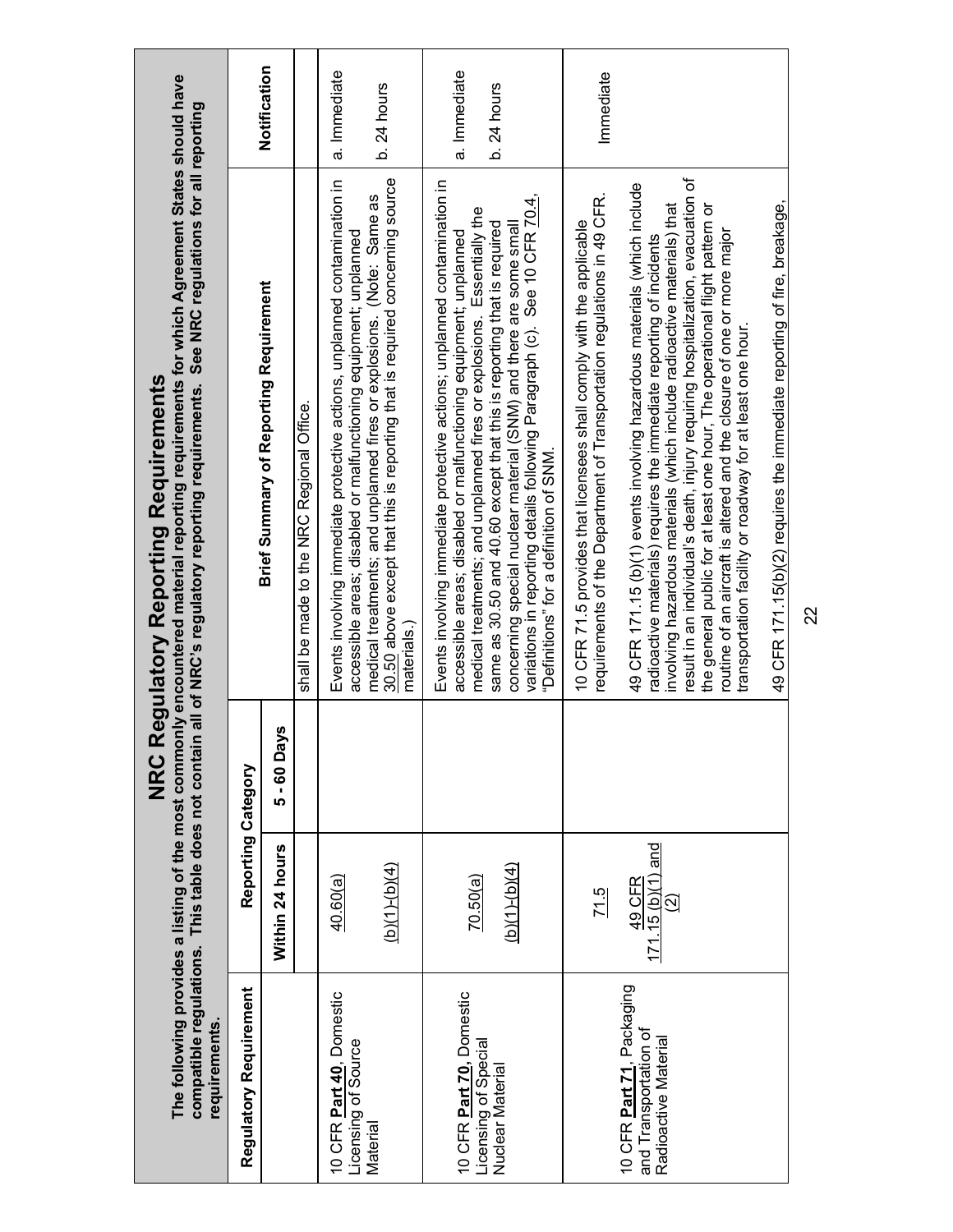| compatible regulations. This table does not contair<br>requirements.                        |                    |               | The following provides a listing of the most commonly encountered material reporting requirements for which Agreement States should have<br>n all of NRC's regulatory reporting requirements. See NRC regulations for all reporting<br><b>NRC Regulatory Reporting Requirements</b>            |              |
|---------------------------------------------------------------------------------------------|--------------------|---------------|------------------------------------------------------------------------------------------------------------------------------------------------------------------------------------------------------------------------------------------------------------------------------------------------|--------------|
| Regulatory Requirement                                                                      | Reporting Category |               |                                                                                                                                                                                                                                                                                                |              |
|                                                                                             | Within 24 hours    | $5 - 60$ Days | <b>Brief Summary of Reporting Requirement</b>                                                                                                                                                                                                                                                  | Notification |
|                                                                                             |                    |               | spillage, or suspected radioactive contamination occurs involving the<br>shipment of radioactive material.                                                                                                                                                                                     |              |
| Orders Imposing Increased<br>Controls (IC) (EA-05-090,<br>Attachment B)                     | lC.2.d             |               | After initiating an appropriate response to any actual or attempted theft,<br>sabotage, or diversion of radioactive material, licensees shall notify the<br>NRC Operations Center.                                                                                                             | Immediate    |
| Orders Imposing Increased<br>Controls (IC) (EA-05-090,<br>Attachment B)                     | IC.3.a.4           |               | During transportation of licensed material, if a shipment does not arrive on<br>determined that the shipment has become lost, stolen, or missing, the<br>or about the expected arrival time and through the investigation it is<br>icensee shall immediately notify the NRC Operations Center. | Immediate    |
| History Records Check (IC)<br>Fingerprinting and Criminal<br>Orders Imposing<br>(EA-07-305) | III.A.5            |               | Notify the NRC's Operations Center if the results from a FBI identification<br>and criminal history records check indicate that an individual is identified<br>on the FBI's Terrorist Screening Database.                                                                                      | 24 hours     |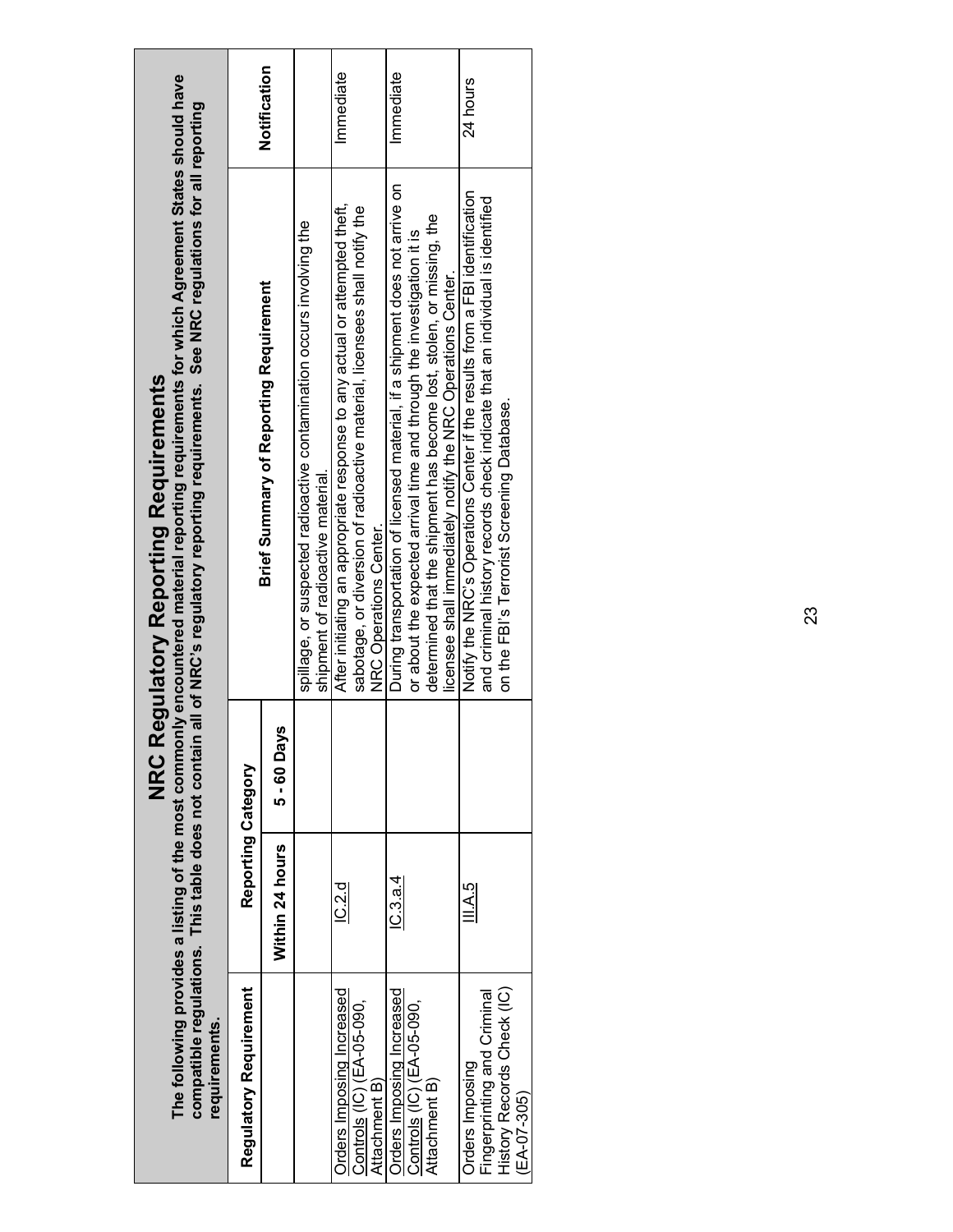# *Appendix B*

## *Examples of Reportable Events*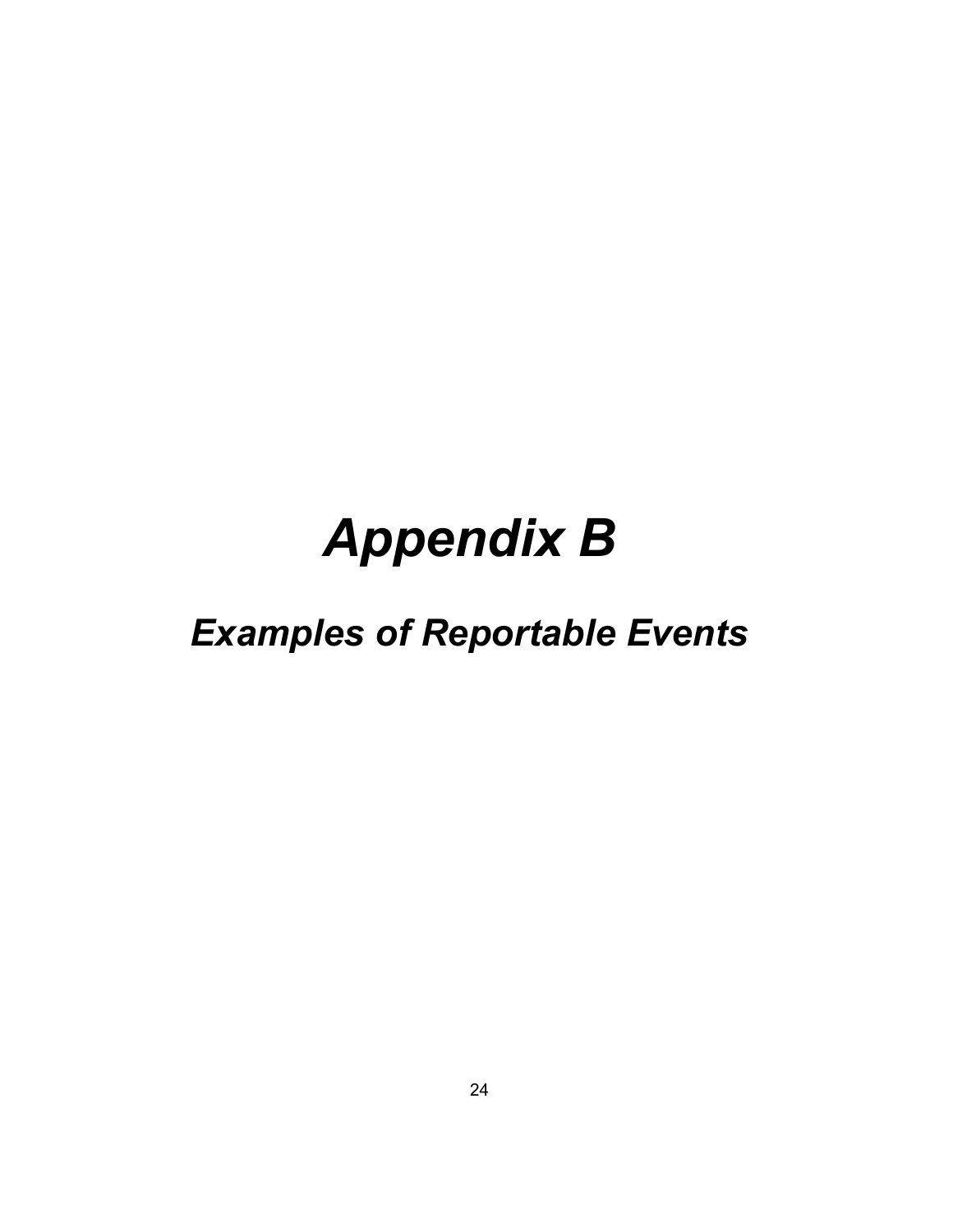|                                                                       | <b>EXAMPLES OF REPORTABLE EVENTS</b>                                                                                                                                                                                                                                                                                                                                                                                                                                                                                                                                                                                                                                                                                                                                                                                                                                                                                                                                                                                                          |
|-----------------------------------------------------------------------|-----------------------------------------------------------------------------------------------------------------------------------------------------------------------------------------------------------------------------------------------------------------------------------------------------------------------------------------------------------------------------------------------------------------------------------------------------------------------------------------------------------------------------------------------------------------------------------------------------------------------------------------------------------------------------------------------------------------------------------------------------------------------------------------------------------------------------------------------------------------------------------------------------------------------------------------------------------------------------------------------------------------------------------------------|
|                                                                       | This Table provides examples of reportable nuclear material events that are required to be<br>reported by the Agreement States to the NRC.                                                                                                                                                                                                                                                                                                                                                                                                                                                                                                                                                                                                                                                                                                                                                                                                                                                                                                    |
| Immediately<br>reportable under<br><b>10 CFR</b><br>20.2201(a)(1)(i)  | <b>Stolen Portable Moisture Density Gauge</b><br>Licensee [Name][License Number] reported that a [Manufacturer] [Model #]<br>[serial #] portable gauge containing 10 millicuries of cesium-137 and 50<br>millicuries of americium-241: beryllium was stolen from the licensee's vehicle<br>parked at the licensee's facility [Address]. The gauge was padlocked in its<br>original carrying case. The State is following the incident and working with<br>local authorities to develop a press release. Local law enforcement and the<br>FBI have been notified. Follow-up information will be provided to NRC on<br>the recovery of the stolen gauge and entered into NMED.                                                                                                                                                                                                                                                                                                                                                                  |
| Immediately<br>reportable under<br>20.1906(d)(2)                      | Shipment of Brachytherapy Sources Received with Radiation Levels<br><b>Exceeding Regulatory Limits</b><br>A medical licensee [Name][License Number] reported receiving a shipment<br>of two packages containing cesium-137 brachytherapy sources. Radiation<br>surveys of the packages found radiation levels of 250 millirem per hour on<br>one package, which exceeds the State and Federal limit at the external<br>surface of a package of 200 millirem per hour. The third and final package<br>was received two days later with radiation levels of 400 millirem per hour at<br>the surface of the package. The shipper has retained a consultant to<br>determine the cause of the elevated radiation levels. The State will keep<br>NRC informed of the results of the consultant's review of the event.                                                                                                                                                                                                                               |
| Reportable<br>within 24 hours<br>under<br>10 CFR 20.2202<br>(b)(1)(i) | <b>Exposure to Non-radiation Worker at a Licensed Facility</b><br>A licensee [Name][License Number] reported to the State that a non-<br>radiation worker had received an exposure as a result of picking up a 5 curie<br>americium-241: beryllium neutron source used for well logging and placed it<br>in his pocket. The worker, a temporary contractor employee, was cleaning a<br>well logging tool at the licensee's facility. (The licensee was under the<br>assumption that all of the source material had been removed from the<br>equipment.) While cleaning the tool, the source fell out, and the worker<br>picked it up and placed it his pocket. The worker was not a radiation worker<br>and had no knowledge of what the object was. Preliminary calculations<br>performed by [identify Consultant/Contractor] indicate that the individual may<br>have received a dose of 4-6 Rem. The licensee's RSO is investigating the<br>incident. The State plans to keep NRC informed of the ongoing results of the<br>investigation. |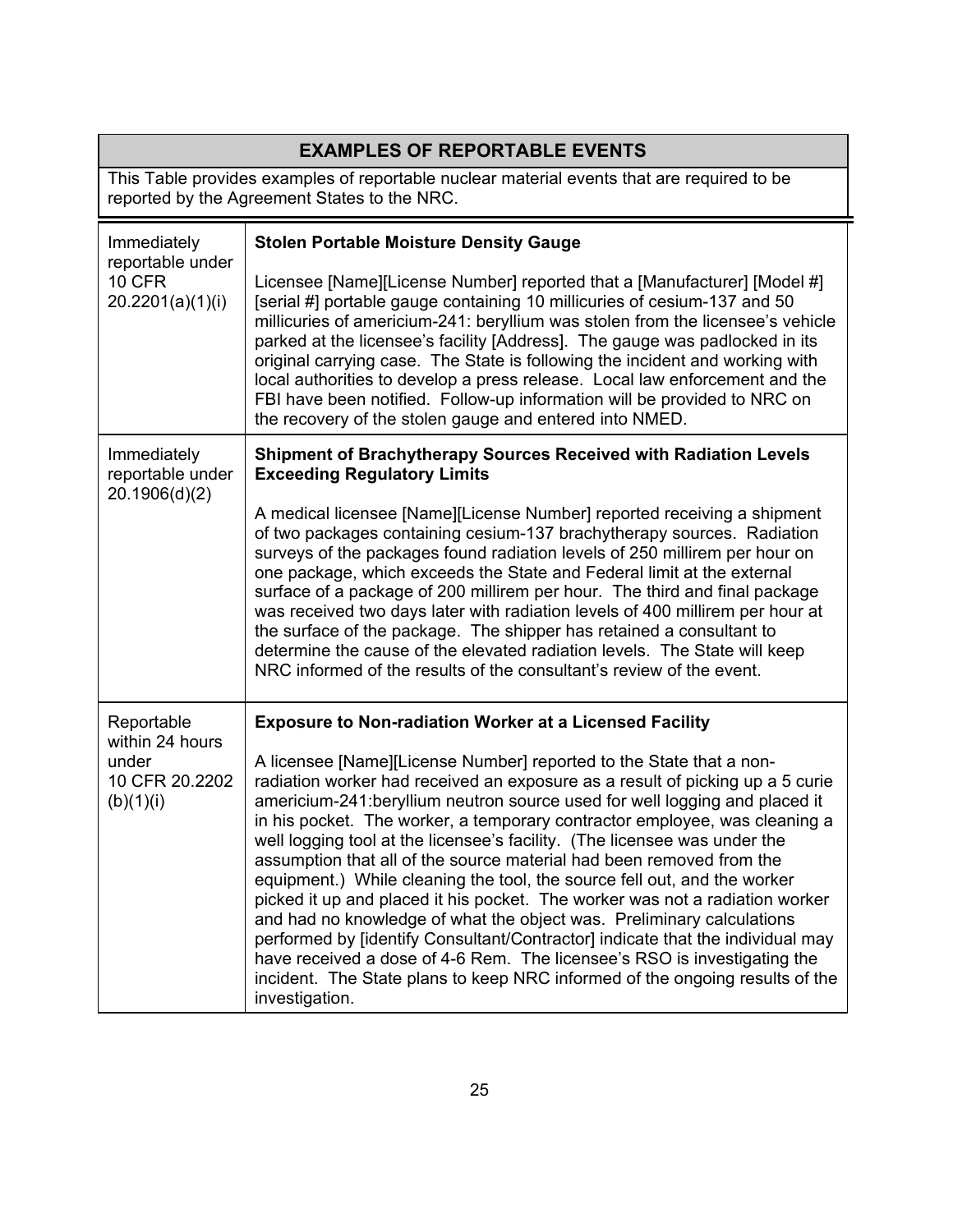| Reportable<br>within 24 hours                                                                                                         | Loss of Control and Damage to Portable Gauge                                                                                                                                                                                                                                                                                                                                                                                                                                                                                                                                                                                                                                                                                                                                                                                                                                                                                                                                                                                                                                                                                                                                                                                                               |
|---------------------------------------------------------------------------------------------------------------------------------------|------------------------------------------------------------------------------------------------------------------------------------------------------------------------------------------------------------------------------------------------------------------------------------------------------------------------------------------------------------------------------------------------------------------------------------------------------------------------------------------------------------------------------------------------------------------------------------------------------------------------------------------------------------------------------------------------------------------------------------------------------------------------------------------------------------------------------------------------------------------------------------------------------------------------------------------------------------------------------------------------------------------------------------------------------------------------------------------------------------------------------------------------------------------------------------------------------------------------------------------------------------|
| under 10 CFR<br>30.50(b)(2)                                                                                                           | Licensee [Name][License Number] reported that a [Manufacturer] [Model #]<br>[serial #] moisture density gauge had been damaged on [Date]. The gauge<br>contained 7.9 millicuries of cesium-137 and 40 millicuries of americium-241.<br>A technician left the gauge unattended for a brief time and upon returning<br>found that a construction vehicle had run over the gauge. The source rod<br>was broken, but the source was not damaged. However, the source was in<br>an unshielded position. Wipe tests and instrument survey verified leakage.<br>The gauge was returned to the manufacturer for repair. The licensee was<br>cited for not keeping licensed material under constant surveillance in an<br>unrestricted area. Follow-up information will be provided to NRC.                                                                                                                                                                                                                                                                                                                                                                                                                                                                         |
| Reportable                                                                                                                            | Radiography Camera Source unable to Retract                                                                                                                                                                                                                                                                                                                                                                                                                                                                                                                                                                                                                                                                                                                                                                                                                                                                                                                                                                                                                                                                                                                                                                                                                |
| within 24 hours<br>under<br><b>10 CFR</b><br>$30.50(p)(2)$ and<br>reportable within<br>30 days under<br><b>10 CFR</b><br>34.101(a)(2) | A licensee [Name][License Number] reported the inability to retract a 2.072<br>TBq (56 Ci) Ir-192 source ([Source Model #], [Serial #]) into the radiography<br>exposure device ([Manufacturer][Model#][Serial #]) on [Date]. The<br>radiographers had used a double gear control assembly throughout the day<br>without a problem. Later, the radiographers cranked out the source to<br>conduct an exposure and were unable to retract the source. The<br>radiographers removed the cover plate on the control assembly and pulled<br>the drive cables in order to retract the source into the exposure device. The<br>device was locked and the drive cable was disconnected from the source<br>pigtail. The radiation area was repositioned and maintained throughout the<br>incident. The source had been extended for approximately three minutes.<br>The exposure device was physically inspected and determined to be in good<br>working condition. The double gear control assembly was returned to the<br>manufacturer. The manufacturer stated that they were unable to replicate<br>the failure. However, they did note that the gears offered a large amount of<br>resistance, had impurities, and that the drive cable was out of tolerance. |
| Reportable by                                                                                                                         | <b>Medical Event involving a Gamma Knife Malfunction</b>                                                                                                                                                                                                                                                                                                                                                                                                                                                                                                                                                                                                                                                                                                                                                                                                                                                                                                                                                                                                                                                                                                                                                                                                   |
| next calendar<br>day under<br>10 CFR Parts<br>35.3045(a)(1)(i)<br>and within 24<br>hours under<br>30.50(b)(2)                         | A licensee [Name][License Number] reported that a patient only received 5%<br>of the prescribed dose during a gamma knife procedure performed on [Date].<br>The RSO stated that while conducting a single fraction exposure to the<br>patient, the computer screen froze. The patient was immediately removed<br>from the gamma knife unit ([Manufacturer][Model#][Serial #]), which<br>contained Co-60 sources ([Source Model #], [Serial #]) with a total activity of<br>102.34 TBq (2,766 Ci). The patient was prescribed to receive 2,000 cGy<br>(rad) to one location and 1,500 cGy (rad) to a second location, both to be<br>delivered simultaneously. The referring physician and patient were notified<br>of the event. The service provider for the gamma knife responded and<br>replaced the control unit. The manufacturer stated that the event occurred<br>due to a computer programming problem. The timer that froze is used to<br>display the total run time of the treatment and does not control any part of<br>the treatment. They also stated that the treatment would have run normally                                                                                                                                               |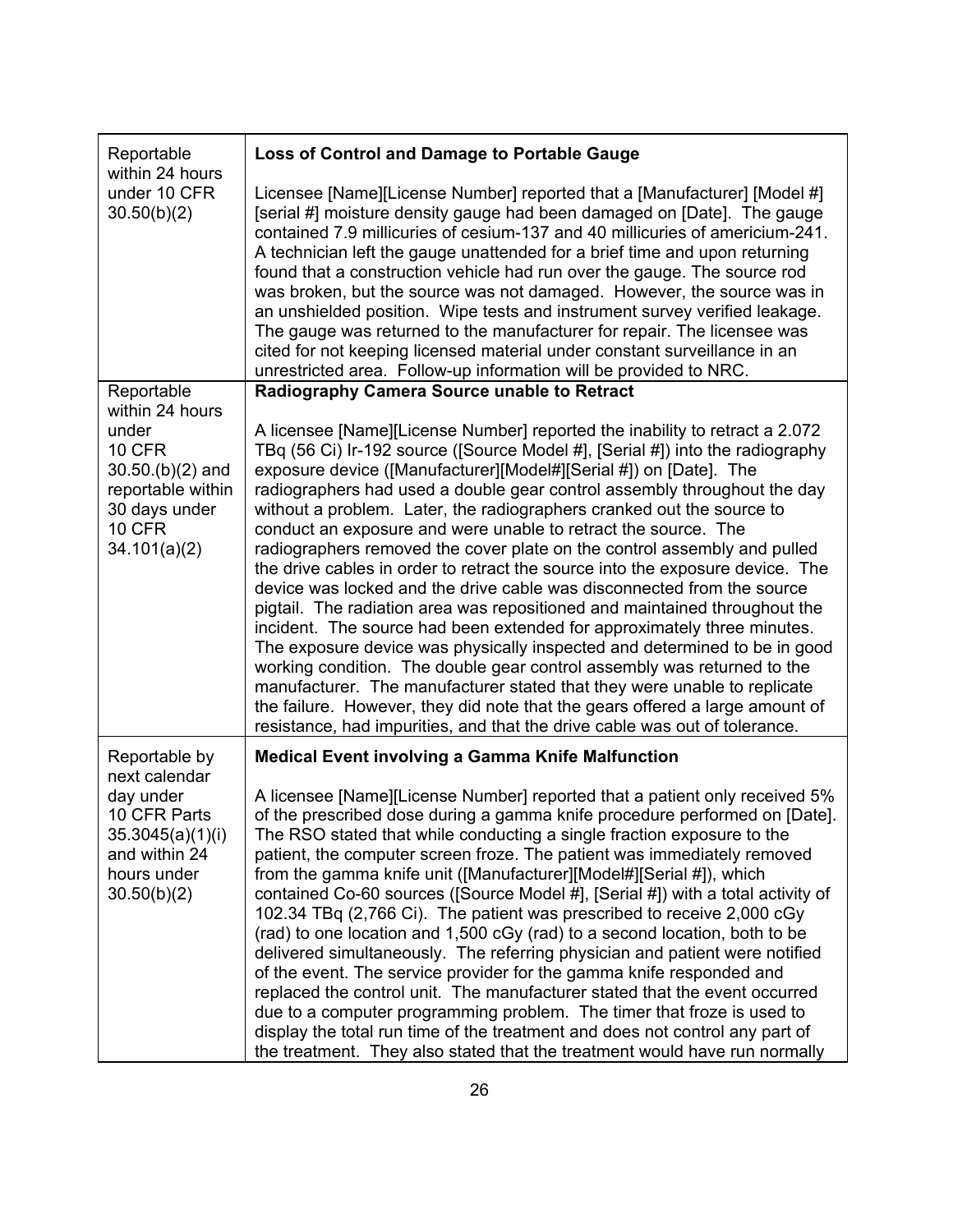|                                                                                                                                  | had the technician not stopped it and the patient would have received the                                                                                                                                                                                                                                                                                                                                                                                                                                                                                                                                                                                                                                                                                                                                                                                                                                                                                                                                                                                                                                                                                                                                                                                                                                                                                                                                                                                                                                                                                                                                                                                                                                                                                     |
|----------------------------------------------------------------------------------------------------------------------------------|---------------------------------------------------------------------------------------------------------------------------------------------------------------------------------------------------------------------------------------------------------------------------------------------------------------------------------------------------------------------------------------------------------------------------------------------------------------------------------------------------------------------------------------------------------------------------------------------------------------------------------------------------------------------------------------------------------------------------------------------------------------------------------------------------------------------------------------------------------------------------------------------------------------------------------------------------------------------------------------------------------------------------------------------------------------------------------------------------------------------------------------------------------------------------------------------------------------------------------------------------------------------------------------------------------------------------------------------------------------------------------------------------------------------------------------------------------------------------------------------------------------------------------------------------------------------------------------------------------------------------------------------------------------------------------------------------------------------------------------------------------------|
|                                                                                                                                  | prescribed dose. The manufacturer is resolving the problem in their latest                                                                                                                                                                                                                                                                                                                                                                                                                                                                                                                                                                                                                                                                                                                                                                                                                                                                                                                                                                                                                                                                                                                                                                                                                                                                                                                                                                                                                                                                                                                                                                                                                                                                                    |
|                                                                                                                                  | upgrade to the system.                                                                                                                                                                                                                                                                                                                                                                                                                                                                                                                                                                                                                                                                                                                                                                                                                                                                                                                                                                                                                                                                                                                                                                                                                                                                                                                                                                                                                                                                                                                                                                                                                                                                                                                                        |
| Reportable by<br>next calendar<br>day under 10<br><b>CFR Part</b><br>35.3045<br>Note: May be<br>classified as a<br>potential AO. | Medical Event involving prostate brachytherapy<br>A licensee [Name][License Number] reported a medical event involving a<br>patient treated for prostate cancer. The treatment included implanting 65 I-<br>125 brachytherapy seeds ([Manufacturer][Model #]), containing a total<br>activity of 0.814 GBq (22 mCi), in the patient's prostate for a prescribed<br>therapeutic radiation dose of 14,500 cGy (rad). The prostate gland only<br>received approximately 500 cGy (rad). The seeds were implanted on [Date]<br>using real time dosimetry under ultrasonic guidance. On [Date], the patient<br>returned to the facility for a 30-day post implant CT scan. The scan showed<br>that the implanted seeds, although in an appropriate pattern, were placed<br>outside the intended target. The Licensee's Radiation Oncology group<br>determined that an additional quality assurance review was warranted. The<br>State performed a reactive inspection during the week of [Date]. Initially, a<br>malfunction of the ultrasound unit was suspected. That unit was re-evaluated<br>and was determined to be working properly. The cause was determined to<br>be human error. An unintended dose to the penile bulb of approximately<br>16,100 cGy (rad) was received, where no dose was anticipated. The<br>Radiation Oncology Department suspended prostate brachytherapy<br>treatments. Corrective actions included changes to the prostate<br>brachytherapy protocol to incorporate an additional step to ensure the<br>urologist and radiation oncologist clearly identifies the prostate gland and the<br>surrounding anatomy. The treatment will be cancelled if the prostate gland<br>and surrounding anatomy cannot be visualized adequately. |
| Written report<br>within 30 days                                                                                                 | A Leaking Source from a General Licensed Device                                                                                                                                                                                                                                                                                                                                                                                                                                                                                                                                                                                                                                                                                                                                                                                                                                                                                                                                                                                                                                                                                                                                                                                                                                                                                                                                                                                                                                                                                                                                                                                                                                                                                                               |
| under 10 CFR<br>Part 31.5(c)(5)                                                                                                  | On [Date], a licensee [Name][License Number] reported that a 555 MBq (15<br>mCi) Ni-63 source was leaking. The source was part of a Hewlett Packard<br>electron capture detector ([Manufacturer][Model#][Serial #]). A routine wipe<br>test of a gas chromatograph ([Manufacturer][Model#][Serial #]) containing<br>two ECDs was performed on [Date] after receiving the gas chromatograph<br>from another licensee. On [Date], the wipe test results indicated that the<br>ECD had 222 Bq (0.006 uCi) of removable contamination wiped from the<br>outlet port. The result of a second wipe of the same port was approximately<br>1.85 Bq (0.00005 uCi). The ECD was secured and stored pending disposal.<br>The ECD was sent to the manufacturer for disposal on [Date].                                                                                                                                                                                                                                                                                                                                                                                                                                                                                                                                                                                                                                                                                                                                                                                                                                                                                                                                                                                    |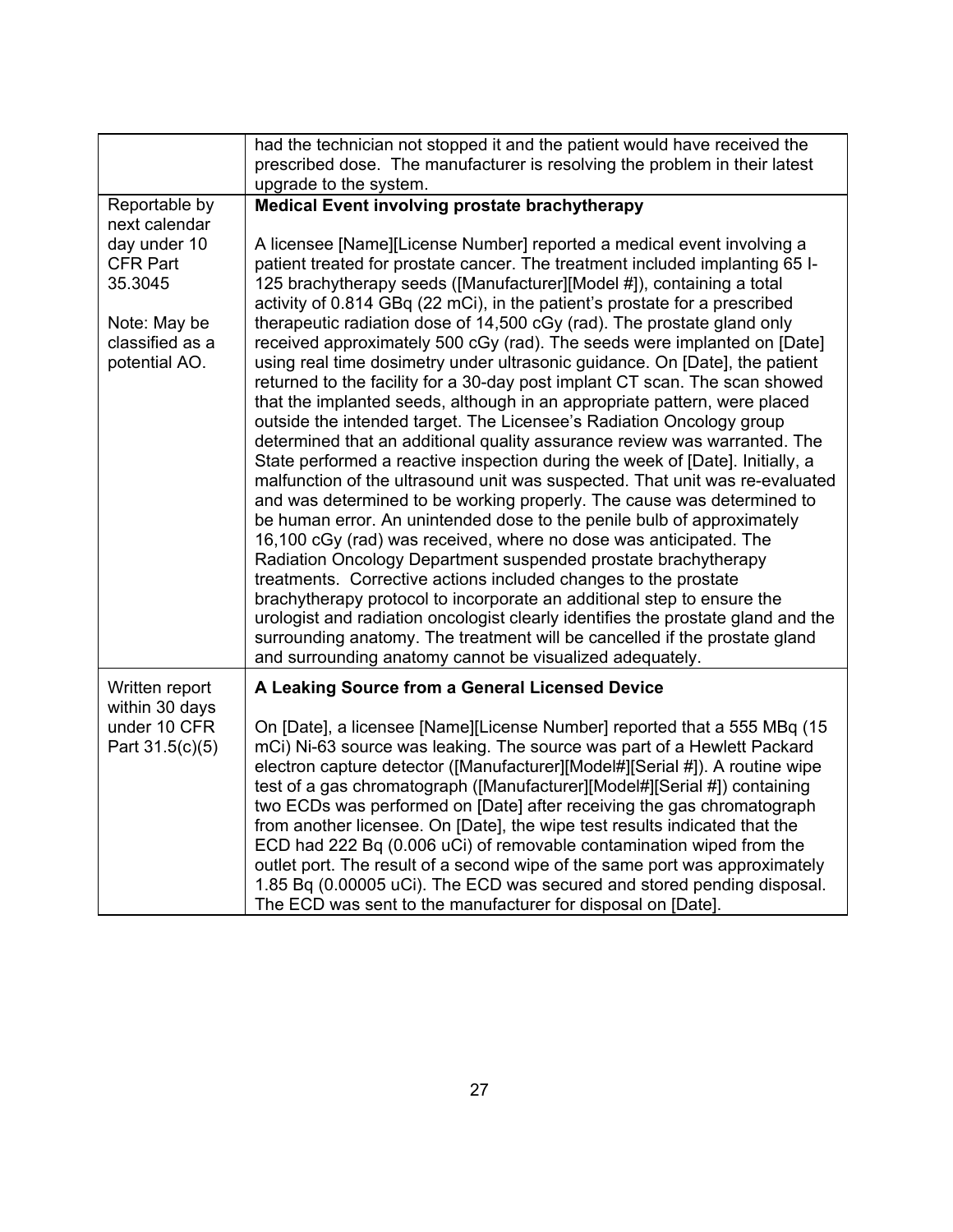| Reportable<br>within 24 hours                                                                                                                                        | Possible Loss of Water or Leakage from Source Water Pool at Irradiator<br><b>Facility</b>                                                                                                                                                                                                                                                                                                                                                                                                                                                                                                                                                                                                                                                                                                                                                                                                                                                                                                                                                                                                                                                                                                                                                                                                                                                                                                                                                                                                                                                                                                                                                                                                                                        |
|----------------------------------------------------------------------------------------------------------------------------------------------------------------------|----------------------------------------------------------------------------------------------------------------------------------------------------------------------------------------------------------------------------------------------------------------------------------------------------------------------------------------------------------------------------------------------------------------------------------------------------------------------------------------------------------------------------------------------------------------------------------------------------------------------------------------------------------------------------------------------------------------------------------------------------------------------------------------------------------------------------------------------------------------------------------------------------------------------------------------------------------------------------------------------------------------------------------------------------------------------------------------------------------------------------------------------------------------------------------------------------------------------------------------------------------------------------------------------------------------------------------------------------------------------------------------------------------------------------------------------------------------------------------------------------------------------------------------------------------------------------------------------------------------------------------------------------------------------------------------------------------------------------------|
| under 10 CFR<br>Parts<br>$36.83(a)(9)$ ,<br>30.50(b)(2)<br>(Note: since<br>water level was<br>later verified to<br>be normal, this<br>is no longer a<br>36.83 issue) | Licensee [Name][License Number] notified the State that the controls at a<br>Co-60 irradiator facility were indicating that the water level was low,<br>circulating pump off, and fill valves were open. The pool water level gauge<br>indicated pool water level of 93 inches, well below the normal level of 137<br>inches. Previous incidents indicated that a loss of compressed air pressure<br>to the water level gauge could result in an erroneously low water level gauge<br>reading, causing the automatic pool fill valves to open, and the pool water<br>circulating pump to turn off. The compressed air system pressure was found<br>to be in the normal range, but the operator found water and congealed oil in<br>the air line supplying the pool water level gauge, and the air line supplying<br>the elevator control valve. Further investigation found that the compressed<br>air line water traps were full of water. A past similar incident resulted in a<br>failure to raise the elevator. The operator then verified that the pool water<br>level was in fact normal. The licensee requested the building maintenance<br>personnel to diagnose and repair the compressed air supply immediately, to<br>prevent the conductivity in the pool water from reaching abnormal levels as a<br>result of the resin filter circulating pump being automatically turned off by the<br>false low pool water level meter reading. Maintenance personnel responded<br>and replaced a failed compressed air dryer, and monitored the open air lines<br>to clear the lines of water. A float activated automatic water drain was<br>installed in the air line to prevent a possible recurrence by allowing any water |
|                                                                                                                                                                      | to automatically drain from the air line.                                                                                                                                                                                                                                                                                                                                                                                                                                                                                                                                                                                                                                                                                                                                                                                                                                                                                                                                                                                                                                                                                                                                                                                                                                                                                                                                                                                                                                                                                                                                                                                                                                                                                        |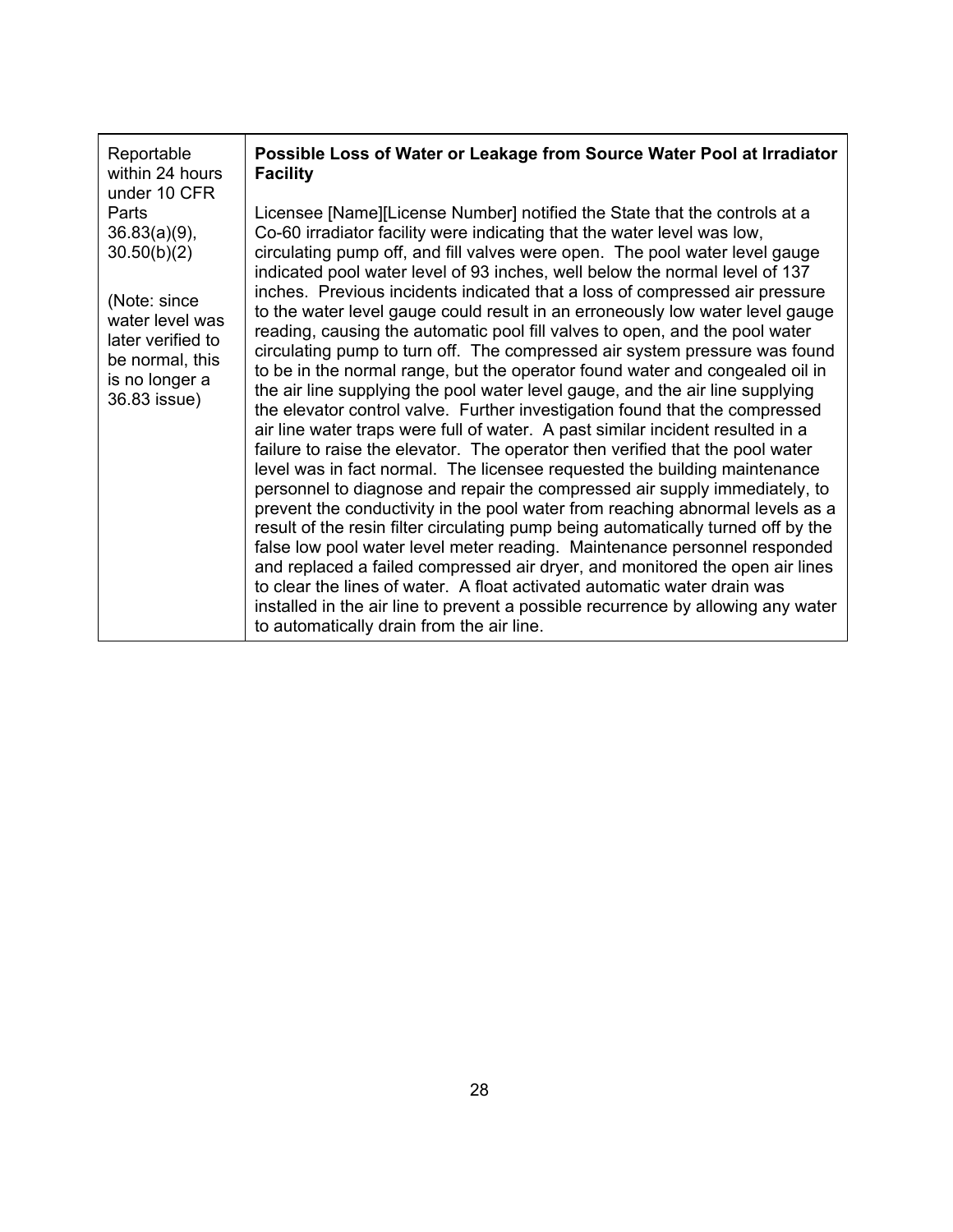# *Appendix C*

## *Event Reporting Schedule*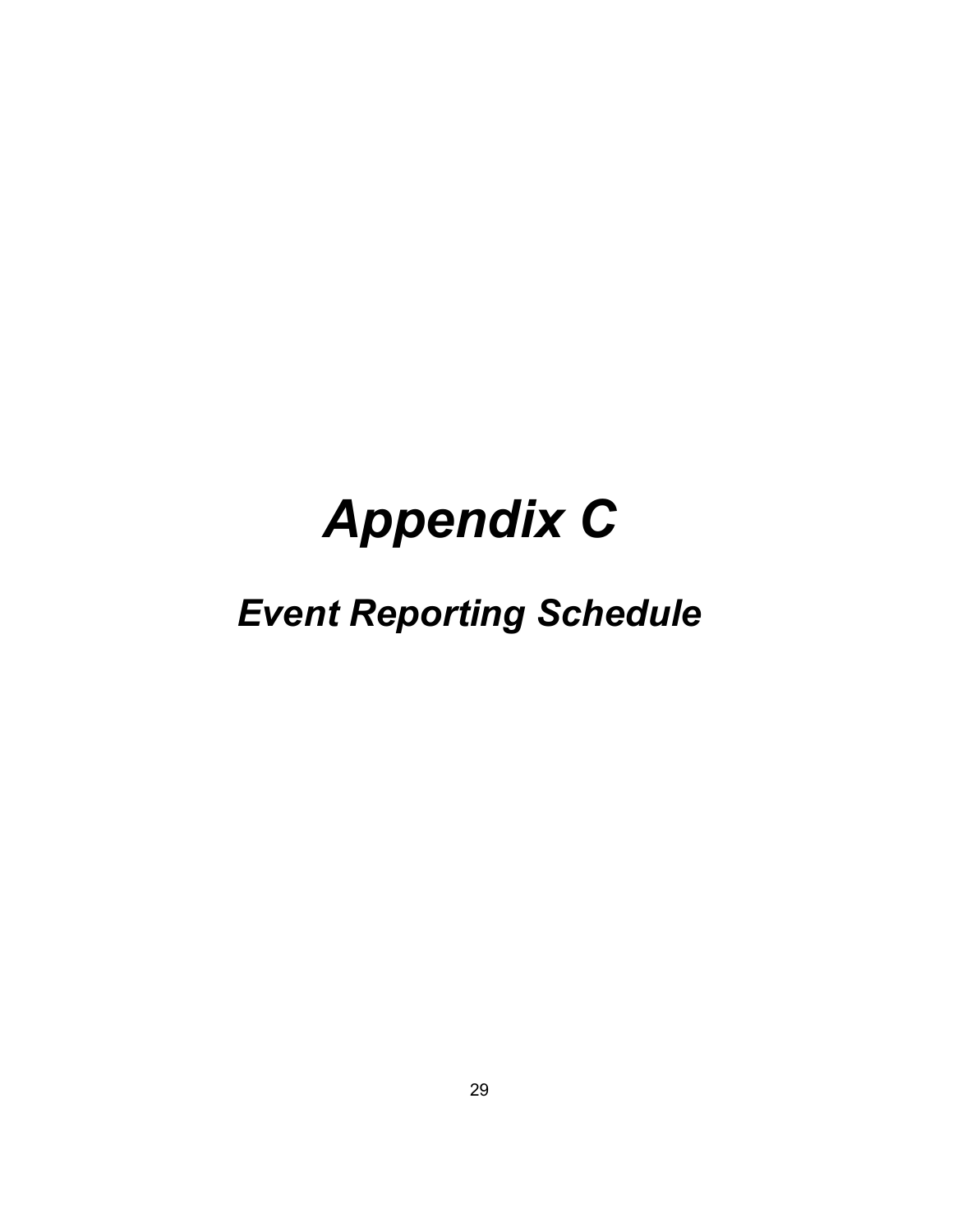|                                         | <b>Event Reporting Schedule for Agreement States</b>                                                                                                                                          |                                                                                                                                                                                                                                             |                                                                                                                                                                                                                         |  |  |  |
|-----------------------------------------|-----------------------------------------------------------------------------------------------------------------------------------------------------------------------------------------------|---------------------------------------------------------------------------------------------------------------------------------------------------------------------------------------------------------------------------------------------|-------------------------------------------------------------------------------------------------------------------------------------------------------------------------------------------------------------------------|--|--|--|
|                                         | <b>REPORTABLE EVENT</b><br>NOTIFICATION <sup>1</sup>                                                                                                                                          | <b>AGREEMENT STATE REPORTING</b><br><b>SCHEDULE TO NRC</b>                                                                                                                                                                                  | <b>REPORTING</b><br><b>METHODS TO NRC<sup>4</sup></b>                                                                                                                                                                   |  |  |  |
| <b>IMMEDIATE</b>                        | Significant reportable<br>events requiring<br>immediate notification<br>(i.e., within 4 hours or<br>$less2$ ) by Agreement<br>State licensees.                                                | Agreement States should report to<br>NRC immediately of notification by<br>an Agreement State licensee.                                                                                                                                     | <b>Report initial</b><br>information to the<br><b>NRC Operations</b><br>Center <sup>5</sup><br>(301) 816-5100<br>FAX #: (301) 816-<br>5151<br>Email:<br>HOO.HOC@nrc.gov                                                 |  |  |  |
| <b>24 HOURS</b>                         | Significant reportable<br>events requiring<br>notification within 24<br>hours or less, or next<br>calendar day, by<br><b>Agreement State</b><br>licensees.                                    | Agreement States should report<br>to NRC within 24 hours of<br>notification by an Agreement<br>State licensee.                                                                                                                              |                                                                                                                                                                                                                         |  |  |  |
|                                         | Events involving theft or<br>terrorist activities should<br>be reported to the FBI. <sup>3</sup>                                                                                              | Agreement States should consider<br>reporting to the FBI within 24 hours<br>of notification.                                                                                                                                                |                                                                                                                                                                                                                         |  |  |  |
| <b>DAYS</b><br>8<br>$\blacksquare$<br>ທ | 5-60 day reportable<br>events requiring greater<br>than 24 hour notification by<br><b>Agreement State licensee</b><br>and event follow-up reports.                                            | Agreement States should provide<br>5 - 60 day notification within the<br>same timeframe licensees must<br>report the event to the Agreement<br>States, and any follow-up reports<br>should be provided in a timely<br>manner <sup>6</sup> . | <b>NMED Local</b><br><b>Agreement State</b><br>Software<br>or<br>NMED website at<br>http://nmed.inl.gov/<br>or<br>Mail: U.S. NRC,<br><b>Branch Chief of</b><br>RMSB/MSSA, Mail<br>Stop T-8-E24,<br>Washington, DC 20555 |  |  |  |
| VOLUNTARY                               | Lost, stolen, or abandoned<br>sources reported to the<br>Agreement and non-<br>Agreement States that are<br>non-AEA or unlicensed<br>material and not covered by<br>the above two categories. | Voluntary reporting by the<br>Agreement States and non-<br>Agreement States. <sup>7</sup>                                                                                                                                                   | NMED website at<br>http://nmed.inl.gov/<br>or<br>Mail: U.S. NRC,<br>Branch Chief of<br>RMSB/MSSA, Mail<br>Stop T-8-E24,<br>Washington, DC 20555                                                                         |  |  |  |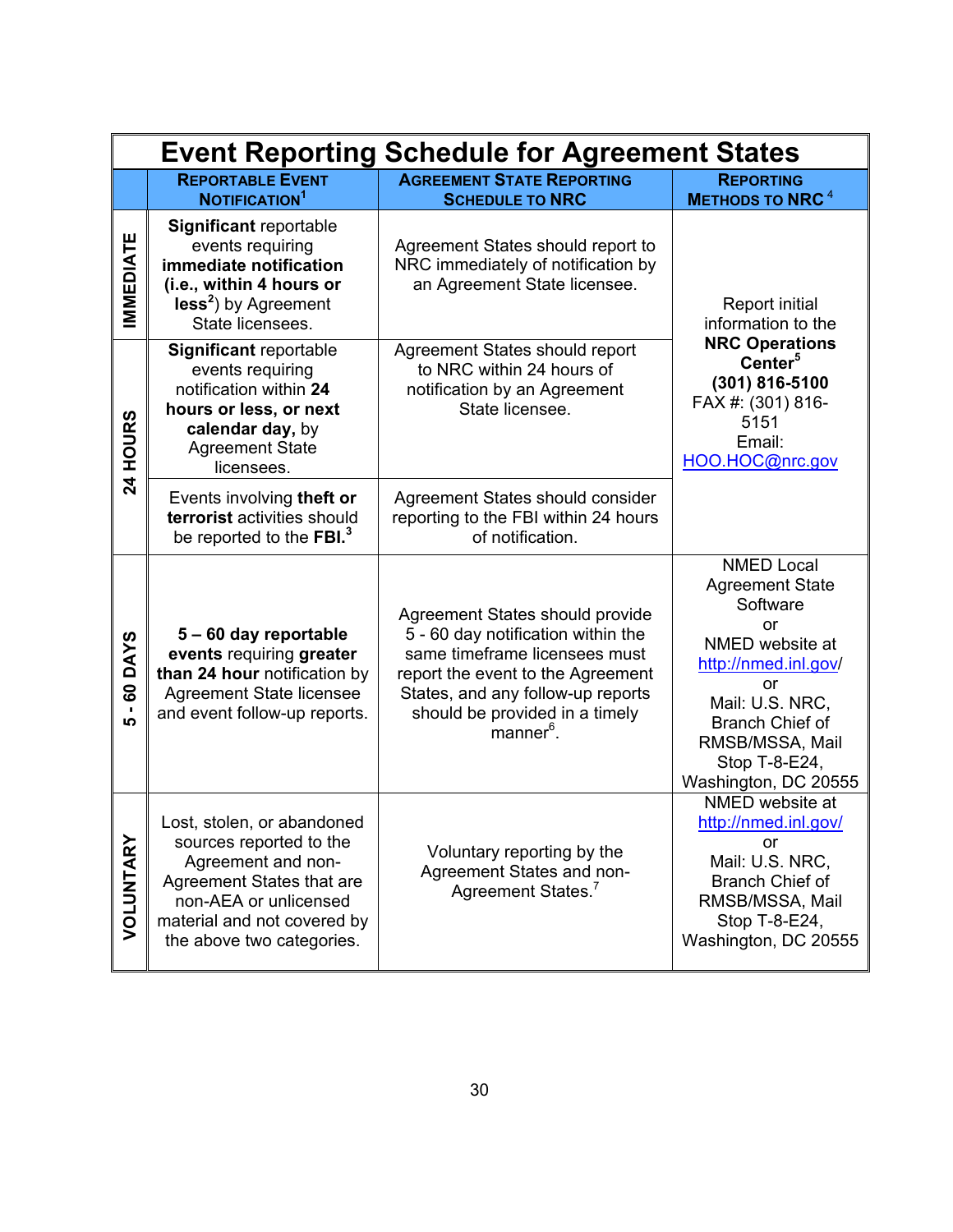- <sup>1</sup> Privacy Act Information Personal or sensitive information should not be included in event descriptions (e.g., names, personal addresses, or-social security-numbers).
- $2$  For example, events involving lost, actual or attempted theft, sabotage, or diversion of radioactive materials or devices containing "high-risk" sources in quantities greater than or equal to the *quantities of concern* (i.e., quantities greater than or equal to Category 2 sources listed in the International Atomic Energy Agency's Code of Conduct and as outlined in reporting requirements in 10 CFR Part 20.2201.
- $^3$  A revision to the U.S. Code assigns lead responsibility for material events involving possible theft or terrorist activities to the Federal Bureau of Investigation (FBI).
- $4$  A sample fax to the NRC Operations Center is available in Appendix D of FSME procedure SA-300.
- <sup>5</sup> The NRC Operations Center staff will promptly notify the appropriate Region Duty Officer (RDO) and Headquarters staff of Agreement State events. Therefore, no separate notification to other NRC staff by an Agreement State is necessary.
- $6$  An example of the minimum basic event information required for a complete record is provided in Appendix E of SA-300.
- $7$  Voluntary reporting is a joint national effort of the NRC and the Conference of Radiation Control Program Directors (CRCPD) to track certain non-AEA, unlicensed or non-reportable AEA lost and found radioactive material.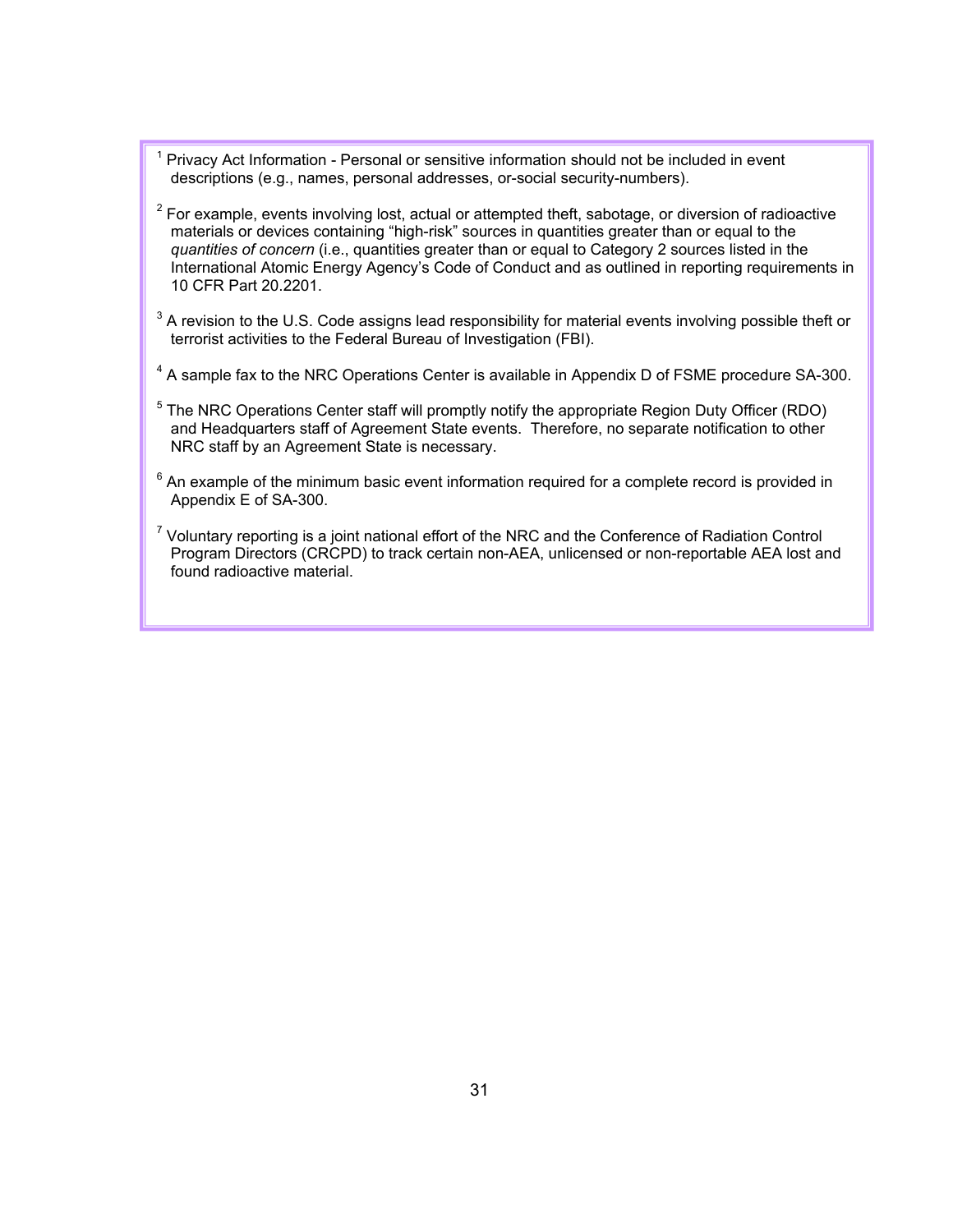# *Appendix D*

## *Sample Fax Sheet to NRC Operations Center*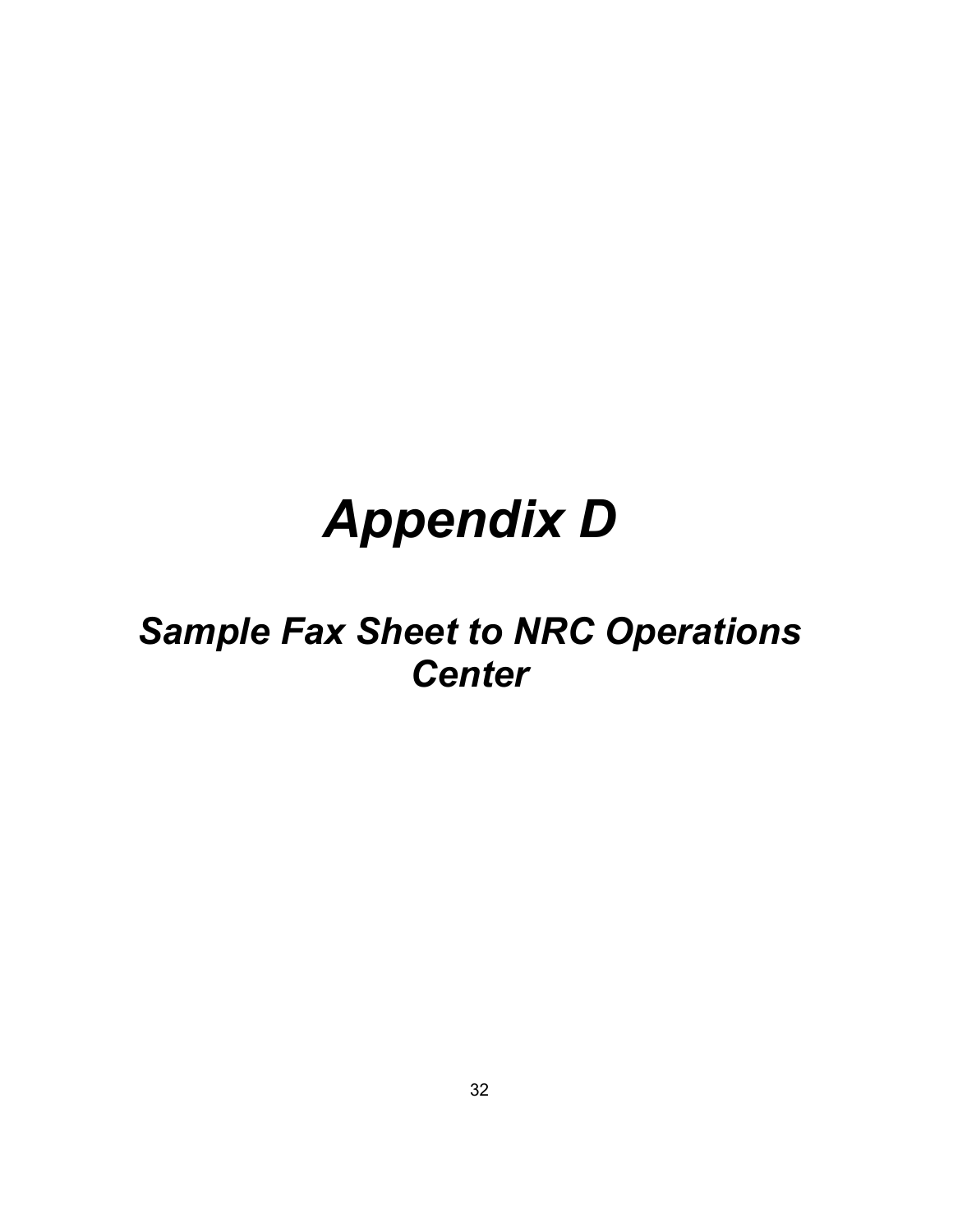### **FAX TO: NRC OPERATIONS CENTER (301) 816-5151**

| <b>Agreement State Agency:</b>                    | [State] Dept. of Health, Division of Radiation Protection                                                                                                                                                                                                                                                                                                                                                                                                                                                                                                                                                                 |
|---------------------------------------------------|---------------------------------------------------------------------------------------------------------------------------------------------------------------------------------------------------------------------------------------------------------------------------------------------------------------------------------------------------------------------------------------------------------------------------------------------------------------------------------------------------------------------------------------------------------------------------------------------------------------------------|
| <b>State Event Report ID No.:</b>                 | State ID, YY, No., e.g. TN-06-0001                                                                                                                                                                                                                                                                                                                                                                                                                                                                                                                                                                                        |
| <b>Licensee Name:</b>                             | County Inspection Inc.                                                                                                                                                                                                                                                                                                                                                                                                                                                                                                                                                                                                    |
| <b>Licensee Number:</b>                           | CL-Z00X-1                                                                                                                                                                                                                                                                                                                                                                                                                                                                                                                                                                                                                 |
| <b>Event date and time:</b>                       | Month XX, YYYY, between 4:00 and 5:00 am                                                                                                                                                                                                                                                                                                                                                                                                                                                                                                                                                                                  |
| <b>Event location:</b>                            | City, State                                                                                                                                                                                                                                                                                                                                                                                                                                                                                                                                                                                                               |
| Event type:                                       | <b>Stolen Radiography Device</b>                                                                                                                                                                                                                                                                                                                                                                                                                                                                                                                                                                                          |
| <b>Event description:</b>                         | [State] Dept. of Health was notified on [date], by a<br>representative from [licensee], of the theft of a<br>radiography exposure device [camera] from a locked<br>equipment trailer on Thursday morning, April 6, 2006.<br>The locked camera and the keys to the camera were<br>stolen. The radiography camera is identified as XYZ<br>Company, Model 160B, serial No. B-3333, containing<br>[radionuclide] [activity, when known] 88.3 curies of<br>iridium-192. The device cables were not stolen.<br>The State has an inspector on site and will continue to<br>keep NRC informed of the status of our investigation. |
| <b>Transport vehicle description:</b>             | N/A                                                                                                                                                                                                                                                                                                                                                                                                                                                                                                                                                                                                                       |
| <b>Notifications:</b><br><b>Point of contact:</b> | [State] Dept. of Health has notified local police, and the<br>FBI due to possibility of unlawful criminal activity.<br>Press release has not been issued at this time.<br>[State] Dept. of Health has received inquiries from the<br>media regarding this incident.<br>Minnie C. Gauges, (301) 415-0001                                                                                                                                                                                                                                                                                                                   |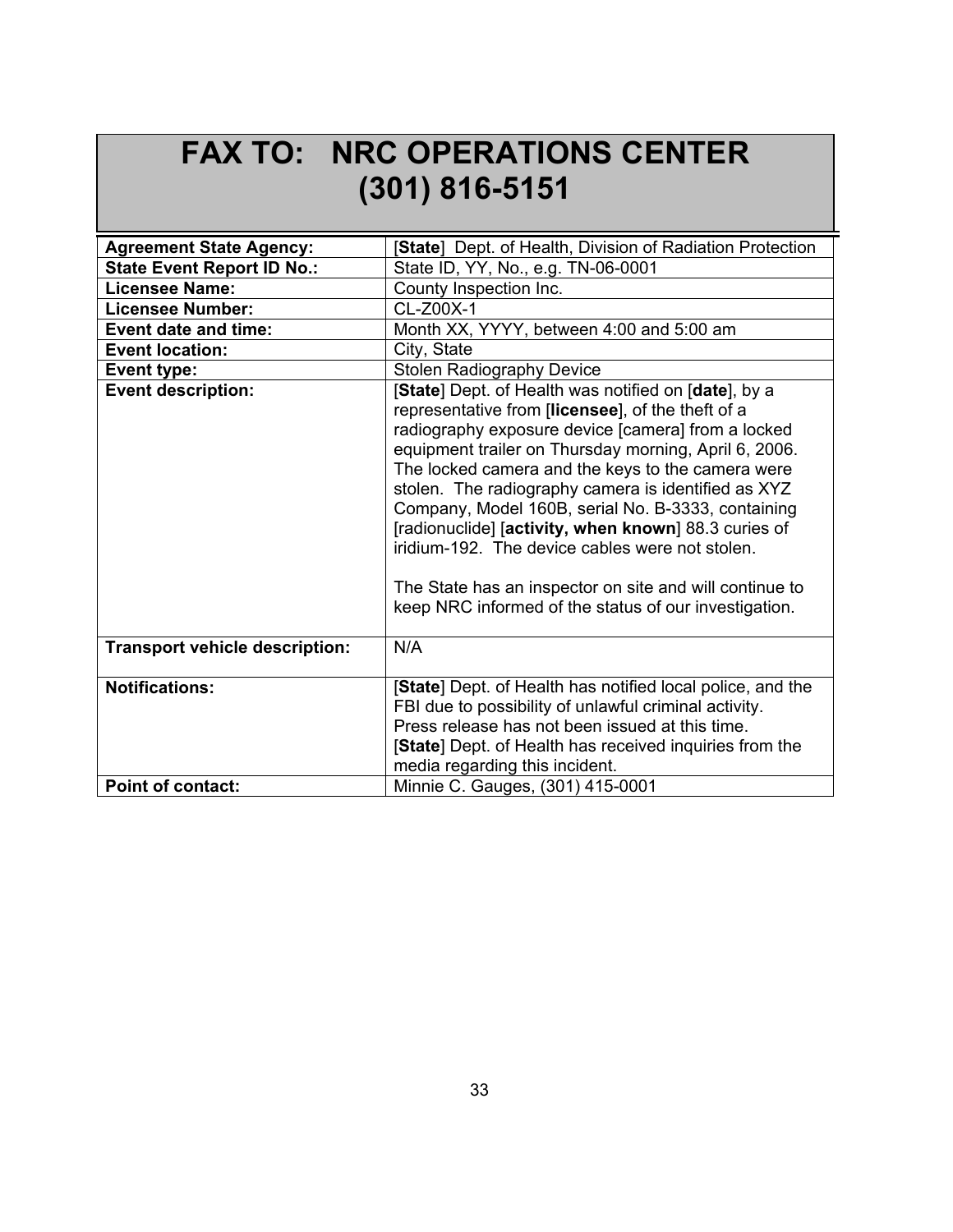# *Appendix E*

## *Minimum Required Event Information*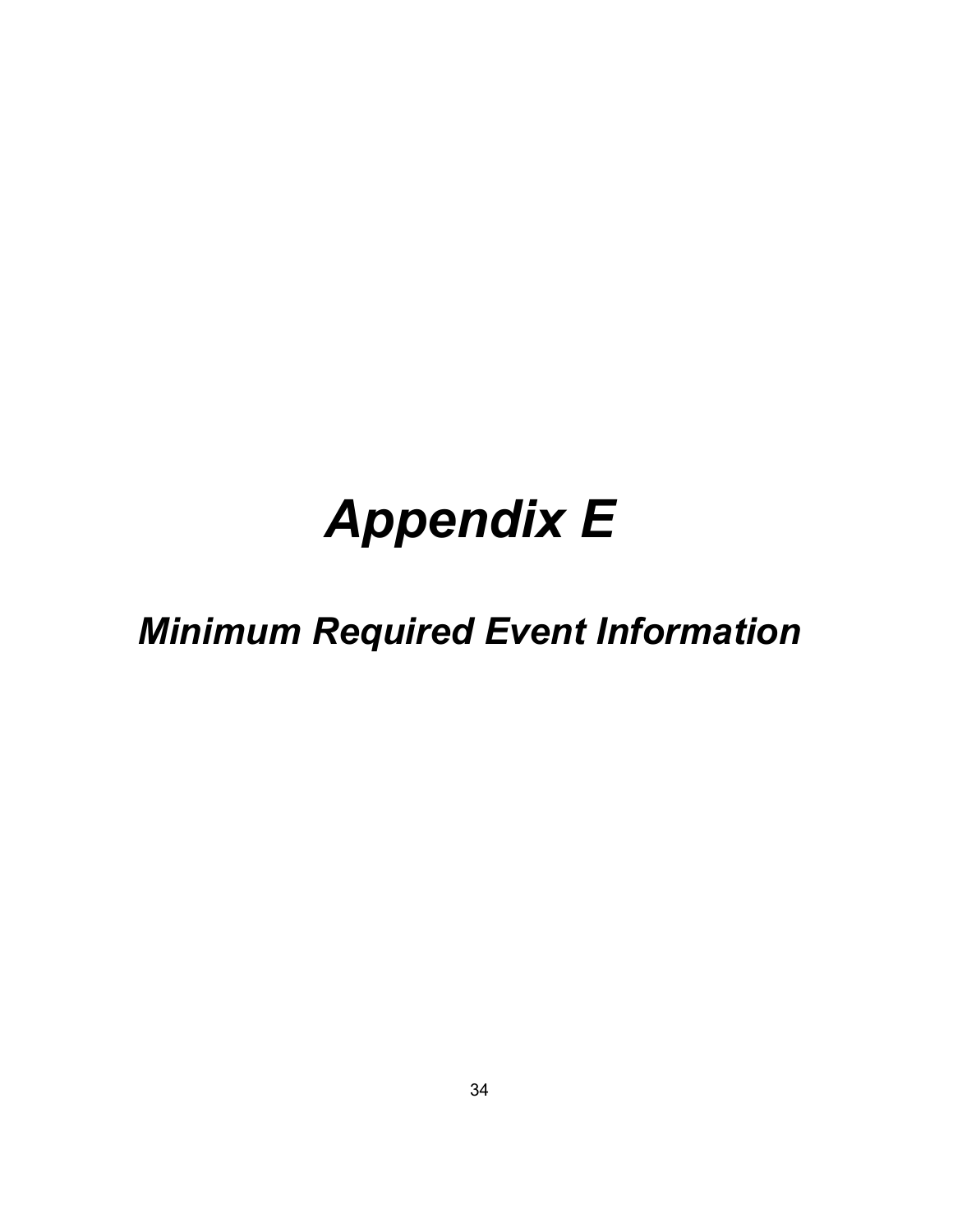| <b>Minimum Required Information for a Complete Event Report</b>                                                          |                                                                                                                                                     |  |  |  |
|--------------------------------------------------------------------------------------------------------------------------|-----------------------------------------------------------------------------------------------------------------------------------------------------|--|--|--|
| 1. Essential Details                                                                                                     | 3. Device/Associate Equipment                                                                                                                       |  |  |  |
| a. Narrative event description (e.g., Event<br>circumstances and details including source<br>radionuclide and activity). | For equipment/device involved indicate the<br>manufacturer, model and serial number, and<br>provide clear description of any equipment<br>problems. |  |  |  |
| b. Report identification number.                                                                                         | 4. Release of Licensed Material or<br>Contamination                                                                                                 |  |  |  |
| c. Event date and notification date.                                                                                     | Release type (air or water); contamination<br>(person or surface); isotope and activity<br>released.                                                |  |  |  |
| d. Licensee/reporting party information (i.e.,<br>name license number, and address).                                     | 5. Medical Event                                                                                                                                    |  |  |  |
| e. Location (site) of event.                                                                                             | a. Procedure administered; dose intended and<br>actual dose administered; isotope and activity<br>administered; target organ.                       |  |  |  |
| f. Whether the event is NRC reportable and<br>the applicable reporting requirement.                                      | b. Patient and Referring Physician notified?                                                                                                        |  |  |  |
| g. Cause and corrective actions (States and<br>licensees' actions).                                                      | 6. Overexposure                                                                                                                                     |  |  |  |
| h. Notifications: local police, FBI, and other<br>States; as needed.                                                     | a. Radiation source and activity.                                                                                                                   |  |  |  |
| i. Indicate if there are any generic<br>implications (i.e., generic issues or<br>concerns).                              | b. Exposure dose and exposure type (e.g.,<br>whole body, extremity, etc.).                                                                          |  |  |  |
| 2. Source/Radioactive Material                                                                                           | 7. Transportation                                                                                                                                   |  |  |  |
| Isotope and activity; manufacturer, model<br>and serial number, and leak test results, if<br>applicable.                 | Type of transport; identity of shipper; package<br>type and ID number (if available).                                                               |  |  |  |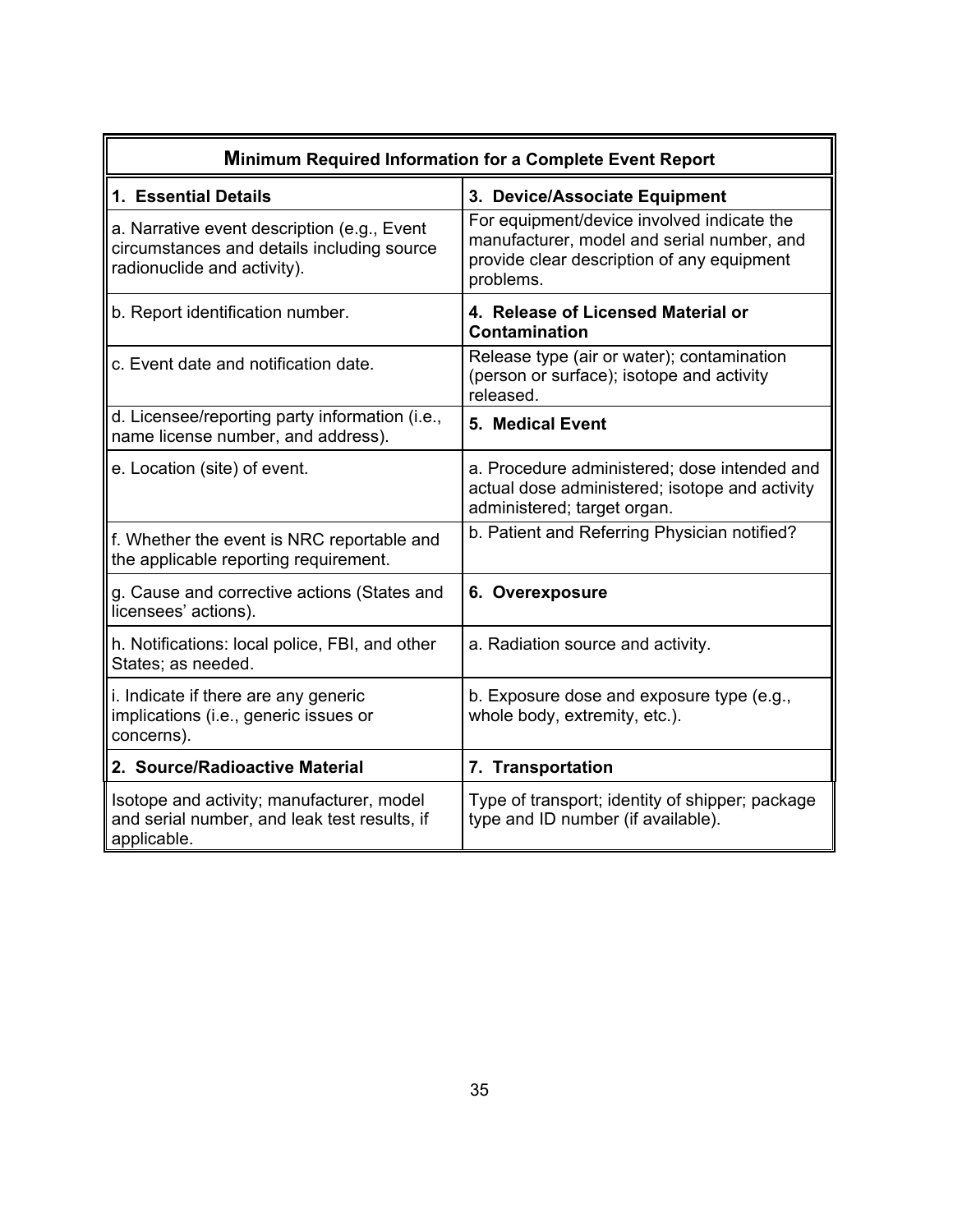# *Appendix F*

## *Sample Event Report Cover Page*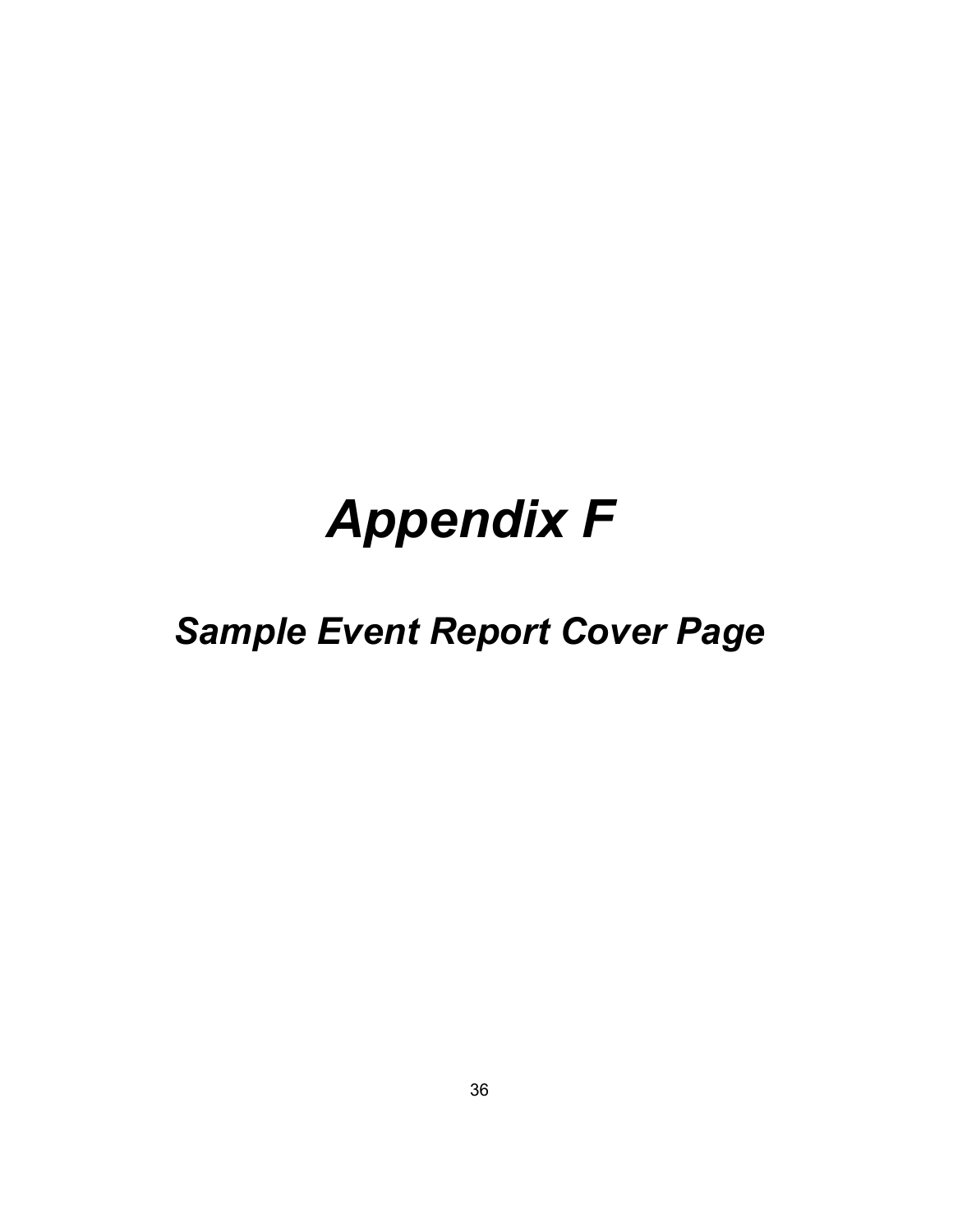| <b>AGREEMENT STATE</b>                    |                                                                                                                                                                                                                                                                                                       |  |  |
|-------------------------------------------|-------------------------------------------------------------------------------------------------------------------------------------------------------------------------------------------------------------------------------------------------------------------------------------------------------|--|--|
| EVENT REPORT ID NO. - -<br>(State\YY\No.) |                                                                                                                                                                                                                                                                                                       |  |  |
| DATE:                                     |                                                                                                                                                                                                                                                                                                       |  |  |
| TO:                                       | <b>Branch Chief</b><br><b>Radioactive Materials Safety Branch</b>                                                                                                                                                                                                                                     |  |  |
| <b>SUBJECT:</b>                           |                                                                                                                                                                                                                                                                                                       |  |  |
| <b>STATE:</b>                             |                                                                                                                                                                                                                                                                                                       |  |  |
| <b>Signature and Title:</b>               |                                                                                                                                                                                                                                                                                                       |  |  |
|                                           |                                                                                                                                                                                                                                                                                                       |  |  |
|                                           |                                                                                                                                                                                                                                                                                                       |  |  |
|                                           | Public Availability of Event Information: Any event information that is considered preliminary pre-                                                                                                                                                                                                   |  |  |
|                                           | decisional information by the State should be clearly identified on the cover page as follows:<br>"Preliminary, Not for Public Disclosure." For event information in NRC's possession, the final<br>determination on whether to withhold from public disclosure will be made by NRC on a case by case |  |  |

basis in accordance with the requirements of 10 CFR Part 9.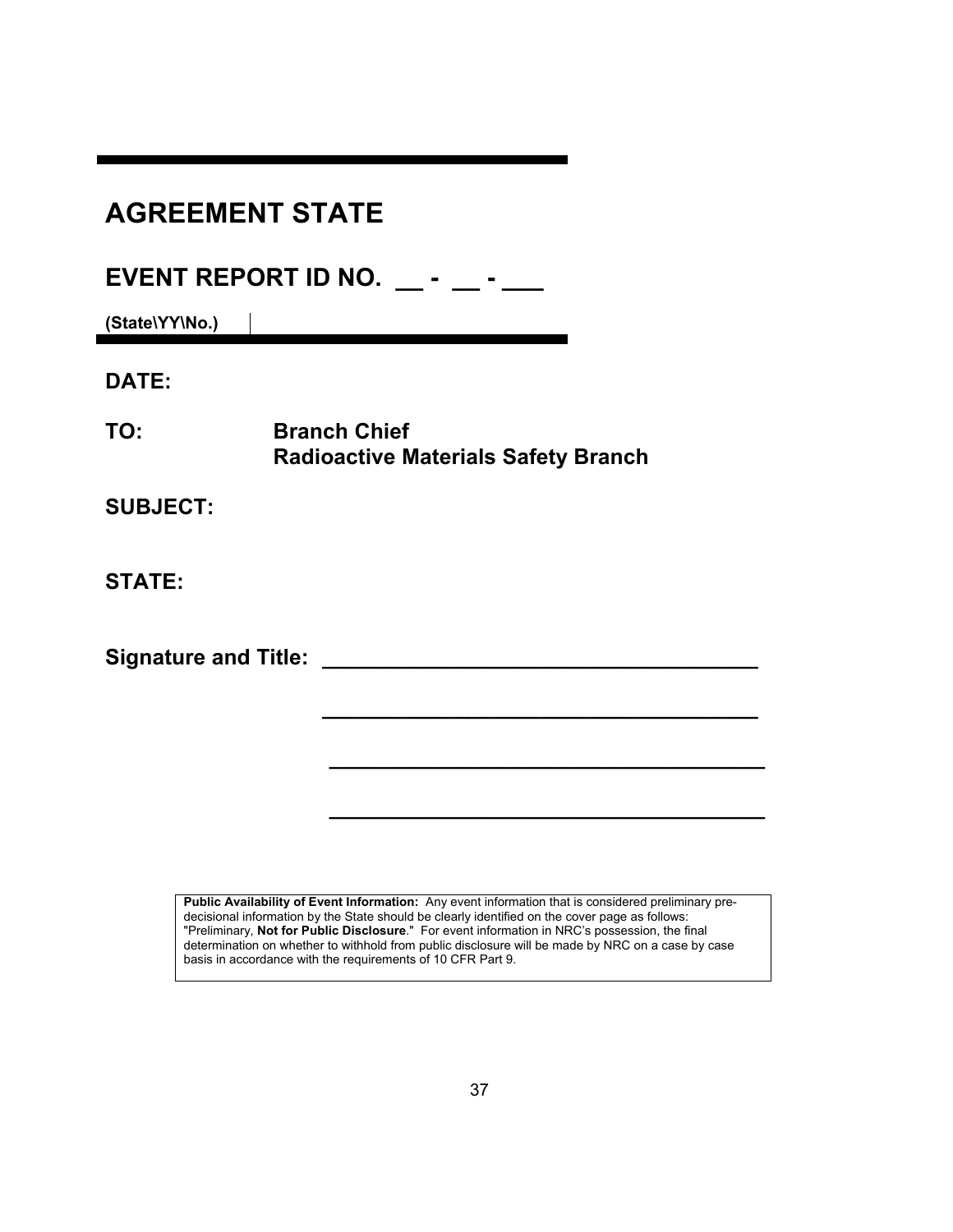# *Appendix G*

## *Radionuclides of Concern*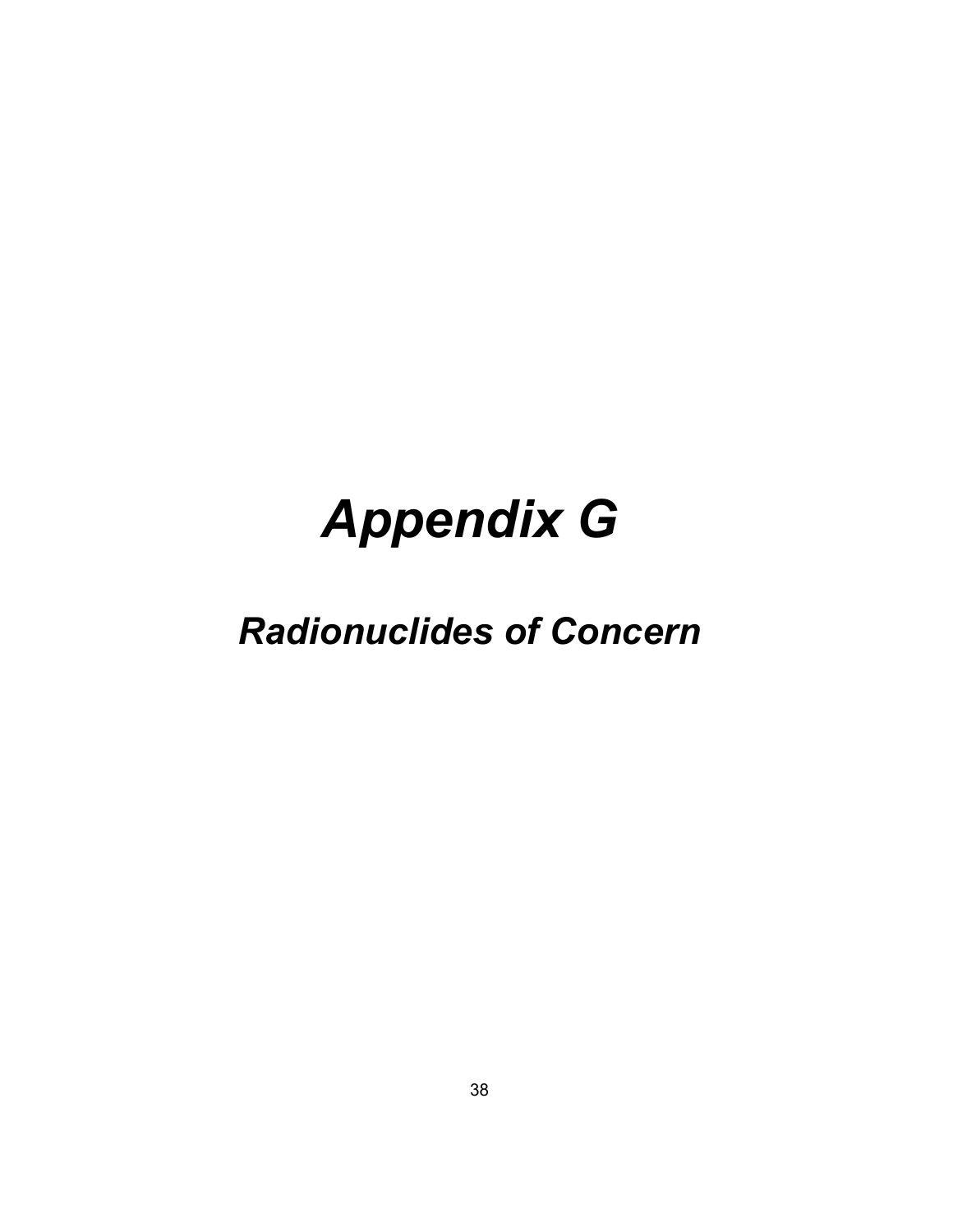| Radionuclide                                                       | Quantity of<br>Concern <sup>1</sup><br>(TBq) | Quantity of<br>Concern <sup>2</sup> (Ci) |
|--------------------------------------------------------------------|----------------------------------------------|------------------------------------------|
| Am-241                                                             | 0.6                                          | 16                                       |
| Am-241/Be                                                          | 0.6                                          | 16                                       |
| Cf-252                                                             | 0.2                                          | 5.4                                      |
| Cm-244                                                             | 0.5                                          | 14                                       |
| $Co-60$                                                            | 0.3                                          | 8.1                                      |
| Cs-137                                                             | 1                                            | 27                                       |
| Gd-153                                                             | 10                                           | 270                                      |
| Ir-192                                                             | 0.8                                          | 22                                       |
| Pm-147                                                             | 400                                          | 11,000                                   |
| Pu-238                                                             | 0.6                                          | 16                                       |
| Pu-239/Be                                                          | 0.6                                          | 16                                       |
| $Ra - 2265$                                                        | 0.4                                          | 11                                       |
| Se-75                                                              | $\overline{2}$                               | 54                                       |
| Sr-90 (Y-90)                                                       | 10                                           | 270                                      |
| Tm-170                                                             | 200                                          | 5,400                                    |
| Yb-169                                                             | 3                                            | 81                                       |
| Combinations of radioactive<br>materials listed above <sup>3</sup> | See Footnote<br>Below <sup>4</sup>           |                                          |

#### **Radionuclides of Concern**

 $1$  The aggregate activity of multiple, collocated sources of the same radionuclide should be included when the total activity equals or exceeds the quantity of concern.

 $2$  The primary values used for compliance with this Order are TBq. The curie (Ci) values are rounded to two significant figures for informational purposes only.

 $3$  Radioactive materials are to be considered aggregated or collocated if breaching a common physical security barrier (e.g., a locked door at the entrance to a storage room) would allow access to the radioactive material or devices containing the radioactive material.

4 If several radionuclides are aggregated, the sum of the ratios of the activity of each source, *i* of radionuclide, *n*,  $A_{(i,n)}$ , to the quantity of concern for radionuclide *n*,  $Q_{(n)}$ , listed for that radionuclide equals or exceeds one. [(aggregated source activity for radionuclide A) ÷ (quantity of concern for radionuclide A)] + [(aggregated source activity for radionuclide B) ÷ (quantity of concern for radionuclide B)] + etc........ >1.

 $5$  On August 31, 2005, the NRC issued a waiver, in accordance to Section 651(e) of the Energy Policy Act of 2005, for the continued use and/or regulatory authority of Naturally Occurring and Accelerator-Produced Material (NARM), which includes Ra-226. The NRC plans to terminate the waiver in phases, beginning November 30, 2007, and ending August 7, 2009. The NRC has authority to regulate discrete sources of Ra-226, but has refrained from exercising that authority until the date of an entity's waiver termination. For entities that possess Ra-226 in quantities of concern, this Order becomes effective upon waiver termination. For information on the schedule for an entity's waiver termination, please refer to the NARM Toolbox website at http://nrcstp.ornl.gov/narmtoolbox.html.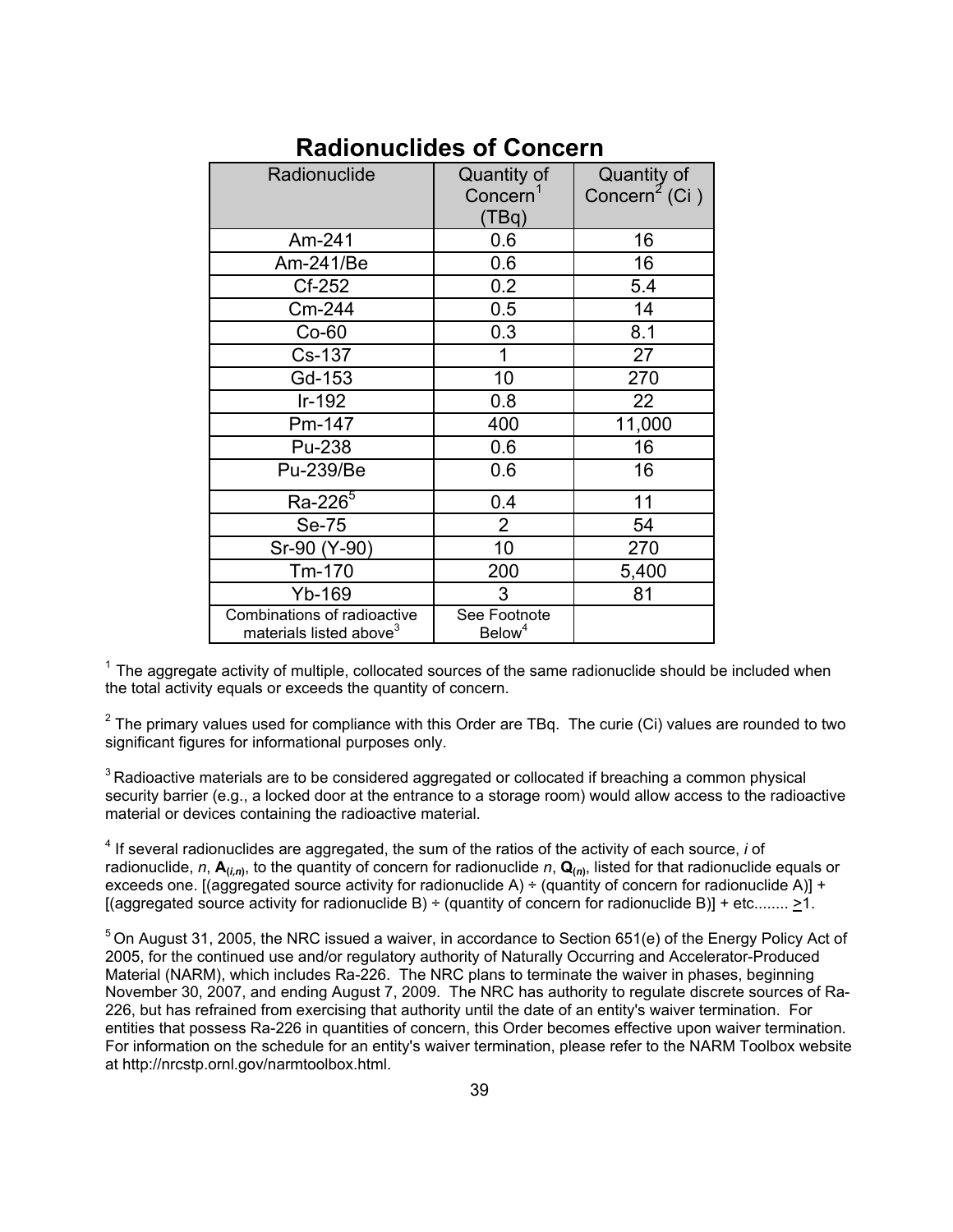# *Appendix H*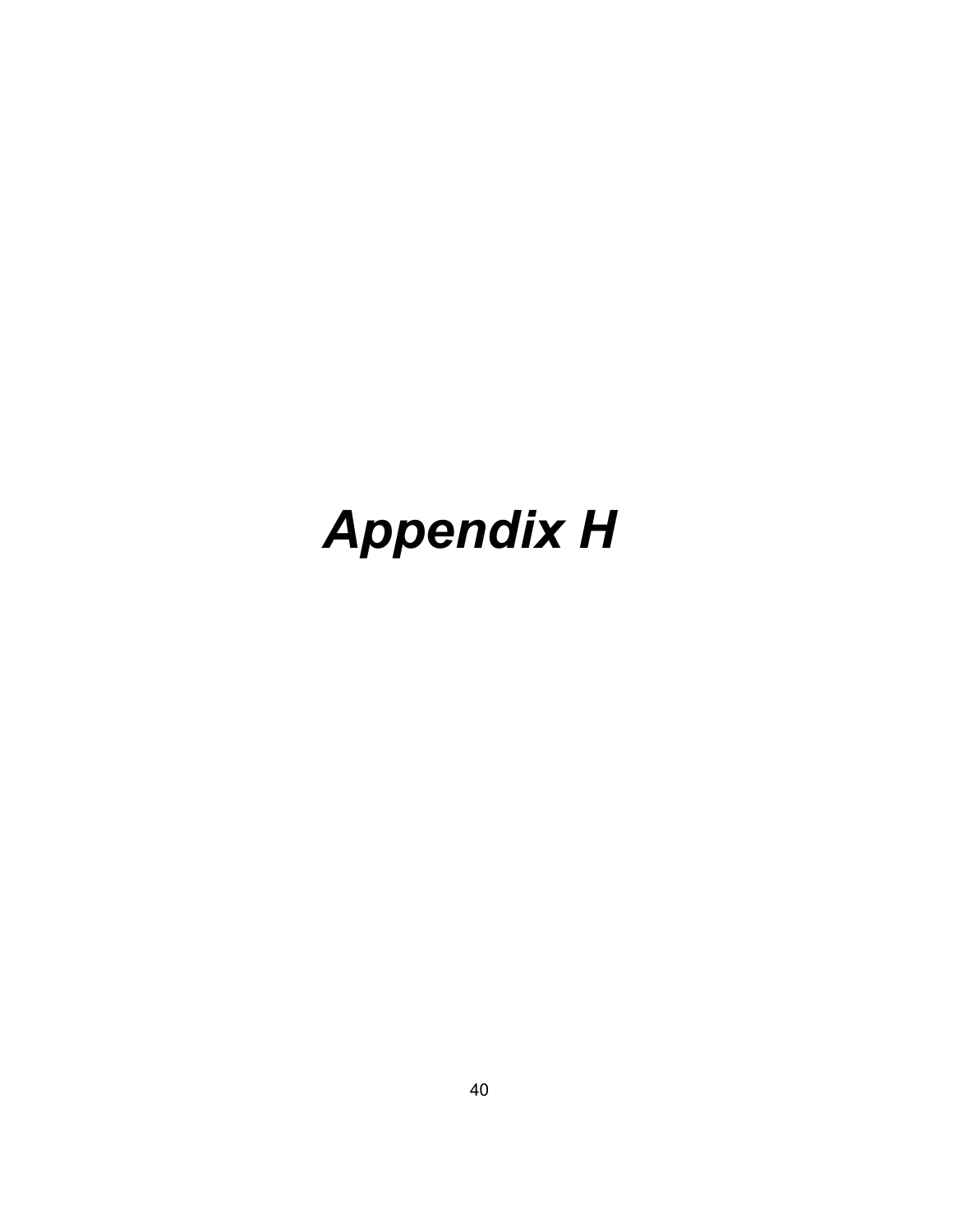### *Glossary*

- **ADAMS** Agencywide Documents Access and Management System, NRC's official record electronic recordkeeping system, approved by the National Archives and Records Administration on April 1, 2000.
- **AO** Section 208 of the Energy Reorganization Act of 1974 defines an Abnormal Occurrence (AO) as an unscheduled incident or event which the U.S. Nuclear Regulatory Commission (NRC) determines to be significant from the standpoint of public health or safety.
- **CRCPD** Conference of Radiation Control Program Directors. A non-profit entity representing the radiation control programs of each States (not limited to Agreement States).
- **EN** The Event Notification (EN) system is an internal NRC automated event tracking system used by the NRC Operations Center to track information on incoming notifications of the occurrence of significant material events that have or may affect public health and safety. Significant material events are reported to the NRC Operations Center by NRC licensees, staff of the Agreement States, other Federal agencies, and the public. The EN's are published each work day through the Internet.
- **FSME** NRC's Office of Federal State and Materials and Environmental Management Programs develops, implements and oversees the regulatory framework for industrial, commercial, and medical uses of radioactive materials, uranium recovery activities and the decommissioning of previously operating nuclear facilities and power plants.
- **Gray** Gray (Gy) is the SI unit of absorbed dose. One Gray is equal to an absorbed dose of 1 joule/kilogram (100 rads).
- Generic Generic concerns are events of a general safety concern, but do not **Concern** rise to the level of generic issues. Generic concerns may involve an issue of ongoing concern with one or more licensees.
- **Generic** Generic issues are complex safety or security issues that require **Issues** extensive NRC staff and industry involvement to resolve. Several criteria must be met for an event to be identified as a generic issue. These criteria include: 1) the event is a well-defined, discrete, technical or security issue, of which the risk or safety significance can be adequately determined; 2) the involves an issue that affects two or more facilities and/or licensees, or holders of other regulatory approvals; 3) the event affects the public health and safety, the common defense and security, or the environment; 4) the event involves an issue not already being processed under an existing NRC program or process; and 5) the event involves an issue that cannot be readily addressed through existing regulations, policies, or guidance; or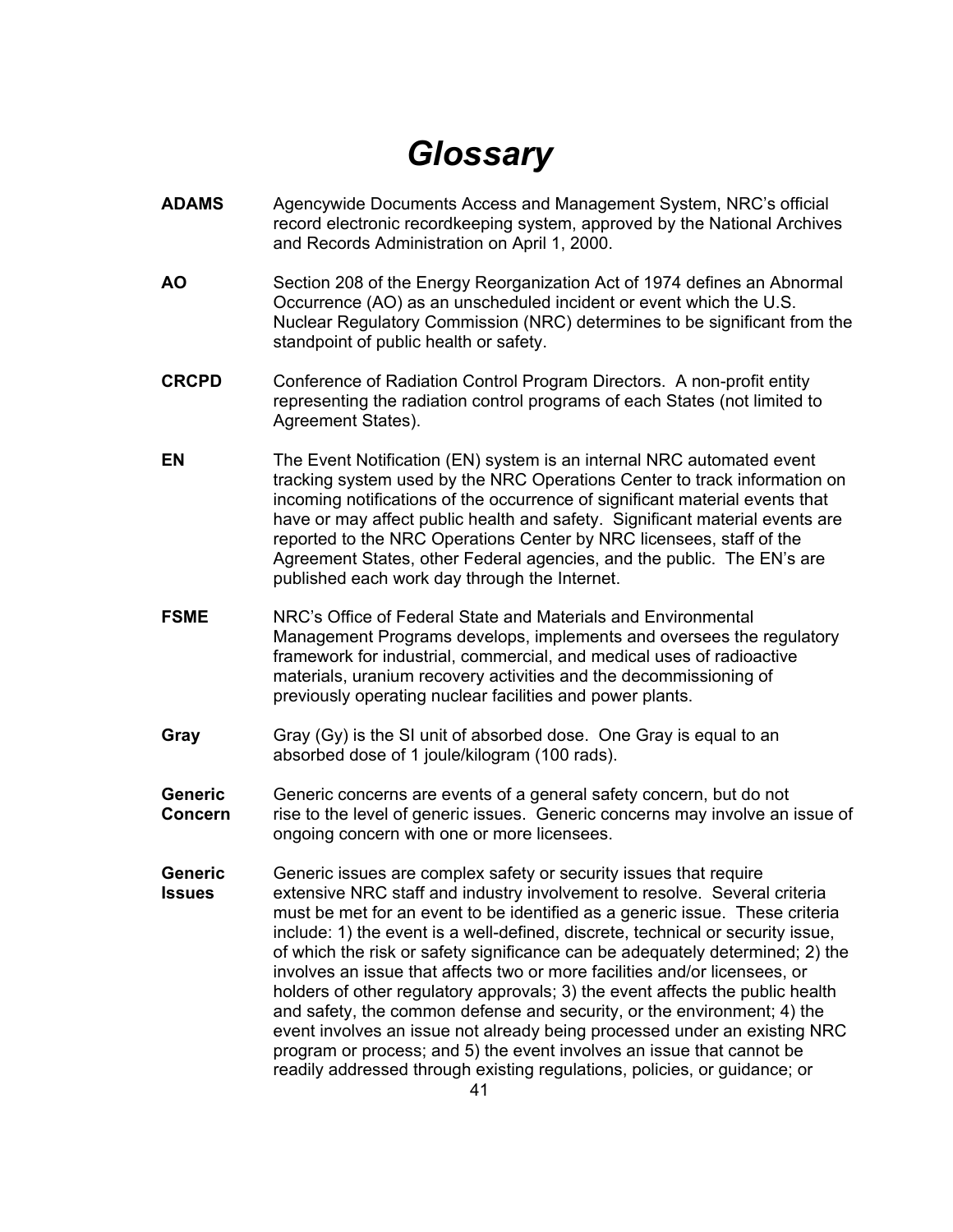voluntary industry initiatives. Once an event is suspected to be a generic issue, NRC uses the process outlined in Management Directive 6.4, "Generic Issues," to formally identify process and resolve the generic issue. Agreement State regulators may process generic issues under their jurisdiction through State processes, or may request NRC assistance.

- **Metric** The metric system is now included in all Federal documents. All event **System** reports should include the dual system of Units (SI) in the following order. First use the International System of Units (SI) with the English System unit equivalent following in parentheses. Spell out the first time it appears, continue with an abbreviation. (e.g., 1000 centiGray (cGy) (1000 rad) the first time, and continue with 1000 cGy (1000 rad), 50 millisieverts (mSv) (5 rem), 730 megabecquerel (MBq) (20.4 mCi)).
- **MSSA** FSME's Division of Material Safety and State Agreements (MSSA) works with the Agreement States, non-Agreement States, NRC Regional Offices, NRC licensees, and the public to provide structure and implement the national materials program to enable the safe and secure use of radioactive materials in medical, industrial, and academic applications for beneficial civilian purposes.
- **NMED** The Nuclear Material Events Database (NMED), maintained by NRC, is a historical collection of incidents and events that have occurred throughout the United States involving the use of radioactive material covered under the Atomic Energy Act. This excludes events occurring at nuclear power plants.
- **NRC Ops** The NRC Operations Center in Rockville, Maryland, serves as the **Center** focal coordination point for communicating with NRC licensees, State agencies, and other Federal agencies about operating events in both the nuclear reactor and nuclear material industry. The Operations Center is staffed 24 hours a day by an NRC Headquarters Operations Officer (HOO), who is trained to receive, evaluate, and respond to events reported to the Operations Center.
- **PN** Preliminary Notifications (PN) are brief summary reports of significant events issued by the NRC staff to notify the Commission of the occurrence of a significant event that appears to have health and safety significance or major public or media interest. PNs are based on information provided by State radiation control program staff.
- **RMSB** The Radioactive Materials Safety Branch (RMSB) is responsible for the programmatic direction of materials uses associated with medical uses of byproduct materials including direction to the Regions and technical assistance to Agreement States, and to medical licensees across the country regarding radioactive material safety activities including any new licensees under the expanded definition of byproduct material.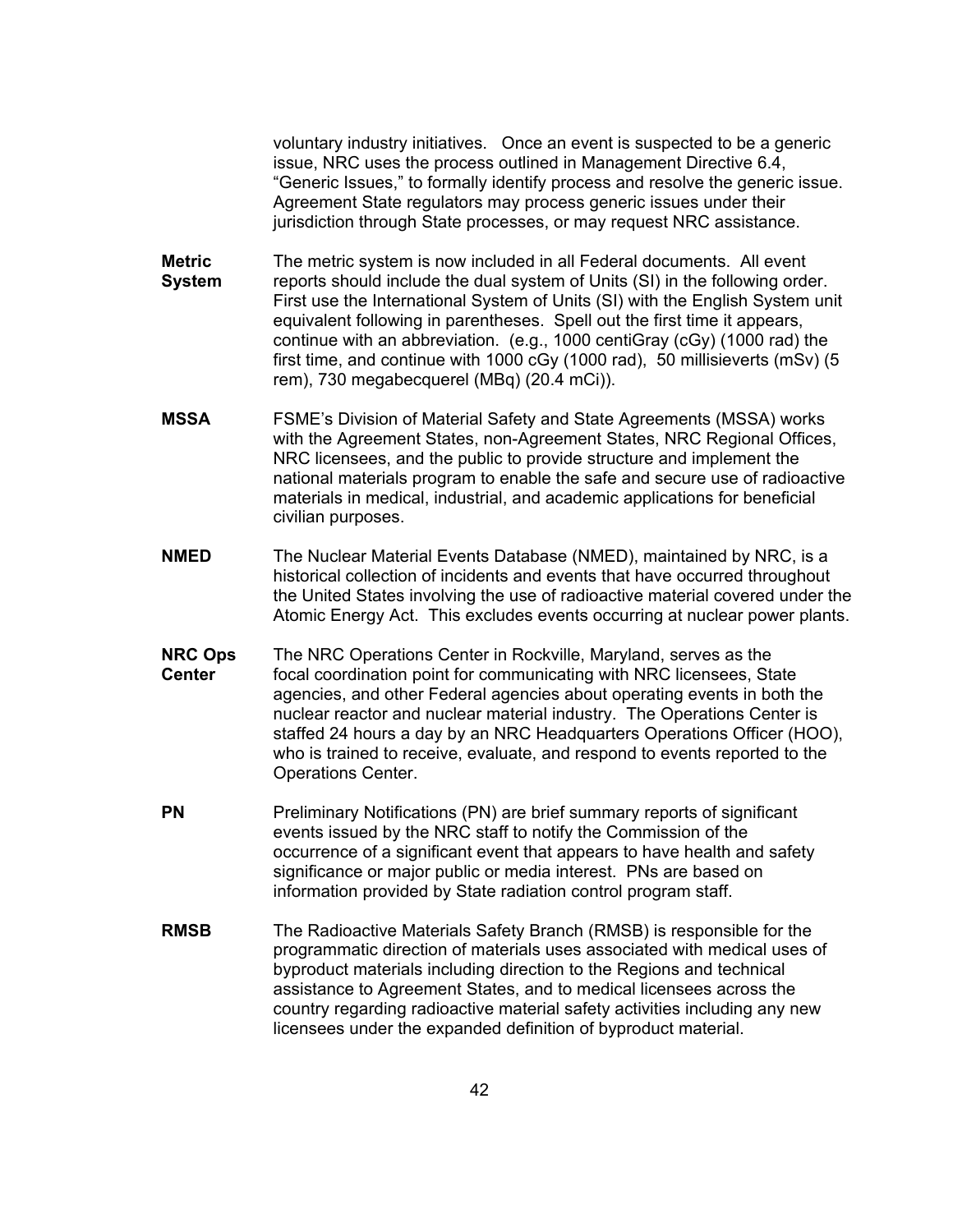- **RSAO** The Regional State Agreements Officer (RSAO) is a designated staff member, in an NRC regional office, who serves as the point of contact for the region and FSME regarding Agreement State radiation control programs, and who participates in technical reviews of Agreement State radiation control programs.
- **Rad** Rad is the special unit of absorbed dose. One rad is equal to an absorbed dose of 100 ergs/gram or 0.01 joule/kilogram (0.01 gray).
- **Rem** Rem is the special unit of any of the quantities expressed as dose equivalent. The dose equivalent in rem is equal to the absorbed dose in rads multiplied by the quality factor (1 rem = 0.01 sievert).
- **Sievert** Sievert is the SI unit of any of the quantities expressed as dose equivalent. The dose equivalent in sieverts is equal to the absorbed dose in grays multiplied by the quality factor  $(1 Sv = 100 rem.)$ .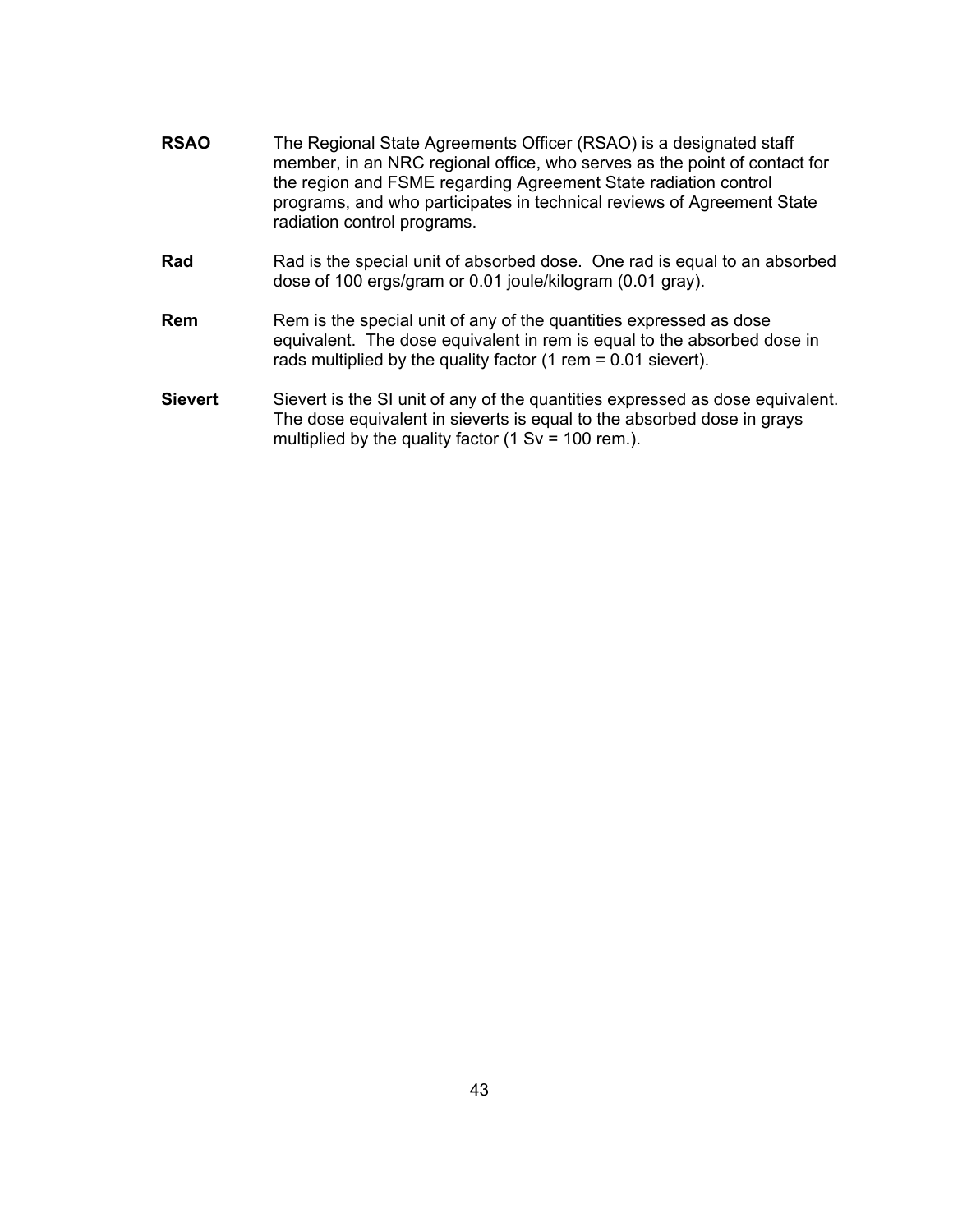### *References*

The following is a list of NRC documents, manuals and procedures that contain additional information on event response and AOs.

#### *NRC Policy*

Staff Requirements Memorandum, *Procedures for Statement of Principles and Policy for the Agreement State Program and Policy Statement on Adequacy and Compatibility of Agreement State Programs,* dated June 30, 1997

*Final Policy Statement on Adequacy and Compatibility of Agreement State Programs*, dated September 3, 1997

#### *NRC Report*

Report to Congress on Abnormal Occurrences, NUREG-0090

Congressional Budget Justification FY 2013, NUREG-1100, Vol. 28, February 2012, annual report to Congress required by GPRA.

FSME Licensee Newsletter, NUREG/BR-0017

#### *NRC Management Directives*

| 1301                                  | Response to Radioactive Material Incidents That Do Not Require Activation of<br>the NRC Incident Response Plan |  |  |
|---------------------------------------|----------------------------------------------------------------------------------------------------------------|--|--|
| <b>NRC Inspection Manual Chapters</b> |                                                                                                                |  |  |
| 8.14                                  | Agency Action Review Meeting, AARM                                                                             |  |  |
| 8.10                                  | NRC Assessment Program for an Event Occurring at a Medical Facility                                            |  |  |
| 8.1                                   | Abnormal Occurrence Reporting Procedure                                                                        |  |  |
| 6.4                                   | Generic Issues Program                                                                                         |  |  |
| 5.12                                  | International Nuclear and Radiological Event Scale (INES) Participation                                        |  |  |
| 5.9                                   | Adequacy and Compatibility of Agreement State Programs                                                         |  |  |

- 1302 Follow-up Actions and Action Levels for Radiation Exposures Associated with Material Incidents Involving Members of the Public
- 1303 Requesting Emergency Acceptance of Radioactive Material by the U.S. Department of Energy (DOE)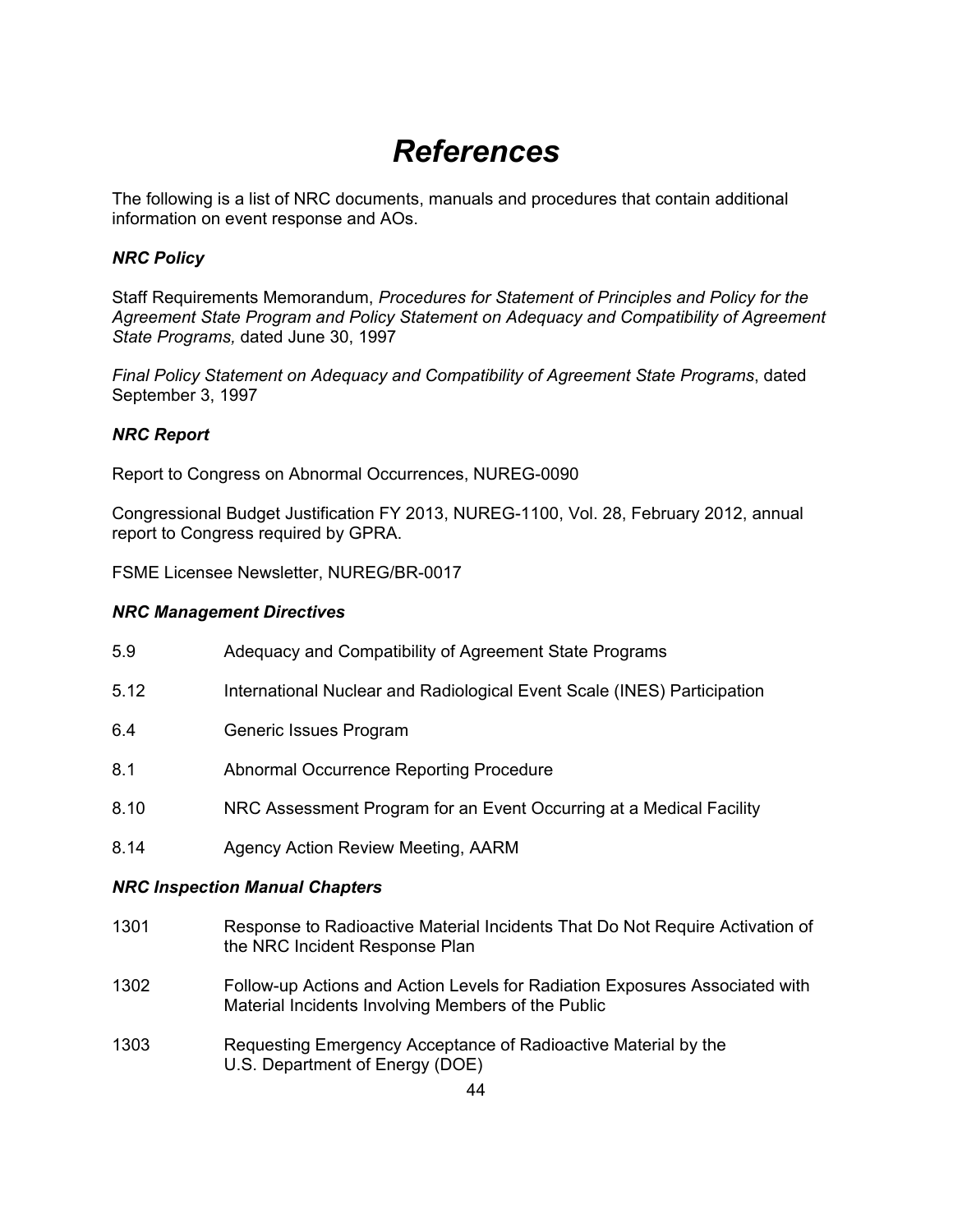- 1330 Response to Transportation Accidents Involving Radioactive Materials
- 1360 Use of Physician and Scientific Consultants in the Medical Consultant Program

2800 Materials Inspection Program

#### *FSME Correspondences*

All Agreement State Letter (SP-98-018), dated March 17, 1998, "Use of the Nuclear Material Events Database (NMED) as a Central Listing of Lost or Stolen Sealed Sources and Devices."

All Agreement State Letter (SP-98-038), dated May 5, 1998, "Expansion of Federal Bureau of Investigation (FBI) Criminal Investigative Jurisdiction to Include Byproduct Materials."

#### *FSME Procedures*

- SA-100 Implementation of the Integrated Materials Performance Evaluation Program
- SA-105 Reviewing the Common Performance Indicator, Technical Quality of Incident and Allegation Activities
- SA-200 Compatibility Categories and Health and Safety Identification for NRC Regulations and Other Program Elements

#### *Event Notification and Response*

- **FBI** A revision to Section 831 of Chapter 39 of Title 18 of the U.S. Code regarding criminal activity includes a significant expansion of Federal Bureau of Investigation jurisdiction to initiate criminal investigations and pursue prosecutions when radioactive materials are involved. In instances involving the suspected criminal misuse of nuclear material and byproduct material, your notification of the FBI is warranted. However, the U.S. Attorney's Office and the FBI will determine whether or not a criminal investigation is to be conducted by the FBI or deferred to State or local authorities for investigation and prosecution. The Commission also requests that Agreement States inform NRC of reports of events involving theft or terrorist activities warranting FBI notification.
- **NRF** The *National Response Framework* is a guide that details how the Nation conducts all-hazards response– from the smallest incident to the largest catastrophe. This document establishes a comprehensive, national, all-hazards approach to domestic incident response. The Framework identifies the key response principles, as well as the roles and structures that organize national response. It describes how communities, States, the Federal Government and private-sector and non-governmental partners apply these principles for a coordinated, effective national response. The NRC is the coordinating agency for domestic incident management for incidents involving nuclear materials or facilities licensed by the NRC or Agreement States.